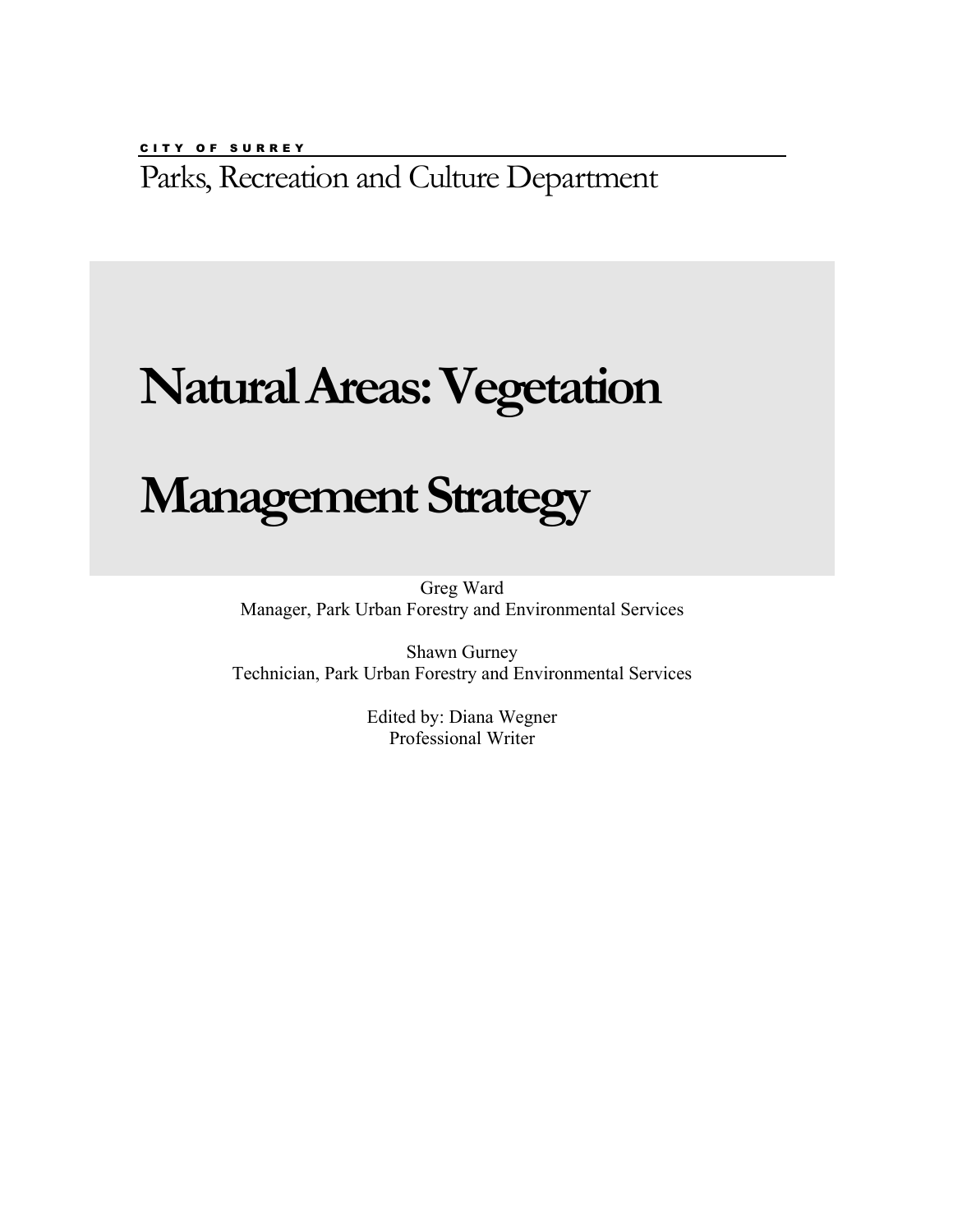## **Table of Contents**

| Appendix B: $\ldots$ 24 |  |
|-------------------------|--|
|                         |  |
| $Appendix C$ :          |  |
|                         |  |
|                         |  |
|                         |  |
|                         |  |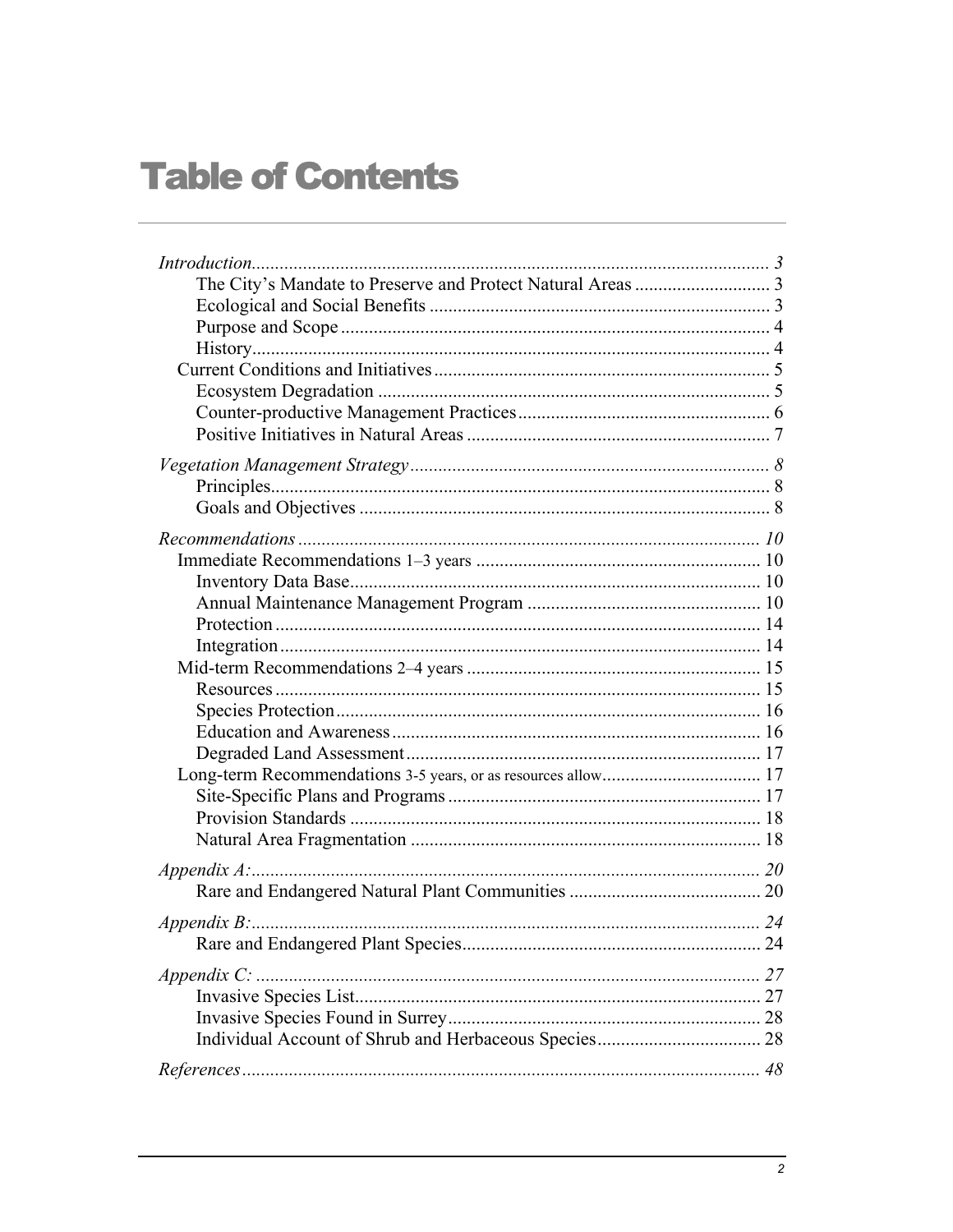## <span id="page-2-0"></span>Introduction

## **The City's Mandate to Preserve and Protect Natural Areas**

Surrey is a diverse region of a wide variety of natural habitats. These natural areas provide feeding and nesting grounds for wildlife, as well as wintering areas for migrating waterfowl. As one of Canada's faster growing cities, Surrey's large natural areas have been significantly altered or developed to make way for human settlement. The loss of natural areas within the region has seriously reduced the numbers of native plants, animals, fish and bird species, to the degree that some are now designated threatened or endangered, while others have been completely eliminated from the region.

Surrey has been progressive in setting aside considerable tracts of natural areas as parks, such as Blackie Spit, Sunnyside and Green Timbers Urban Forests, and acres of forested areas adjacent to salmon bearing streams. The impetus for these protective measures has come from both the City and concerned members of the community. For example, Surrey residents have identified open spaces and stewardship of the natural environment as a significant concern through the Future Surrey Vision process. As a result, Surrey's *Official Community Plan* (OCP) acknowledges the importance of open natural spaces in a community—both for recreational purposes and for wildlife habitat—and recognizes the need to preserve and protect the natural environment. These values are also reflected in the 1996 *Parks and Recreation Master Plan* (PRMP), and the Parks, Recreation and Culture Department incorporates the protection of the natural environment into its mission statement.

The OCP has set guidelines for provision of parklands and open spaces, which are reflected in five park categories, one of which is, "Nature Preservation and Linkage." This category refers to land that is set aside for either, conservation and preservation purposes, or to assist in providing a network of green linkages throughout the City. Natural areas are broadly defined as lands that are composed primarily of native vegetation, have significant habitat value and are being managed as community natural resources.

Although approximately 60% of City parkland is in its natural state, the management of these natural areas has been ad hoc and without appropriate overall direction. Properly managing the vegetation is a key to successful overall management of natural areas. The vegetation is the "engine" from which all other natural area resources and values derive their meaning.

## **Ecological and Social Benefits**

Native plant communities have the greatest influence on wildlife habitat, and ultimately determine the types of other organisms that will be attracted to natural areas. As primary producers, plants are fundamental to most other life forms. They are the foundation of our complex food webs and have the greatest effect on the provision for biodiversity, locally and globally. In urban settings particularly, natural area vegetation is by far the most critical vegetation component for mitigating climate change and the negative influences of urbanization. The following lists highlight some of the many benefits of natural area vegetation: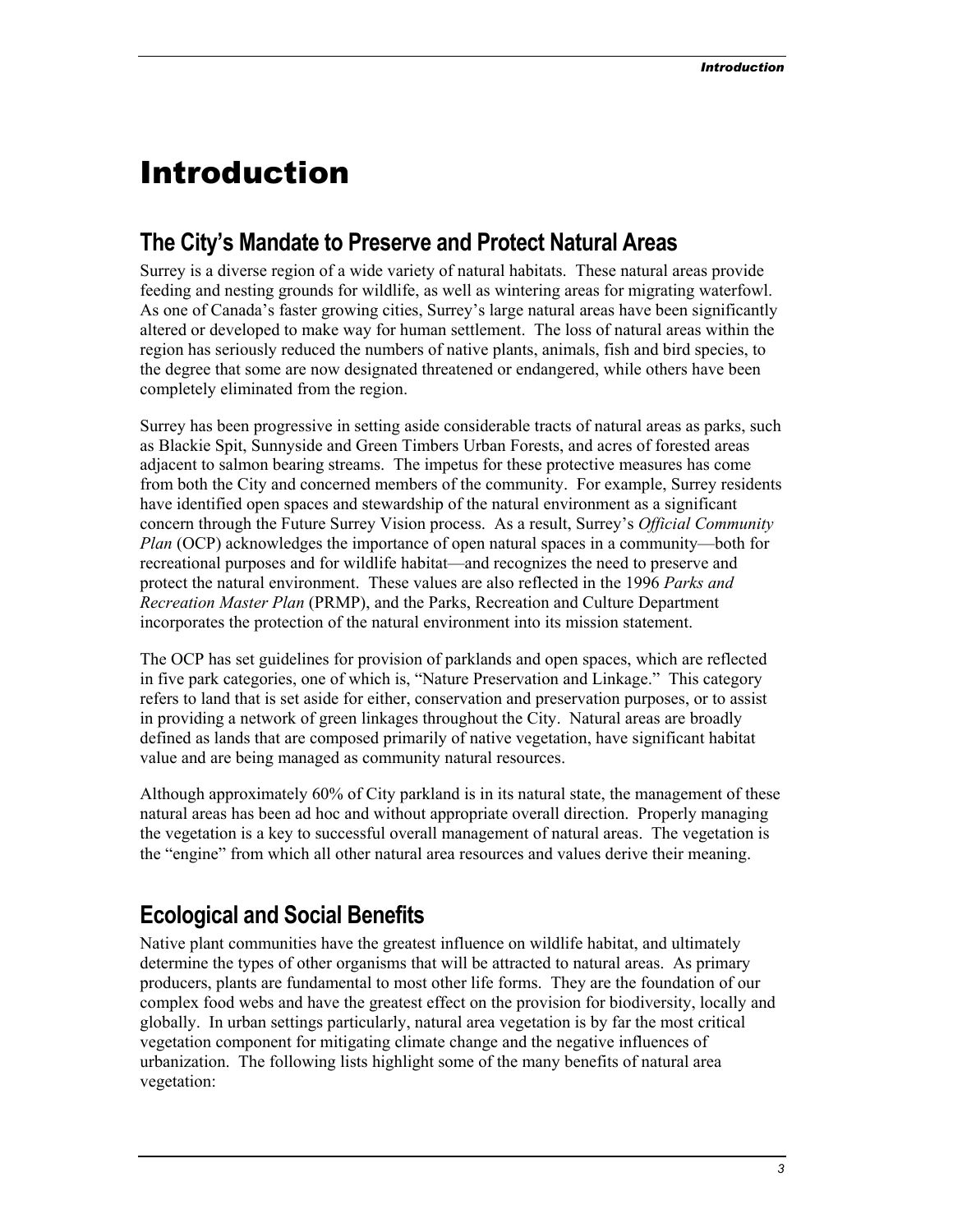#### <span id="page-3-0"></span>**Environmental Benefits**

- Ecological integrity
- $\blacksquare$  Food and shelter for wildlife
- Addition of oxygen to the atmosphere
- Carbon storing
- **Exercise** Erosion control
- **Moderation of ground temperatures**
- **Moderation of groundwater flows and flood control**

#### **Human Benefits**

- **Ecological integrity**
- Aesthetics and beauty
- Noise reduction and pollution control
- **Exercise Exercise Exercise Exercise Exercise Exercise Exercise Exercise Exercise Exercise Exercise Exercise Exercise Exercise Exercise Exercise Exercise Exercise Exercise Exercise Exercise Exercise Exercise Exercise Exerc**
- Provision for high demand recreational activities such as walking and biking
- Social interaction

## **Purpose and Scope**

The purpose of this Strategy is to provide overall direction to the Parks Division in the management of natural area vegetation. The Strategy must balance the duality of providing for recreation in natural areas with protecting the vegetation resource.

This management plan provides background and strategic direction as follows:

- A history and assessment of current conditions and initiatives
- Vegetation management principles
- $\blacksquare$  High level goals and objectives
- Specific and prioritized recommendations with implementation timelines for measures necessary to achieve these objectives
- A comprehensive outline of a vegetation management program, with procedures and guidelines that enable the Parks Division to protect, preserve and enhance the vegetation resource.

## **History**

Although Surrey has been described as untouched wilderness prior to European settlement, aboriginal peoples were already actively managing their environment. They often used selective logging and controlled burning in order to maintain open meadow areas. These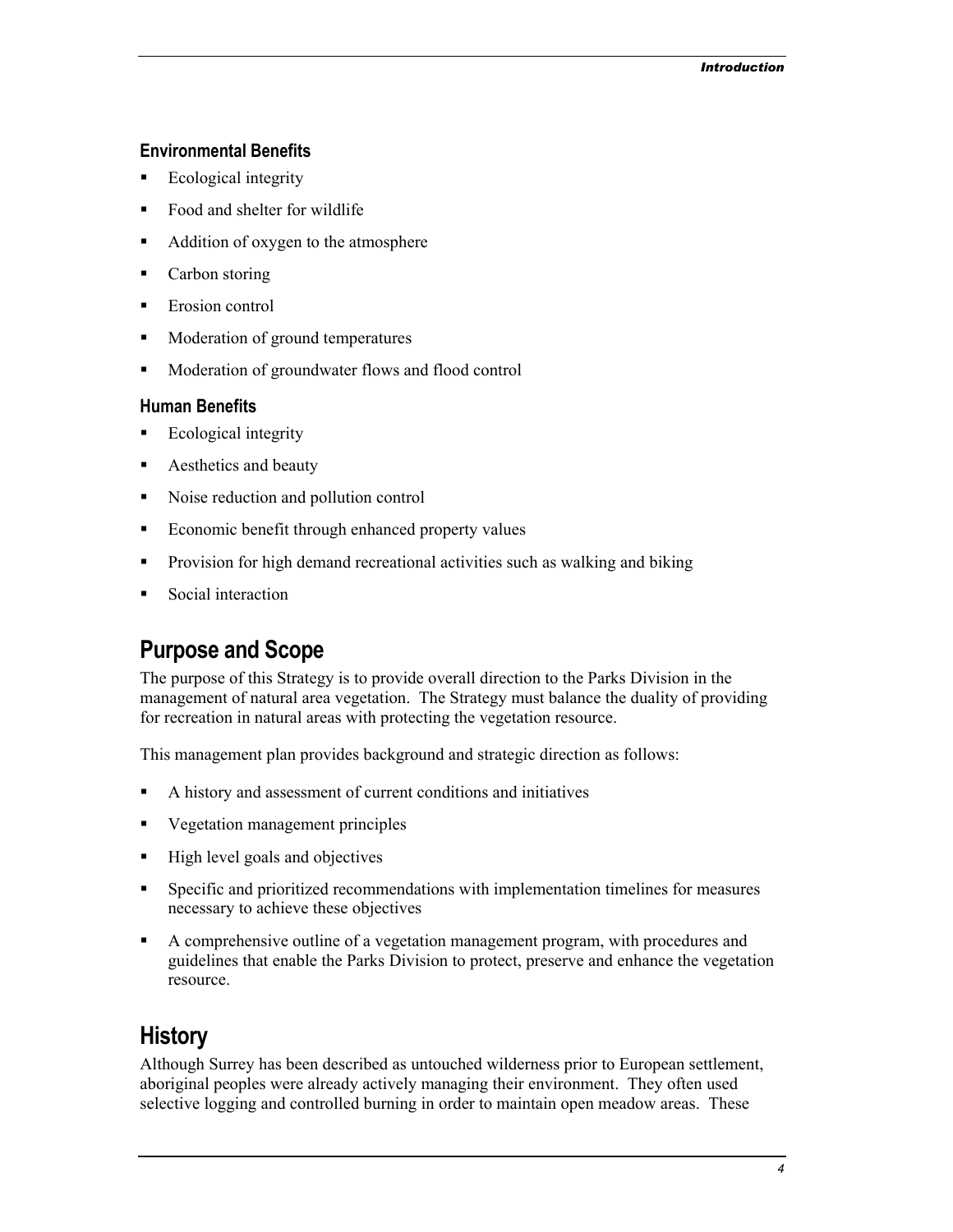<span id="page-4-0"></span>open areas were used to provide suitable growing conditions for desirable food plants and forage crops that would attract deer and animals used for food.

Prior to the arrival of non-aboriginal settlers, Surrey was dominated by temperate rainforests interspersed with areas of grasslands, wetlands and shorelines. Non-forested areas generally occurred in places that were too wet or too saline for trees to survive or in areas where disturbances such as fire, wind or disease killed groups of trees, creating open meadows.

Since the arrival of Europeans and other non-aboriginal groups, more extreme and often drastic changes to the environment have occurred over a relatively short period. Forests have been eliminated, and wetlands have been drained and dyked for settlement and agriculture. This fragmentation and loss of wildlife habitat have resulted in a serious significant loss of biodiversity. Many species are now endangered or threatened and some have already been eliminated (see Appendix A and B for a list). To compound this degradation, foreign plant and animals species have been introduced into these areas, further displacing native animals and vegetation.

Foreign plant species have had a significant impact on native plants and animals, for they are often resilient and aggressive. For example, Scotch broom, English ivy, purple loosestrife and European blackberries have successfully out-competed and displaced native plants in many areas. This elimination of native plant species has resulted in loss of traditional sources of food and shelter for wildlife.

As the City has urbanized, the last vestiges of the wilderness are found primarily in the parkland that the City provides. Amongst the many residential subdivisions, commercial core areas and industrial parks, natural areas are sometimes being preserved as "nature preservation and linkage parks." Although approximately 60% of existing parkland is currently in a natural state, the native vegetation is under considerable urban pressure.

## **Current Conditions and Initiatives**

Natural areas are scattered throughout Surrey in regional parks, City parks, agricultural lands and special wildlife management areas such as the Serpentine Fen adjacent to Boundary Bay. Pockets of natural areas also exist in BC Hydro and BC Gas right-of-ways and other privately held properties. The current situation of vegetation management involves both an acknowledgement and diagnosis of both the impediments to vegetation health and the current efforts to redress these problems.

## **Ecosystem Degradation**

Within the City of Surrey natural areas are under enormous pressure due to urbanization and attendant land clearing. Many are in decline because of damage to local hydrology, overuse by humans, and misuse through dumping of wastes. Streets, roads, subdivisions, even cultured areas of parks all contribute to changes that tend to fragment the vegetation resource, often reducing complete ecosystems to small parts of the whole.

The natural area vegetation in the City of Surrey is subject to the following impacts and stresses.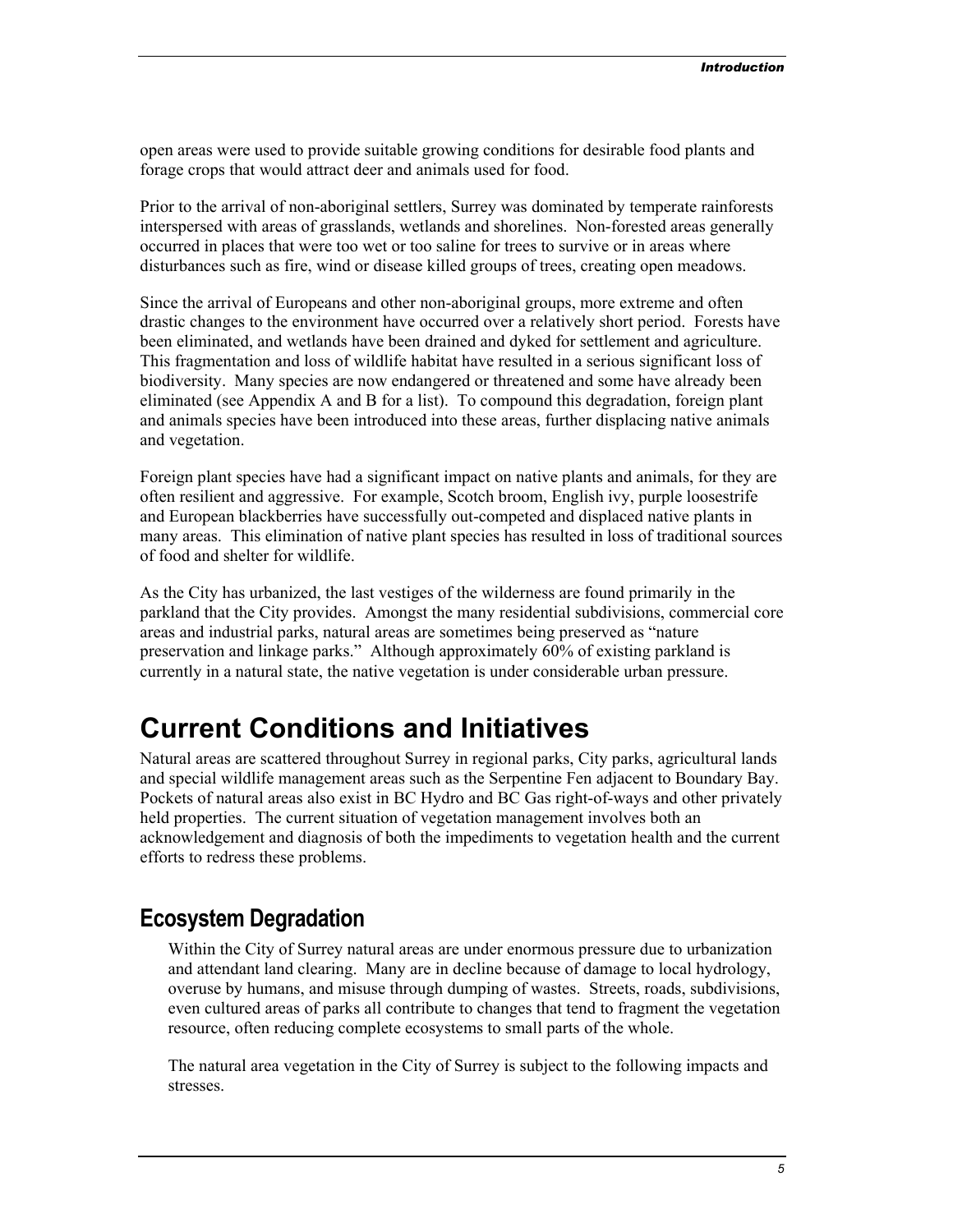- <span id="page-5-0"></span>• Deforestation and fragmentation
- Recreation and general usage
- Public attitude toward the 'untidiness' of natural areas
- Trail clearing and construction activities (sanctioned and unsanctioned)
- Land development and drainage alterations
- Vandalism and dumping of refuse and yard waste
- Excessive, indiscriminate mowing, pruning or thinning practices
- Exposure to pollutants
- Competition with exotic plant species
- Destructive arthropod and pathogen invasions
- Soil compaction and topsoil erosion

### **Counter-productive Management Practices**

Parkland management programs have traditionally entailed the application of techniques and practices founded in the science of horticulture. The essence of these techniques and practices is the control, manipulation and change of the landscape. Management of natural area vegetation has been compromised by the application of these practices to a vegetation resource that is better managed through an eco-sensitive approach that considers the requirements of native vegetation and the wildlife habitat with due consideration to the needs of people.

For instance, many natural areas have been planted with ornamental tree cultivars, as "improvements" to the native plant communities. The management practice of mechanized mowing of the natural area edges, although efficient and cost effective, is a practice that often provides opportunity for establishment of invasive species.

Management of the natural areas has also been compromised by the absence of an attribute based inventory, non-ecosystem-sensitive management objectives, and nonadaptive planning. For example, although the Parks Division has many of their individual assets digitally stored in a shared database, there is currently no database for any of the many natural area resource attributes. This lack of natural area inventory contributes to non-ecosystem sensitive management practices and hinders adaptive planning processes due to a lack of access to information by land managers and planners.

At present, there are very few scheduled maintenance activities conducted in natural area parks. Specific and comprehensive service level standards have yet to be articulated. The lack of a comprehensive maintenance management program has resulted in the gradual progression in some areas from grasslands to forest.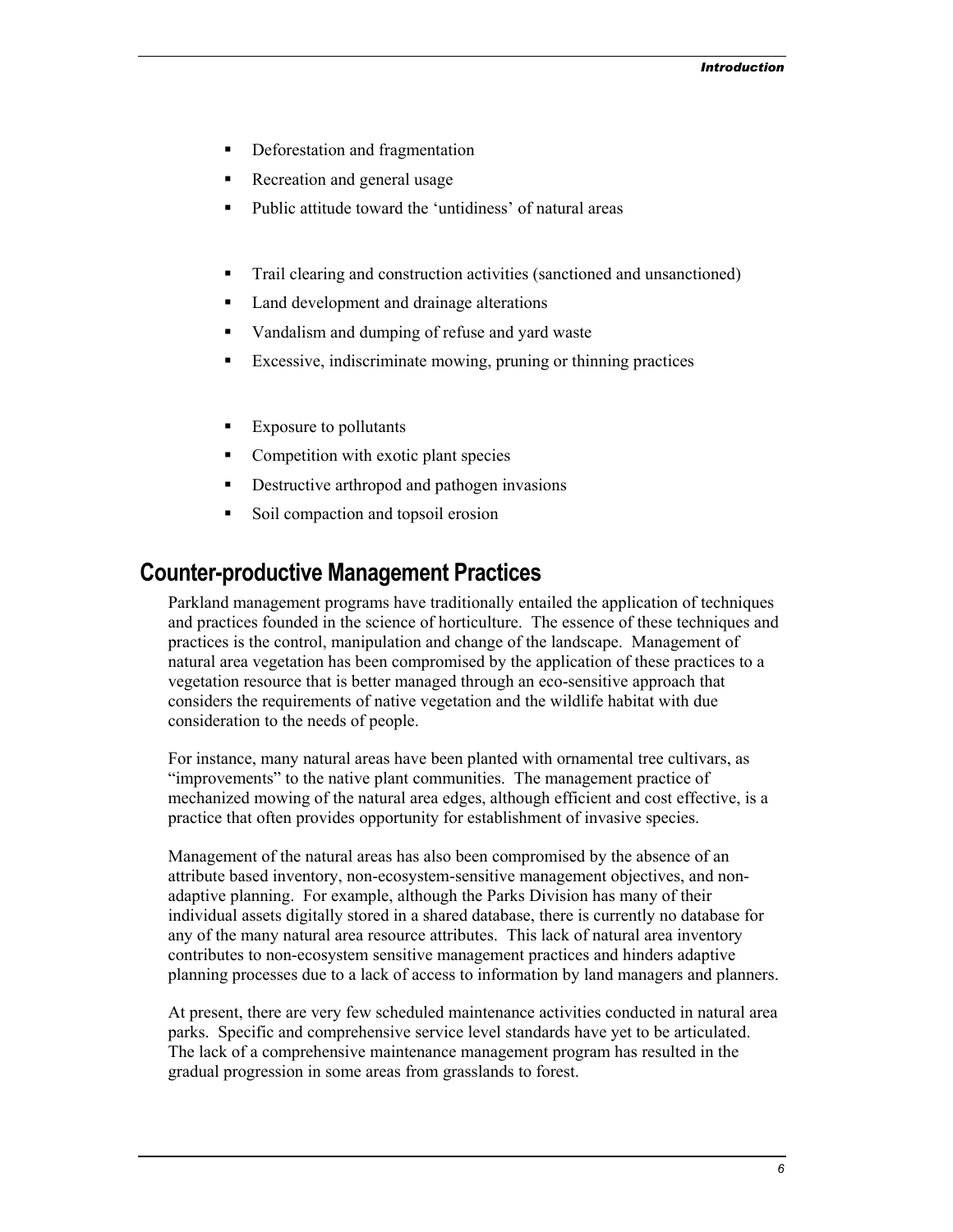### <span id="page-6-0"></span>**Positive Initiatives in Natural Areas**

Greenways Plan: This plan is a city-wide network of off-street pedestrian and bicycle connections. The objective of this project is to transport people in an environmentally friendly way. The Greenways network connects parks, natural ravines and utility rightof-ways in order to provide transportation corridors. It also provides a number of passive recreational opportunities.

This project parallels and supports both the BC Ministry of Environment Greenways Project and the GVRD Green Zone Strategy, which promote biodiversity through the development of a system of green corridors that reduce habitat fragmentation by linking natural spaces.

*Official Community Plan* (OCP): The OCP was adopted as By-law No. 12900 by Surrey Council in 1996 in order to guide land use and development over a period of five to six years. The OCP recognizes the need to protect natural areas and commits to protecting and enhancing the natural environment by establishing parks, open spaces, protected habitats and conservation areas.

The OCP also recognizes the importance of agriculture to the economy and encourages the protection and enhancement of agricultural area. It supports the Agricultural Land Reserve and encourages wildlife management and habitat protection practices that minimize impact on agricultural lands without jeopardizing habitat and wildlife resources.

Releaf Program**:** Under the supervision of the Surrey Parks' staff, volunteer groups plant trees and shrubs in riparian zones, detention ponds, forests and other parks throughout the City. This program not only enhances the environment, but also encourages stewardship by providing opportunities for public involvement.

Hi-Knoll Park Pilot Project: A joint project has been undertaken between BC Hydro and Surrey Parks to develop a vegetation management plan that will maintain the area as wildland habitat, with a variety of vegetation types throughout the site. This initiative is representative of a growing trend in park management that considers, first and foremost, the ecology of the site and values of the natural resources that require protection and preservation.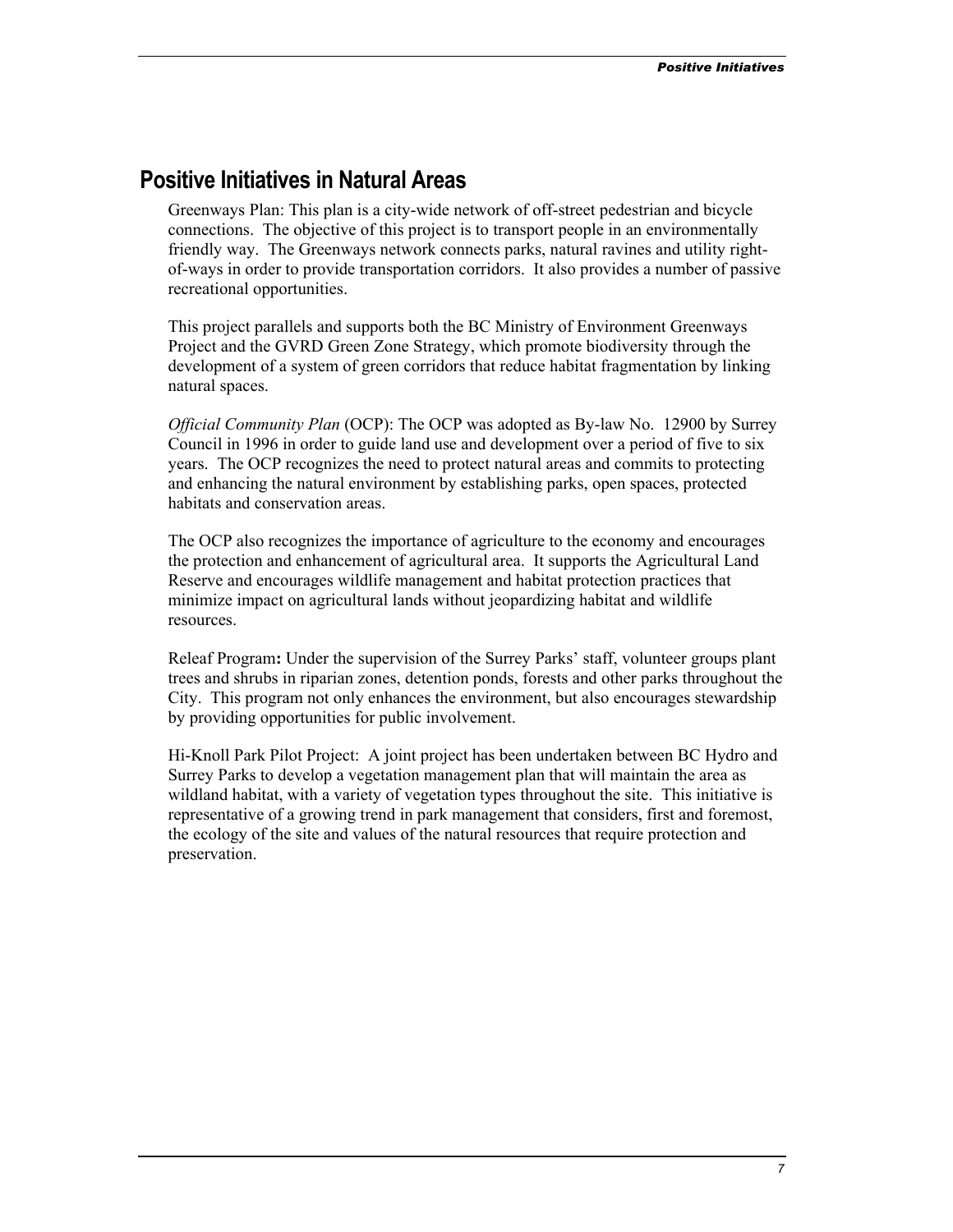## <span id="page-7-0"></span>Vegetation Management Strategy

The City of Surrey recognizes the vital importance of its natural areas and has been actively acquiring many hectares of parkland in an effort to protect its most significant and sensitive natural areas. The Vegetation Management Strategy will assist decision makers in future acquisition initiatives and provide sound direction in the planning, developing and managing of park natural areas. Vegetation management in natural areas must be carefully managed in urban areas through a wide set of scheduled maintenance activities to ensure optimum benefits to the environment, and the community.

## **Principles**

The following principles provide direction for setting management goals and objectives, resolving issues, developing a vegetation management program, assisting Parks Division resource allocation discussions, and developing Parks Division annual work plans for natural areas.

The informing principles are that vegetation in natural areas:

- Constitutes a valuable global, regional, and community resource, and is critical to wildlife habitat
- **Essential to sustainability and biodiversity**
- Contributes significantly to park experiences
- Contributes significantly to the cultural and heritage values of the City



## **Goals and Objectives**

The overall goal is to protect, preserve and enhance the resource, providing both wildlife habitat and recreational opportunities. The following goals and objectives are derived from the principles above, and are designed to give the necessary support and direction to develop a comprehensive vegetation management program.

#### **1. Adopt of a sustainable approach to managing natural area vegetation.**

Vegetation management for sustainability requires managing to provide for ecological, economic and social benefits over time. This entails implementing strategies that meet the needs of the present without compromising the needs of the future. It means practicing a land stewardship ethic, which integrates the growing and nurturing of vegetation, with strategies for the conservation of soil, air and water quality, and wildlife and fish habitat. Sustainable vegetation management considers vegetation biodiversity on a local, regional and global level. Two of the goals in this area are:

 To create a structurally diverse ecosystem with a mix of ages, species and sizes of plants that embodies a healthy vegetation resource.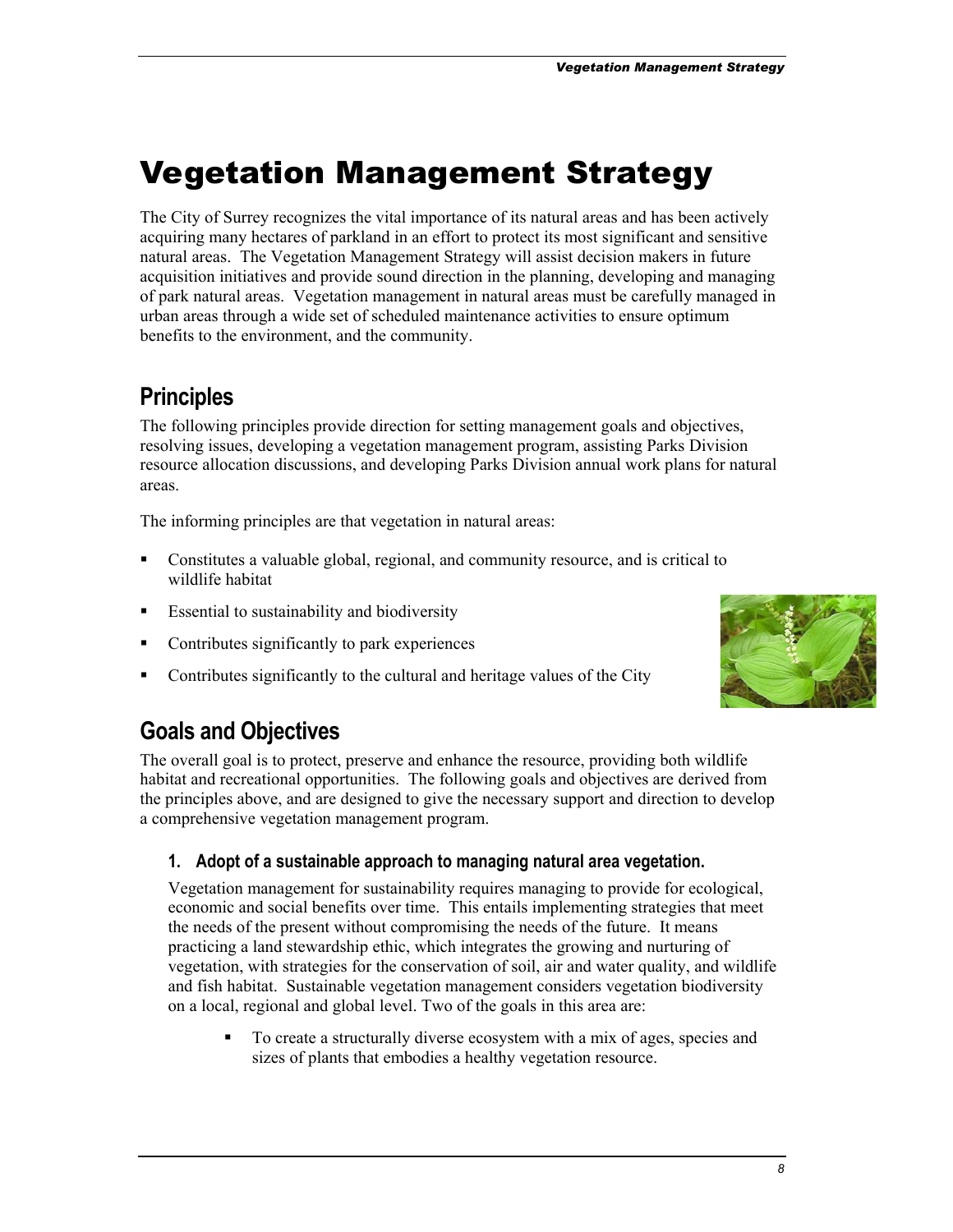To acquire natural area lands in a variety of shapes and sizes—the goal being, to reduce the effects of localized urbanization on the vegetation resource.

#### **2. Preserve, protect and enhance the native vegetation in natural areas.**

The preservation theme denotes the need to set aside natural areas in perpetuity for the enjoyment and benefit of all generations, and to manage these areas with the intention of preserving the vegetation resource. This does not preclude the need sometimes to develop natural areas for a variety of uses, but asserts the importance of managing the vegetation as a resource intended primarily for non-consumptive and compatible uses.

- **Preservation also requires policy resolutions that support the preservation of** the vegetation resource despite the sometimes-powerful arguments to remove the vegetation due to nuisances such as insects, leaf drop or "cottonwood tree fluff"
- The protection theme denotes the need to recognize that natural area vegetation is often subject to significant urban pressures to alter, change or sometimes destroy the resource. The pressure can be intentional, but is often unintentional, resulting from a lack of understanding of the requirements of the vegetation resource.
- The enhancement theme addresses the fact that urban natural areas will not succeed naturally through their seral stages as they do in non-urban areas. Human intervention is required to ensure the health of the resource.

#### **3. Integrate vegetation management plans with other resource management plans and initiatives.**

Any vegetation management work plans must be integrated with other natural area management plans and initiatives. Urban natural areas are valued not only for their vegetation but for their considerable recreational values, usually passive but sometimes active. The provision of recreation in natural areas is often competitive with the development of a healthy vegetation resource. Vegetation is often destroyed by overuse by people. A reasonable balance needs to be achieved by considering these often contrary values concurrently in any management plans for a natural area.

#### **4. Active intervention and management**

Natural areas located outside urban areas tend to develop naturally and healthily without much human intervention, but in urban natural areas human intervention and management are required. For instance, encouraging successional development of natural areas in urban environments may be necessary due to lack of seed source or natural distribution of seeds. Active intervention is also necessary because humans sometimes cause the introduction and establishment of unwanted alien invasive plant species into natural areas. Planting programs are one of the many necessary intervention activities required to ensure healthy natural areas.

A comprehensive management program should be developed for natural areas and should set priorities for all necessary operations and maintenance of natural areas.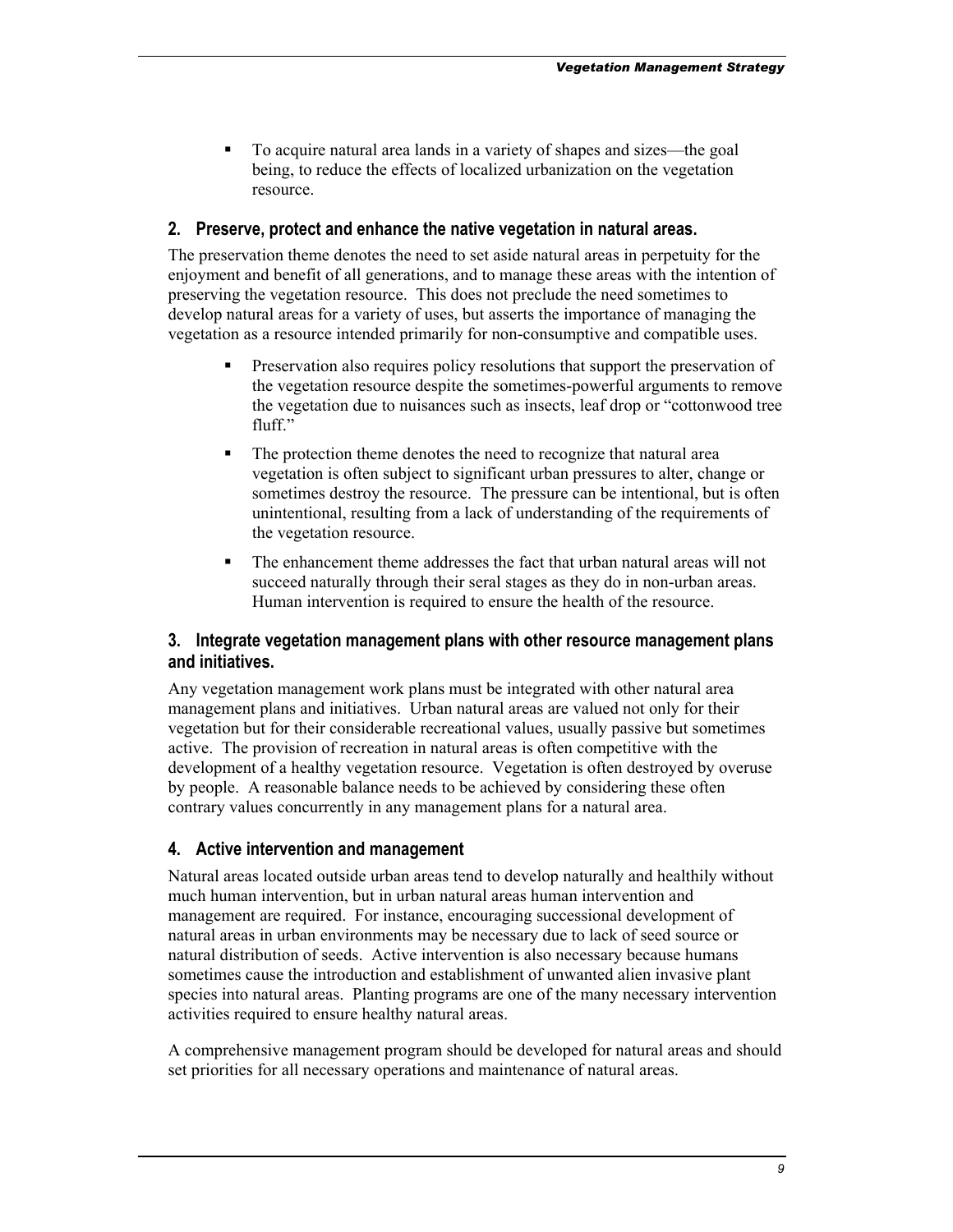## <span id="page-9-0"></span>Recommendations

The following recommendations will serve as a guide for the Parks Division to manage natural area vegetation for the next five years. The initiatives are listed in order of implementation priority—Immediate, Mid-term, and Long-term recommendations. The prioritization of these initiatives is based on the current level of funding, the best return for funding invested, the City's risk and liability exposure, and the degree of critical need.

## **Immediate Recommendations 1–3 years**

The immediate recommendations fall under four main categories—Inventory Data Base, Annual Maintenance Management Program, Protection and Integration. Each category contains more specific information on these prioritized initiatives.

## **Inventory Data Base**

Currently, the Parks Division does not have an inventory database of natural areas, and although some scheduled maintenance does occur, such as mowing of natural area grassland, there has been little, or no work tracking history, monitoring resource condition, prioritizing site maintenance activities, and developing site-specific management plans.

- $\triangleright$  Implement a data collection project as the first priority. The minimum this initial data collection should include would be, assessing natural areas for their location, size, shape, general vegetation cover type, drainage patterns, and general site health, and should be collected in a tabular and spatial format.
- $\triangleright$  Annually update and audit the accuracy of the natural area database to enable comprehensive management of the vegetation.
- $\triangleright$  Use the spatial and tabular database to ensure service level standards are consistent across the City.
- $\triangleright$  Develop an in-house classification system for natural areas. At the time of writing this Strategy, the Parks Division is conducting an inventory of forest natural areas based primarily on broad vegetation classes.

## **Annual Maintenance Management Program**

The following activities should be included in annual work plans that are developed for managing natural areas. These activities encourage a sustainable, healthy vegetation resource, provide for biodiversity and ecosystem integrity, plan for appropriate age class distribution throughout natural areas and ensure a safe and meaningful experience for park patrons.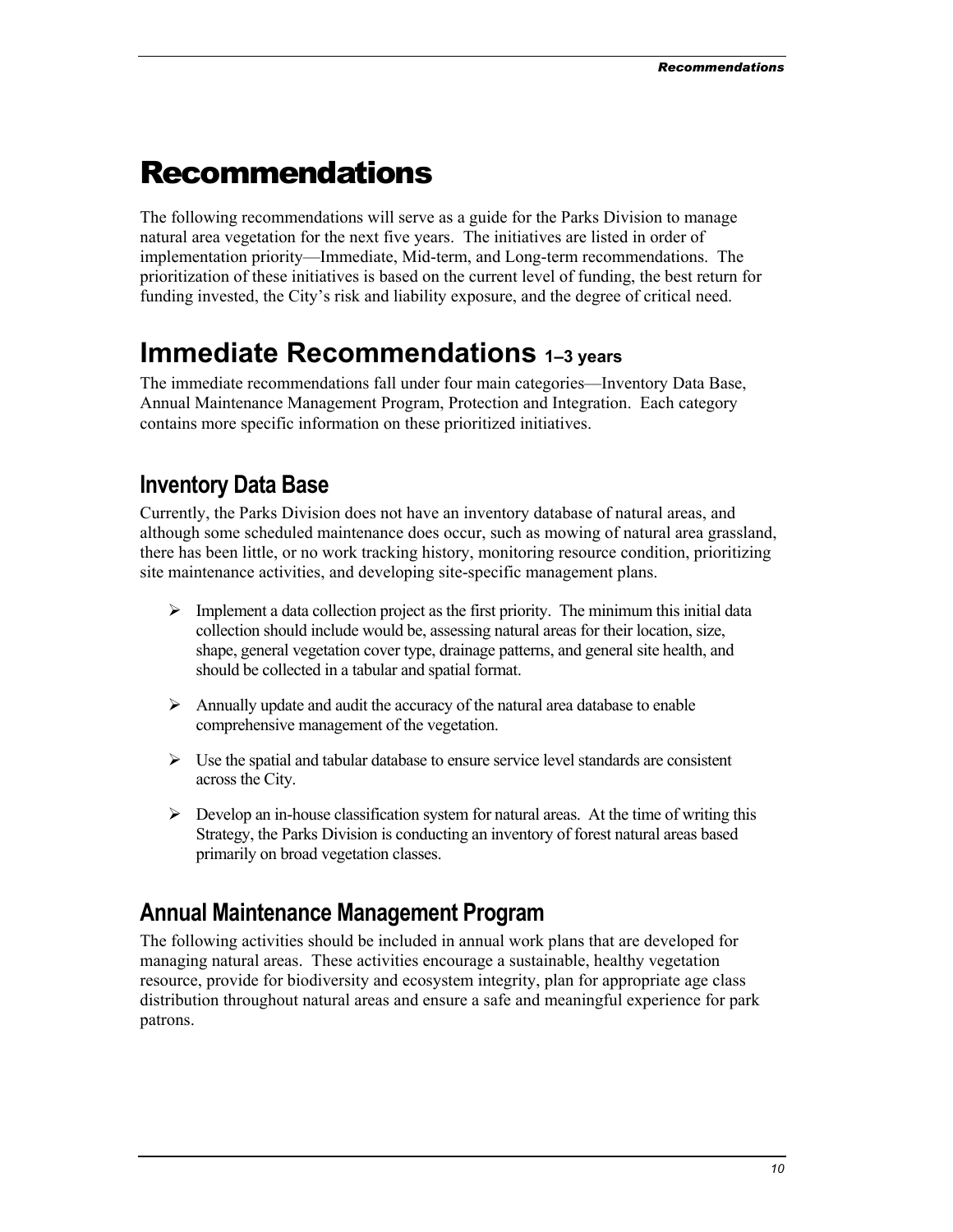#### **Update Tabular and Spatial Inventory Data Base**

It is necessary to continually review the tabular and spatial database to ensure its integrity and accuracy. Inventories should be a part of annual work plans, with the goal of visiting all natural areas in Surrey's parkland inventory within a five-year period.

- $\triangleright$  The Parks Division should attempt to review and assess each natural area within five years to update the inventory database.
- $\triangleright$  Additionally, the collection of critical site-specific resource data needs to be added as the general inventory is completed.
- $\triangleright$  Because the Parks Division is not regularly notified of additional natural area lands under their management, the Division should also systematically review each map grid area within the City on a five-year rotation.

#### **Monitor Vegetation Condition**

Over time, natural areas are susceptible to gradual changes that have drastic effects to their overall health.

- $\triangleright$  Monitoring to assess the condition and any changes in the vegetation resource should occur in each natural area on a five-year rotation.
- $\triangleright$  Develop a condition attribute rating scale that could include measuring for growth and mortality rates, and developing average site index curves for modeling purposes.

#### **Regenerate and Restore Vegetation**

Although natural areas have a great capacity to regenerate, this capacity is severely compromised in urban areas. Native plant seed-dispersion is often limited by lack of seed source or seed carriers (wildlife). As well, invasive non-native plants often establish themselves before native plants do.

In the past, little or no funding resources have been applied to natural areas where restoration of the native vegetation is required. A backlog of renovation projects for natural areas and degraded parks requires a considerable infusion of renovation funding.

- $\triangleright$  Restoration activities should be based on priority needs, recognizing that environmentally significant areas, such as riparian areas, must be attended to first.
- $\triangleright$  Restoration activities include investing considerable resources in the planting of ecosystem appropriate native plants and trees.
- $\triangleright$  The re-introduction of extirpated plant species, and the planting and care of threatened or endangered plant species should be a high priority.
- $\triangleright$  Significant efforts in ongoing vegetation maintenance activities, such as watering and clearance of brush to establish recently planted areas, are necessary to ensure healthy growth.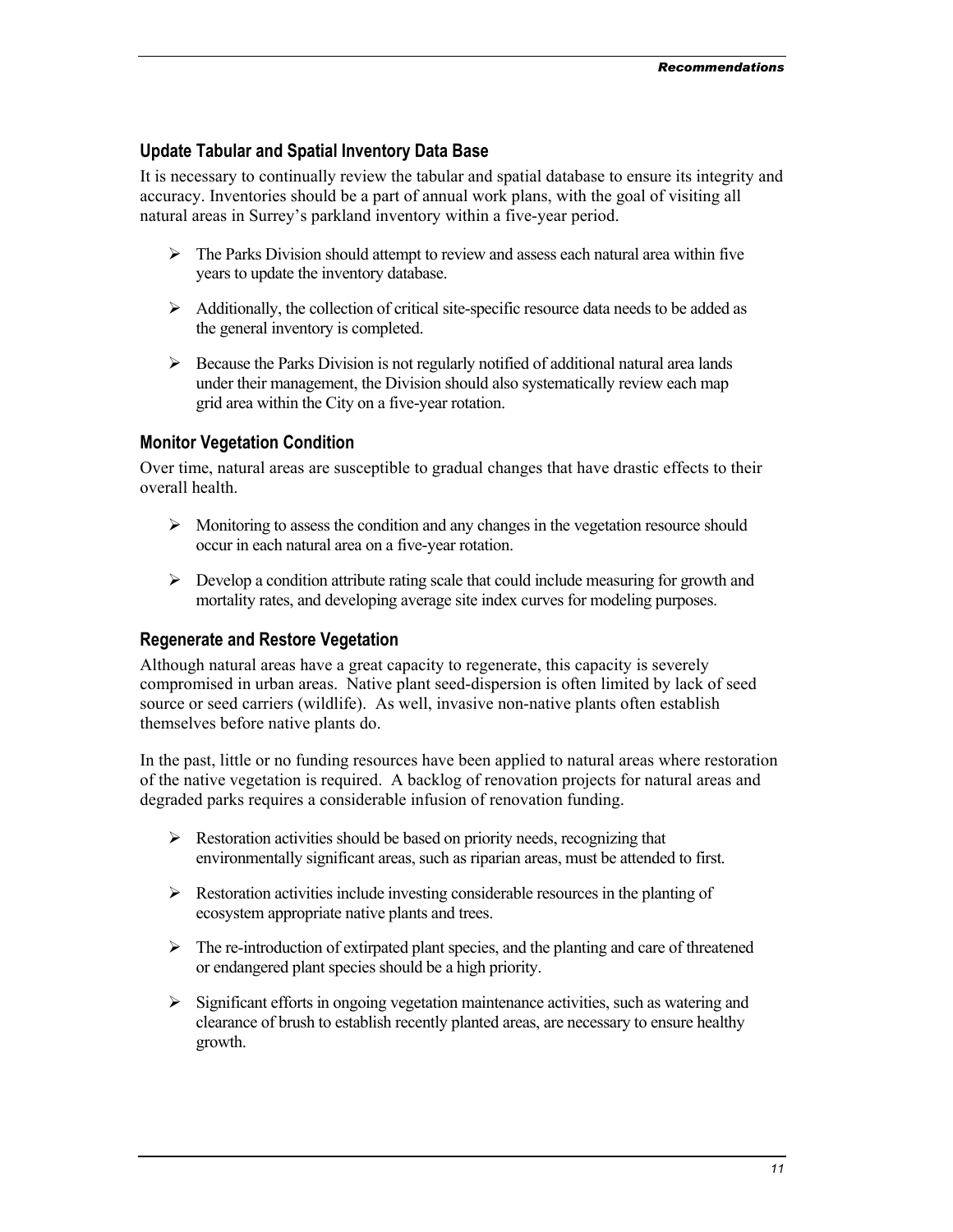$\triangleright$  The Parks Division could also consider adopting an operating procedure that seeks to replant a tree in established natural areas, when appropriate, for every hazard tree that is removed.

#### **Conduct Vegetation Hazard Management Activities**

This activity is primarily related to the inspection and assessment of trees due to whole, or part tree failure. It includes responding to requests for service to assess and abate hazard trees, and to conduct scheduled tree hazard inspections. (Please refer to the *Tree Hazard Management Strategy* for specific details.)

#### **Control and Manage Invasive Species**

Certain species of non-native plants can be beneficial when they are maintained at endemic levels. They offer inherent socioeconomic and ecological benefits, such as provision of food and shelter for wildlife, soil stabilization in disturbed areas and botanical products for human consumption. If left unchecked, however, they can become a destructive force when their populations become epidemic, which many do at an alarming rate. These plant species consist of:

- Non-native or exotic plant species—those that were not present in natural areas prior to the arrival of European settlers.
- Invasive plant species—those that have the capability to invade and overtake native plant communities or natural area landscapes.

In Surrey, the most noticeable effects of invasive, non-native vegetation are the suppression of native plant species and their associated organisms, and the resulting reductions in local species abundance and diversity. Reduced aesthetic values are also a concern in some areas. In some cases the natural area landscape may be predominated by non-native species and severely reduced in wildlife habitats.

To limit the negative effects of the uncontrolled spread of invasive, non-native plant species, it is recommended that prevention and suppression be an integral aspect of managing vegetation resources. The following measures should be adopted to meet this goal.

- ¾ **Prevention**: public and in-house education, early detection and containment and reduction, or restriction of potentially available sites. Prevention methods include the following:
	- A complete list of invasive, non-native plants in Surrey should be compiled, including full colour photographs and descriptions for identification and recommended control methods (see Appendix C: Invasive Species List).
	- Any discoveries of these listed non-native plant species should be surveyed and reported.
	- Staff should be informed that dumping of non-native plant materials must be restricted to pre-designated dump sites where maximum containment can be achieved.
	- Appropriate literature pertaining to this topic should be distributed to residents near problem areas.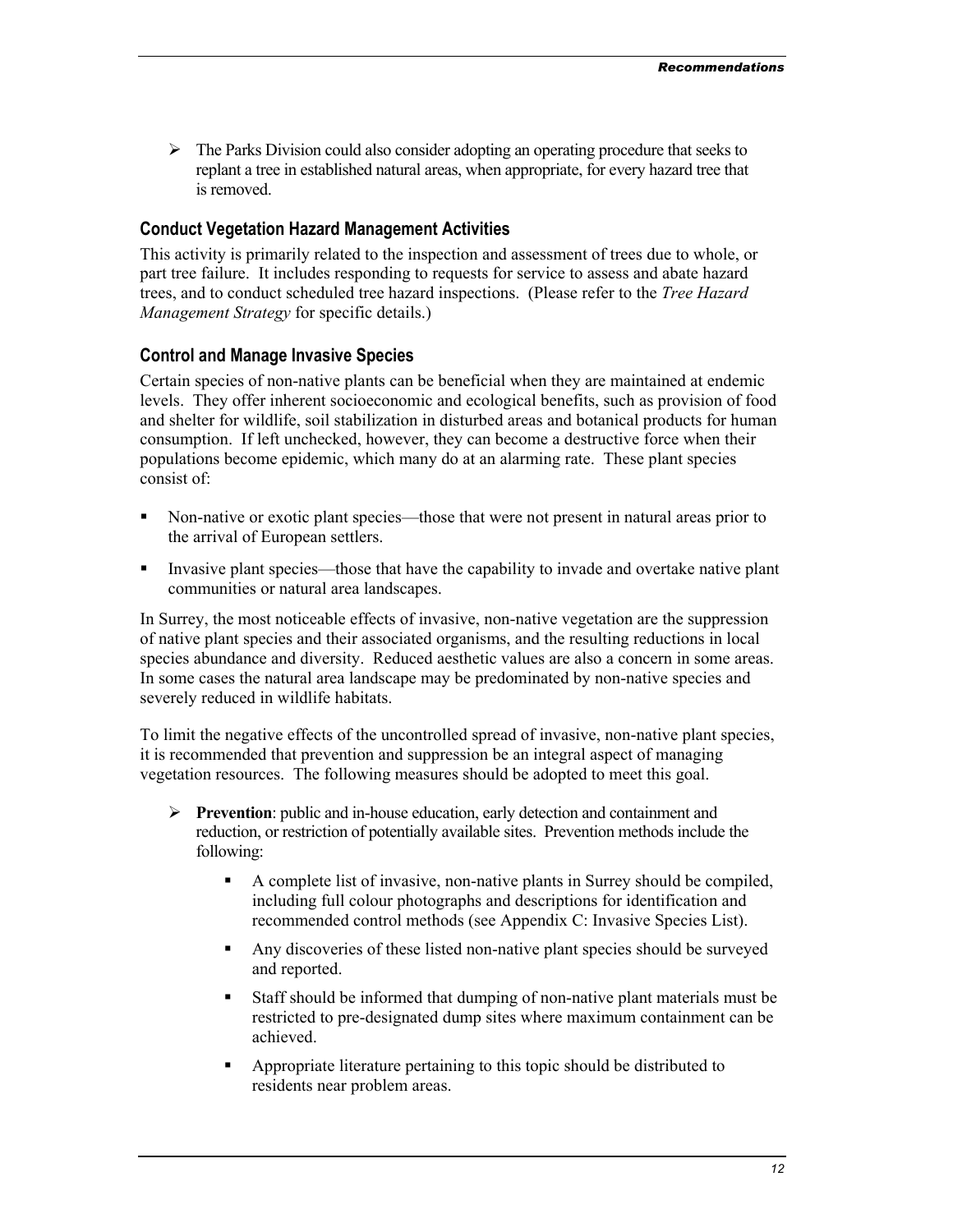- ¾ **Suppression**: physical removal or destruction of offending plants, and re-introduction of competitive native species. When determining if a control program is necessary the following questions must be addressed.
	- Does the invasive plant provide wildlife habitat?
	- What negative impacts will be associated with plant removal?
	- Do the negative aspects outweigh the advantages?

Control programs can include:

- Physical removal
- Chemical herbicides
- Biological controls
- Prescribed burning

#### **Undertake Vegetation Control Activities**

- $\triangleright$  Scheduled pruning and sensitive mowing of natural area vegetation is necessary, especially where natural vegetation encroaches onto roads and sidewalks.
- $\triangleright$  It may also be necessary to periodically mow or burn grasslands to sustain the ecosystem.

#### **Control or Eradicate Pests**

Pest populations can reach levels in natural areas where it is necessary to invoke measures to control or eradicate the pest to ensure the viability of the vegetation resource. Vegetation condition monitoring activities, such as those recommended above would provide information on current conditions and therefore help staff decide whether pest management is necessary (also see *Fauna Management Strategy*).

At this time, the Parks Division does not have an integrated pest management plan. An overall vegetation management program should adopt a systematic approach to pests that uses a variety of techniques to reduce pest damage to tolerable levels.

When pest population could result in significant damage to the vegetation resource, the Parks Division should utilize the following general pest management techniques.

- 1. Natural predators and parasites
- 2. Genetically resistant hosts
- 3. Environmental modifications
- 4. Pesticides (when necessary and appropriate)

#### **Soil management**

A healthy vegetation resource, contributes directly to the health of the natural area soil. Although soil management in natural areas can take on a variety of dimensions, it is recommended that initial activities be conducted in the areas of hydrology, coarse woody debris enhancement and soil compaction management.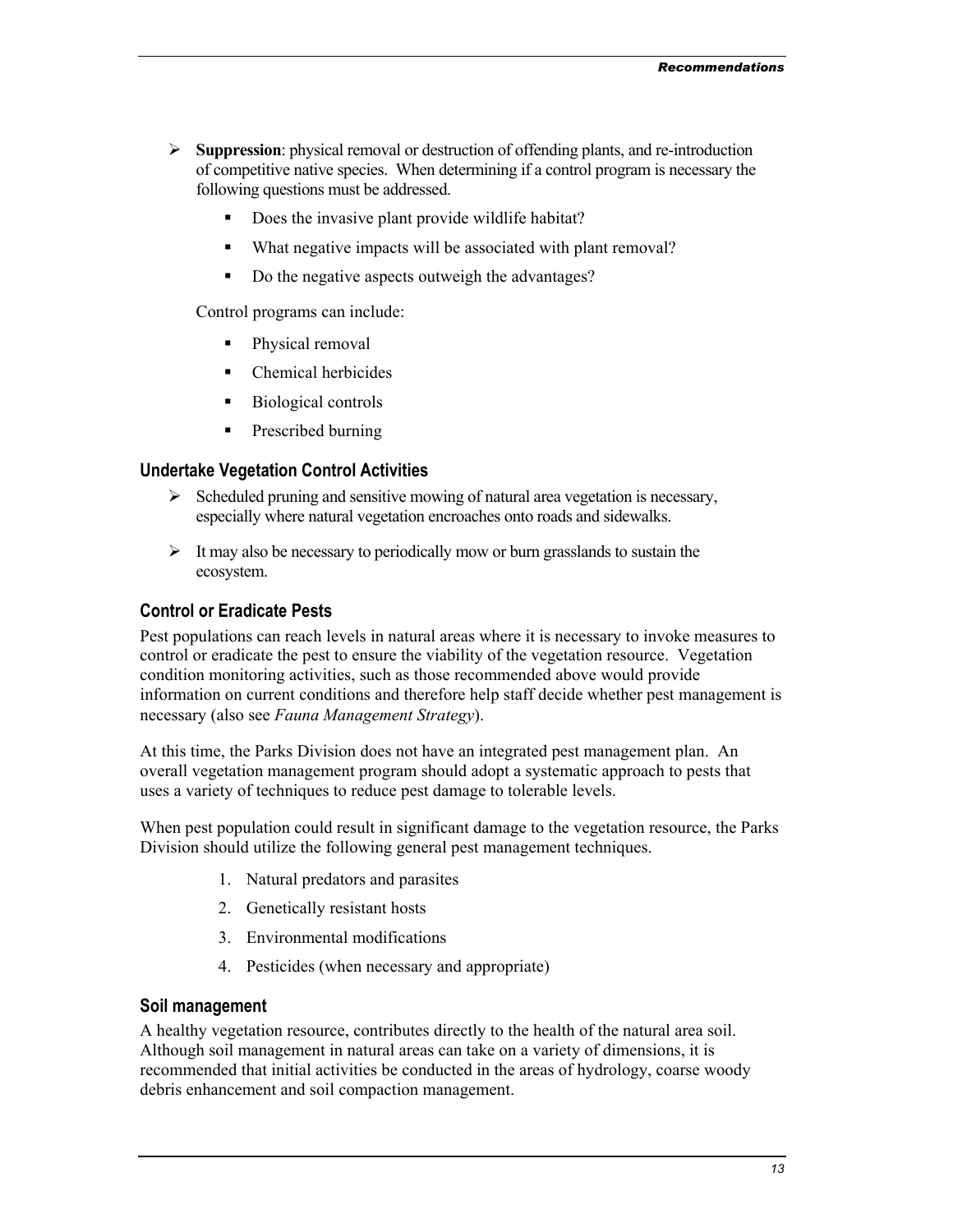- <span id="page-13-0"></span> $\triangleright$  Hydrology management includes assessing sites for their drainage requirements and undertaking measures to modify the hydrology if necessary. This could include directing more water to the site, or undertaking works to drain water from the site.
- $\triangleright$  Coarse woody debris in many of Surrey's natural areas has been removed resulting in structurally and nutritionally deficient soils (see the *Coarse Woody Debris Management Strategy* for specific recommendations).
- $\triangleright$  Soil compaction management recognizes the need for soil regimes that provide unimpeded root growth by avoiding soil compaction and taking steps to alleviate soil compaction when appropriate. Avoidance would include undertaking trail closures, and alleviation would include adding organics to the soil.

## **Protection**

Actively undertake other protection measures, and they are as follows.

- $\triangleright$  Develop and implement standards, specifications and regulations for land developers that will protect natural area vegetation during development and construction activities.
- $\triangleright$  Monitor development sites adjacent to natural areas to ensure development activities do not damage the vegetation.
- $\triangleright$  Apply and enforce by-laws, policies and regulations when appropriate.
- $\triangleright$  Implement a "zero tolerance" for the encroachment of private property onto natural areas and immediately direct the owner to move the encroachment.
- $\triangleright$  Routinely install fencing and other devices, and close trails to re-route traffic within, and adjacent to, natural areas.
- $\triangleright$  Use adaptive park planning processes that identify the long-term consequences of siting pathways and recreational amenities near natural area vegetation. For example,
	- The siting of playgrounds adjacent to native urban forests requires the removal of understory plants to comply with the Parks, Recreation and Culture Security for Parks Patrons Policy.
	- The siting of recreation amenities beneath cottonwood trees creates an unmanageable hazard due to their sudden, summer branch drop.

## **Integration**

Currently, only park native forests are managed by the Parks Division's Urban Forestry and Environmental Services Section. But the management requirements for all natural area vegetation communities, such as forests, grasslands, shrublands, is very similar, and the ecosystems are strongly interrelated, and interdependent.

 $\triangleright$  Following the development of an inventory database of natural areas, the Parks Division should consolidate the management of all natural areas within the Urban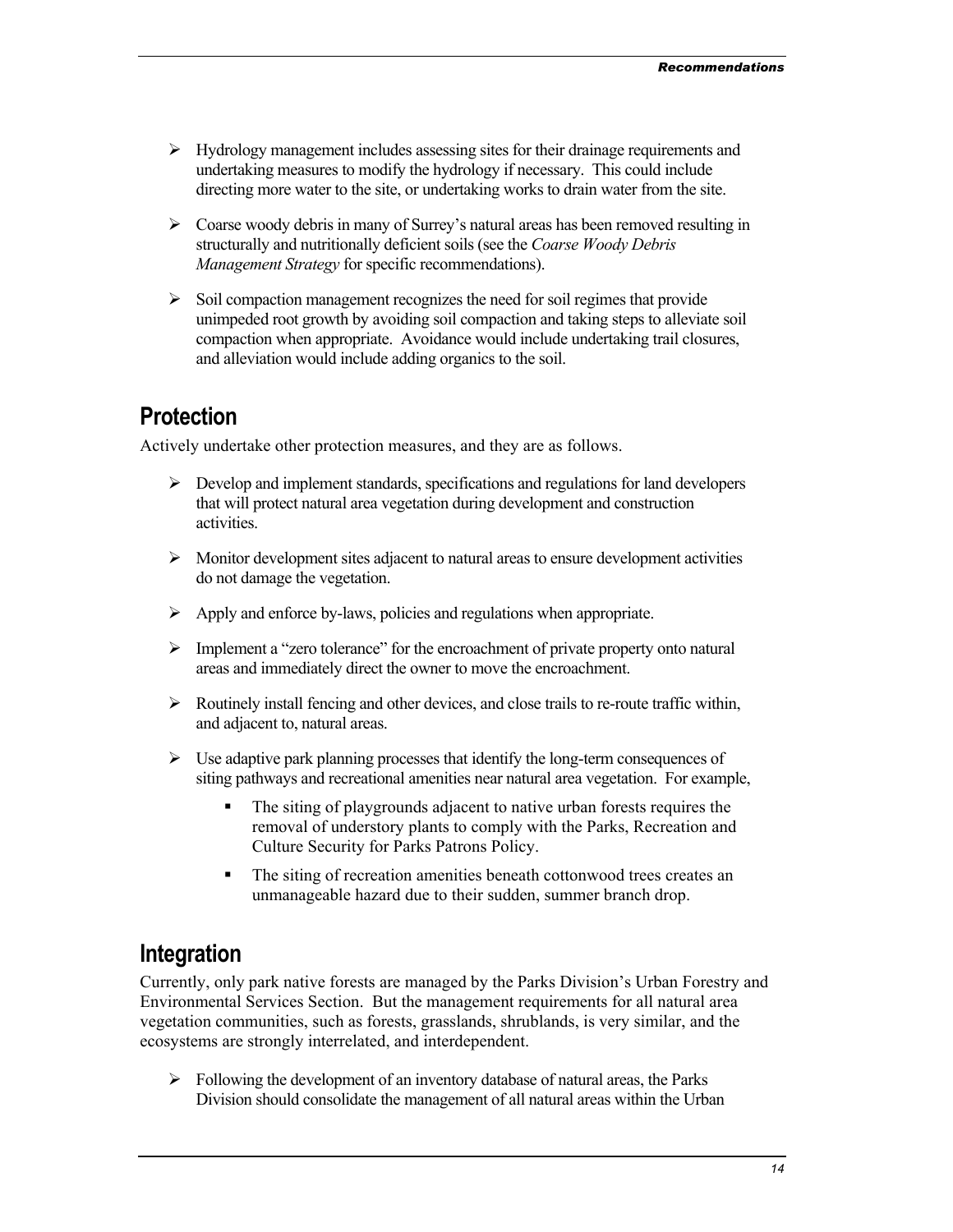<span id="page-14-0"></span>Forestry and Environmental Services Section of the Parks Division. This consolidation would ensure more effective and efficient management of all natural area ecosystems through application of consistent management regimes by staff knowledgeable in natural resource management. As well, consolidation will enhance the delivery of the wide array of natural area environmental education initiatives that are possible yet unexplored.

 $\triangleright$  The Parks Division should then consider the renaming the Urban Forestry and Environmental Services Section to perhaps the Urban Forestry and Natural Area Management Section as the current descriptor, 'Urban Forestry', would not adequately encompass and adequately describe the broad range of land types under their management.

## **Mid-term Recommendations 2–4 years**

The mid-term recommendations for a comprehensive vegetation management strategy fall under four main categories—Resources, Species Protection, Assessment and Education and Awareness. Each category contains more specific information on these prioritized initiatives.

### **Resources**

The development and pursuit of a wide variety of resources for implementing the vegetation plan is necessary to ensure its success. To that end, these are the recommendations to increase resources both human and monetary.

#### **Volunteer Participation**

At present, despite a considerable volunteer component in the parks service delivery, the amount of volunteer activity associated with the comparatively high amount of natural area parkland is relatively small.

¾ Increase volunteer participation in some vegetation management activities. High public concern for the state of the natural environment means there is a "captive market" for enlisting volunteers. The range of activities and required personnel skills is such that a volunteer initiative would likely attract a large number of candidates (e.g. for physical work such as manual invasive species removal, or for site monitoring to reduce illegal dumping of refuse, etc.).

#### **Partnerships**

There are a variety of agencies and non-government organizations involved in stewardship of the environment and the City would benefit from the development of strong relationships with these essential groups.

 $\triangleright$  Explore potential partnerships. This could include other City departments such as Engineering, senior levels of government including the Greater Vancouver Regional District, and the various provincial ministries involved in the stewardship of the natural environment.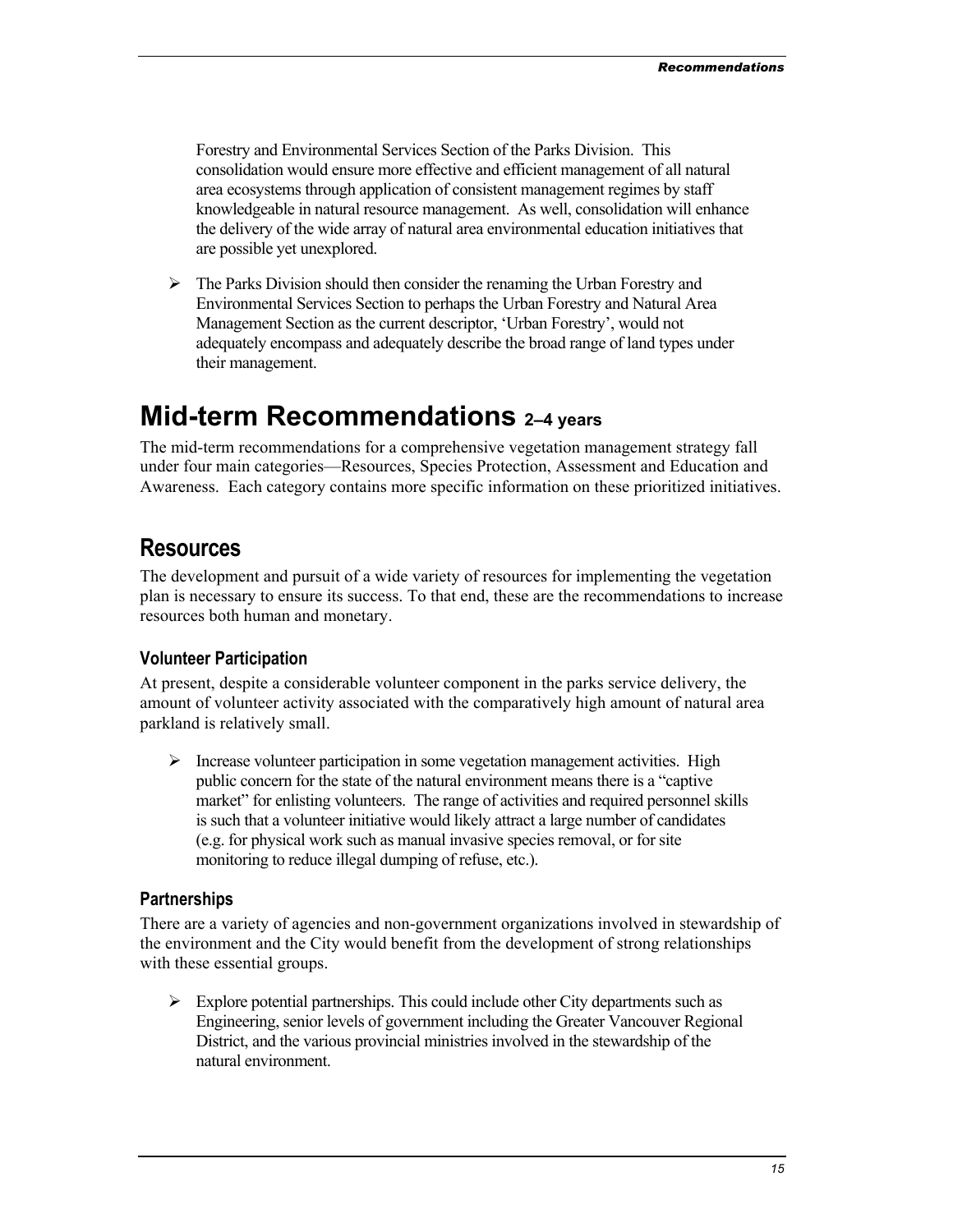- <span id="page-15-0"></span> $\triangleright$  Develop relationships with the host of local community organizations, such as the White Rock Surrey Naturalists, and non-governmental organizations such as the Evergreen Foundation. These groups and others like them are committed to natural environment stewardship
- $\triangleright$  Apply to the many private and public agencies, trusts and stewardship groups for grant funding to support natural area initiatives.

#### **Costs**

- $\triangleright$  Develop unit costs, based on accepted service level standards, for vegetation management activities.
- $\triangleright$  Conduct satisfaction surveys, monitor natural area health over time. By doing this, the Parks Division would develop reliable data to assist decision makers in determining annual base funding necessary for the maintenance, operation and development of natural areas.

### **Species Protection**

With the abundance of natural areas within its park system, Surrey has a unique opportunity to make a difference and establish a regional model for species protection (also see *Fauna Management Strategy*).

- $\triangleright$  Develop species list specific to Surrey. This would be a list of plants and wildlife that are native to Surrey, but that have been extirpated (eliminated from the region), threatened or endangered and whose habitats are within the City boundaries.
- $\triangleright$  This list can then be a resource when developing natural area parks, or natural areas within parks, with the goal of re-introducing species or increasing populations of threatened or endangered species.

### **Education and Awareness**

At times, Surrey Parks has been criticized for inadequate maintenance of natural areas. However, this criticism is often based on the pervasive desire for cultivated landscapes within urban settings, and a general lack of awareness of the intricacies of natural ecosystems. The uncultivated and "messy" appearance of native vegetation is sometimes mistakenly depicted as "derelict." A public education and awareness program could facilitate an understanding of the importance of the vegetation resource in urban areas.

 $\triangleright$  Develop an education and awareness campaign directed at changing public perceptions and attitudes, and increasing appreciation for natural areas. As part of the management program delivery, a campaign could utilize a host of information sources including brochures, local newspaper submissions and inserts.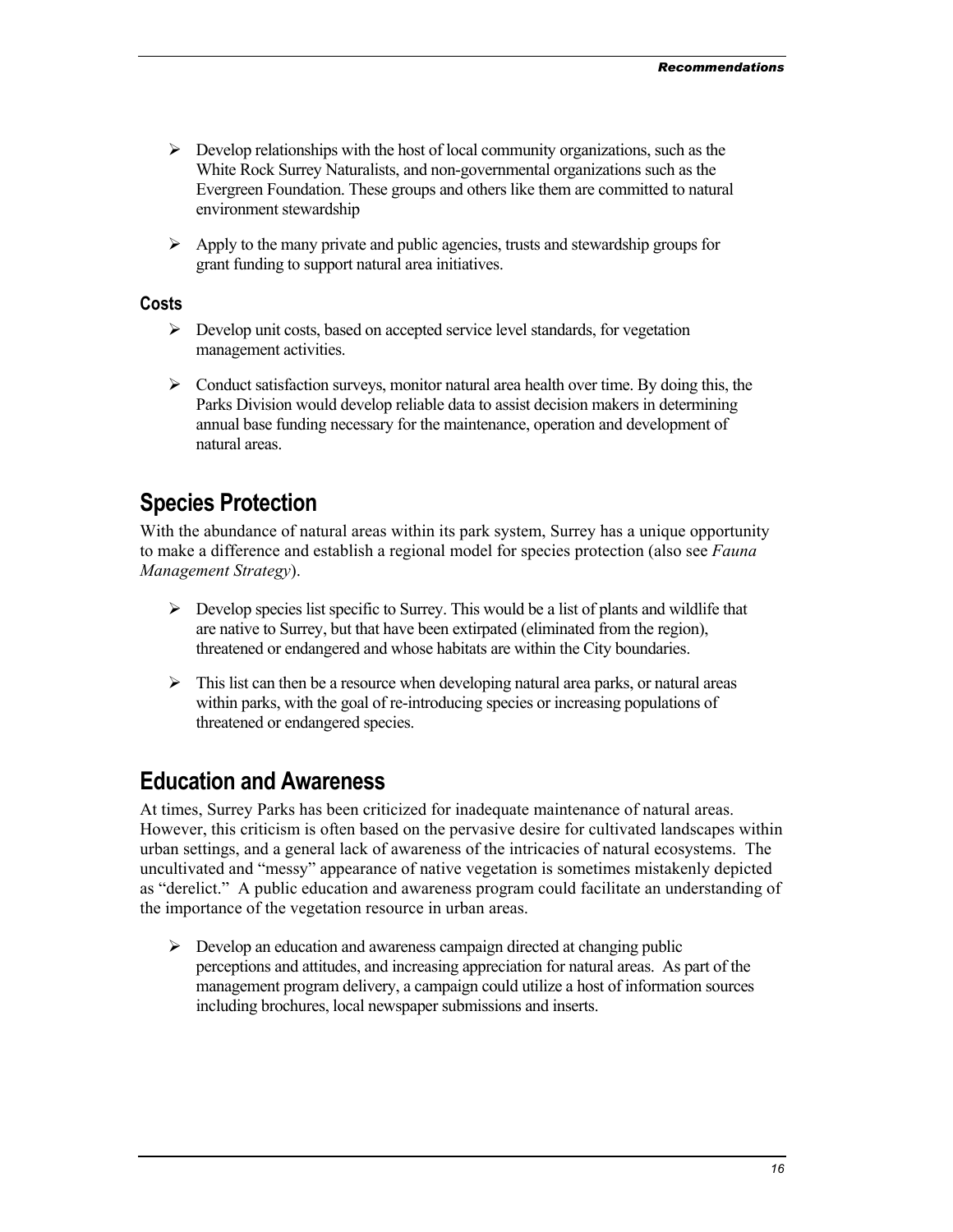## <span id="page-16-0"></span>**Degraded Land Assessment**

In Surrey, parkland can be described as "active use" areas for human-centred activities, natural areas with nature-centred values, and degraded lands with few nature or humancentred values. Degraded lands have the potential to be converted or developed as natural areas or as active use parkland. Many of the degraded lands if developed as natural areas could provide connections between existing natural areas, or for wildlife habitat interconnectivity.

A number of "former" natural areas have undergone significant changes which resulted in the loss of the native vegetation: sometimes as a result of development activity the area has been scarred and de-vegetated, virtually "moonscaped"; other times as a result of inadequate management that has allowed area conversion to primarily invasive species. Although some reforestation and tree planting occurs, the sites are not re-vegetated on a priority basis within the context of a comprehensive plan.

The development and implementation of any renovation plans is listed as "mid-range" in order to allow time for a comprehensive assessment of degraded park sites, their condition, and the subsequent cost analysis for re-vegetation and renovation. Therefore, when funding allows it is recommended that the Parks Division:

- $\triangleright$  Undertake the assessment of degraded lands for development, and give consideration to the creation of natural areas on these sites.
- $\triangleright$  Establish a renovation program to restore these degraded park sites to either their natural, or cultured state.
- $\triangleright$  Re-vegetate to ensure appropriate distribution of species and age class of species. This is an important component in the provision of wildlife habitat, integrity of hydrological systems, environmental enhancement, and soil erosion control.

## **Long-term Recommendations 3-5 years, or as resources allow**

The long-term recommendations for a comprehensive vegetation management strategy fall under three main categories—Site-Specific Plans and Programs, Provision Standards and Assessment. Each category contains more specific information on these prioritized *initiatives* 

## **Site-Specific Plans and Programs**

Many natural areas, and some natural areas within parks, require site-specific vegetation management plans and programs. Sustainability of the vegetation resource at specific sites may be threatened for a variety of reasons, have high ecological sensitivity, or competing interests. The sheer size of the site itself may dictate the need for a site-specific plan.

In order to properly maintain the vegetation resource and preserve natural areas ecosystems the following is recommended:

 $\triangleright$  Develop site-specific management plans to provide direction for the Parks Division in the management of the vegetation resource. Such plans will also allow for better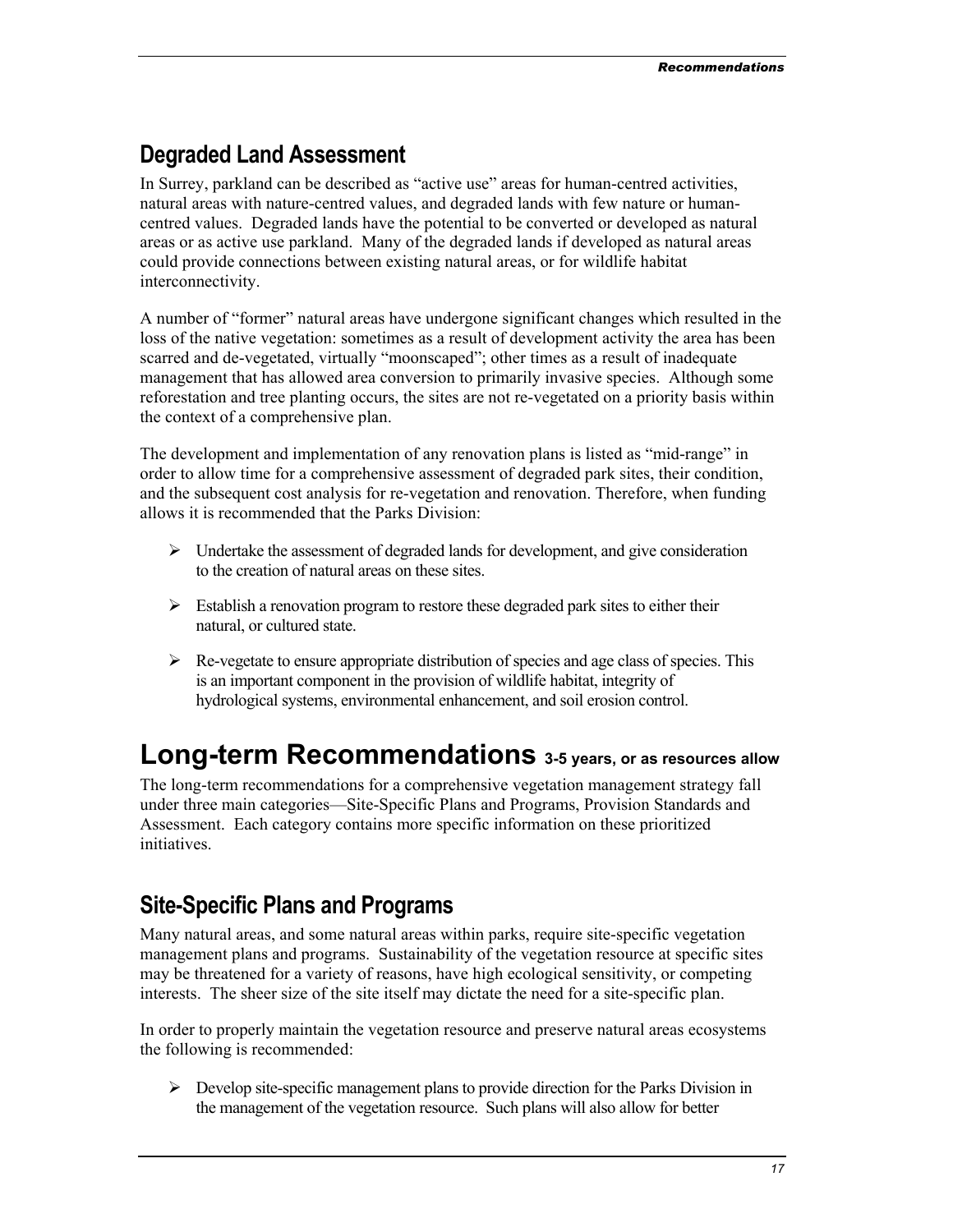<span id="page-17-0"></span>communication with the public, which could help to facilitate better conflict resolution when the values of access and recreation for the public, collide with the values of habitat provision for the vegetation and fauna.

## **Provision Standards**

The *Parks, Recreation and Culture Master Plan* suggests a provision standard of .8 hectares (2 acres) of Nature Preservation and Linkage Parks per 1000 residents. This classification is often construed to be a provision level for natural areas, whereas many of the lands included in the present inventory of "Nature Preservation Areas and Linkages" are not natural areas according to the definition within the *Natural Areas Management Plan*. More often they are utility corridors, or linear parks of non-native grasses with limited natural area attributes.

- $\triangleright$  A review of the different land classification systems used for park planning is recommended, with the goal of achieving a common approach to land classification between planners and natural area land managers. This, in turn, would enable a more comprehensive understanding of what provision standards currently exist, and assist with the determination of a more specific standard.
- $\triangleright$  It is necessary to conduct detailed analysis of current Nature Preservation and Linkage classified parks to determine what percentage are natural areas as defined in this Strategy. This analysis would help guide park acquisition strategies that are founded on the need to provide for natural areas.
- $\triangleright$  Detailed provision standards should be developed that consider natural area spatial distributions of the various site classifications (e.g. grasslands, wetlands, old-field, shrublands, hedgerows, etc.). This would assist in long-term planning and acquisition strategies.
- $\triangleright$  Natural area acquisition strategies should consider senior level government reports such as the Ministry of Environment, Lands and Parks, *Sensitive Ecosystem Inventory* as a valuable source of information.

## **Natural Area Fragmentation**

The health of natural area vegetation is optimal when natural ecosystems function better, and they generally function better when they are large in area and are not dissected by an overburden of development, such as trails and roads. Wildlife moves more easily through natural areas when corridors are established that bridge urban infrastructure such as roads.

Fragmentation of natural ecosystems has occurred along a variety of scales in Surrey. On a regional scale, the dissecting of ecosystems is often an outcome of the establishment of local government geopolitical boundaries. Although the Greater Vancouver Regional District works diligently at preserving large tracts of natural areas that sometimes span more than one geopolitical area, and local governments sometimes do collaborate on creating inter-connected recreational and natural systems, inevitably natural ecosystems are fragmented.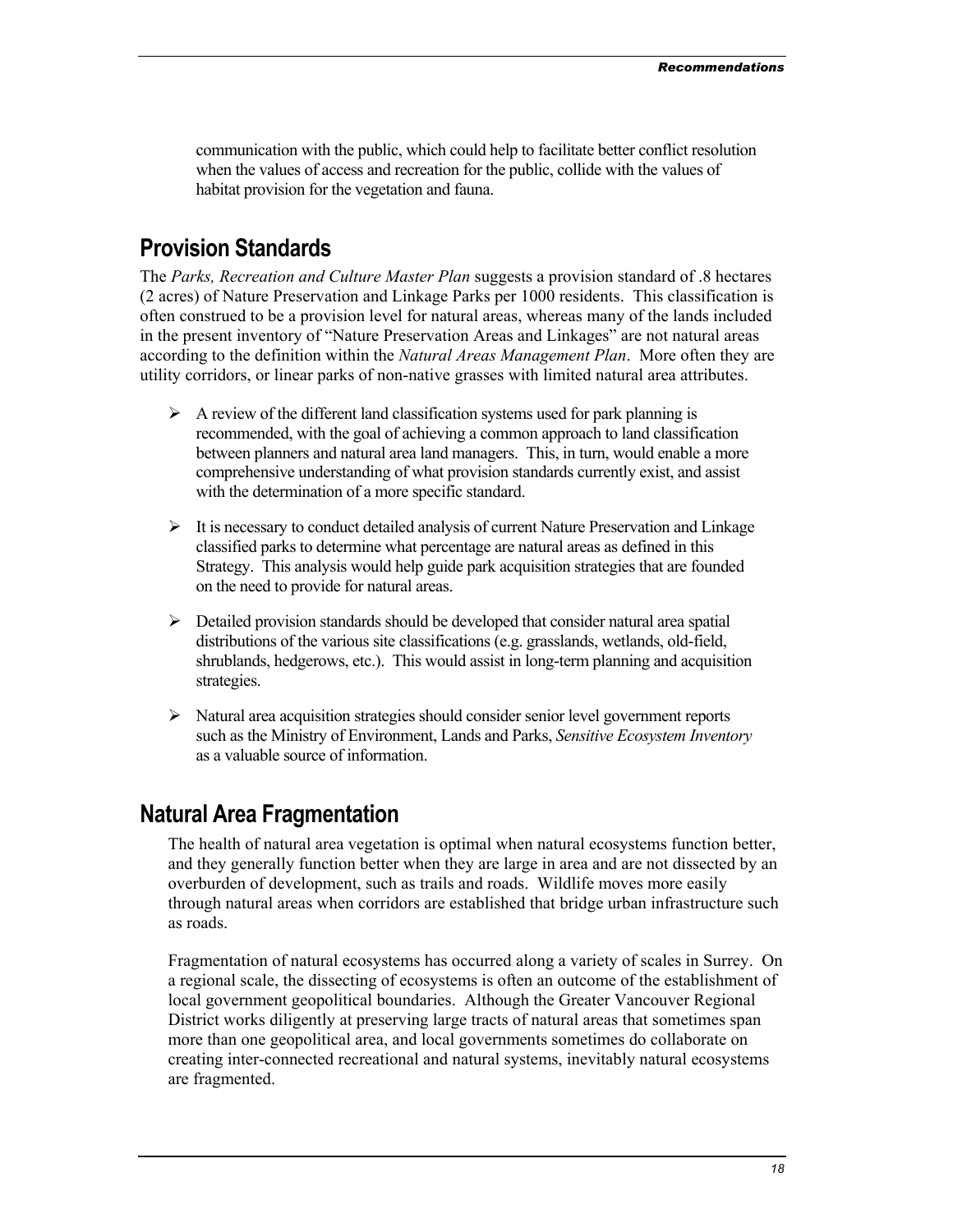On a local scale, that being within the boundaries of the City of Surrey, fragmentation of natural area ecosystems further occurs simply through the act of building the City for human occupancy. Often the fragmentation could be avoided through increased consideration to the requirements of large-scale natural ecosystems.

At the 'park' scale there is sometimes a penchant to create natural area islands within the park, separated by linear passive lawn areas, ostensibly for aesthetics reasons. This separation further fragments natural ecosystems, diminishing their values and function as natural systems.

It is recommended that:

- $\triangleright$  Surrey park planning processes, within the regional and local context, give consideration to the need to preserve large tracts of natural ecosystems and interconnecting natural ecosystems whenever possible for the sake of the ecosystems themselves.
- $\triangleright$  Park site design and development should consider the need to interconnect adjacent natural ecosystems and avoid disconnecting natural areas within the park.
- $\triangleright$  Parks undertake an assessment of existing parks to identify where natural areas within the parks can be reconnected through additional planting or alternative maintenance practices (i.e., no mowing) to reduce fragmentation..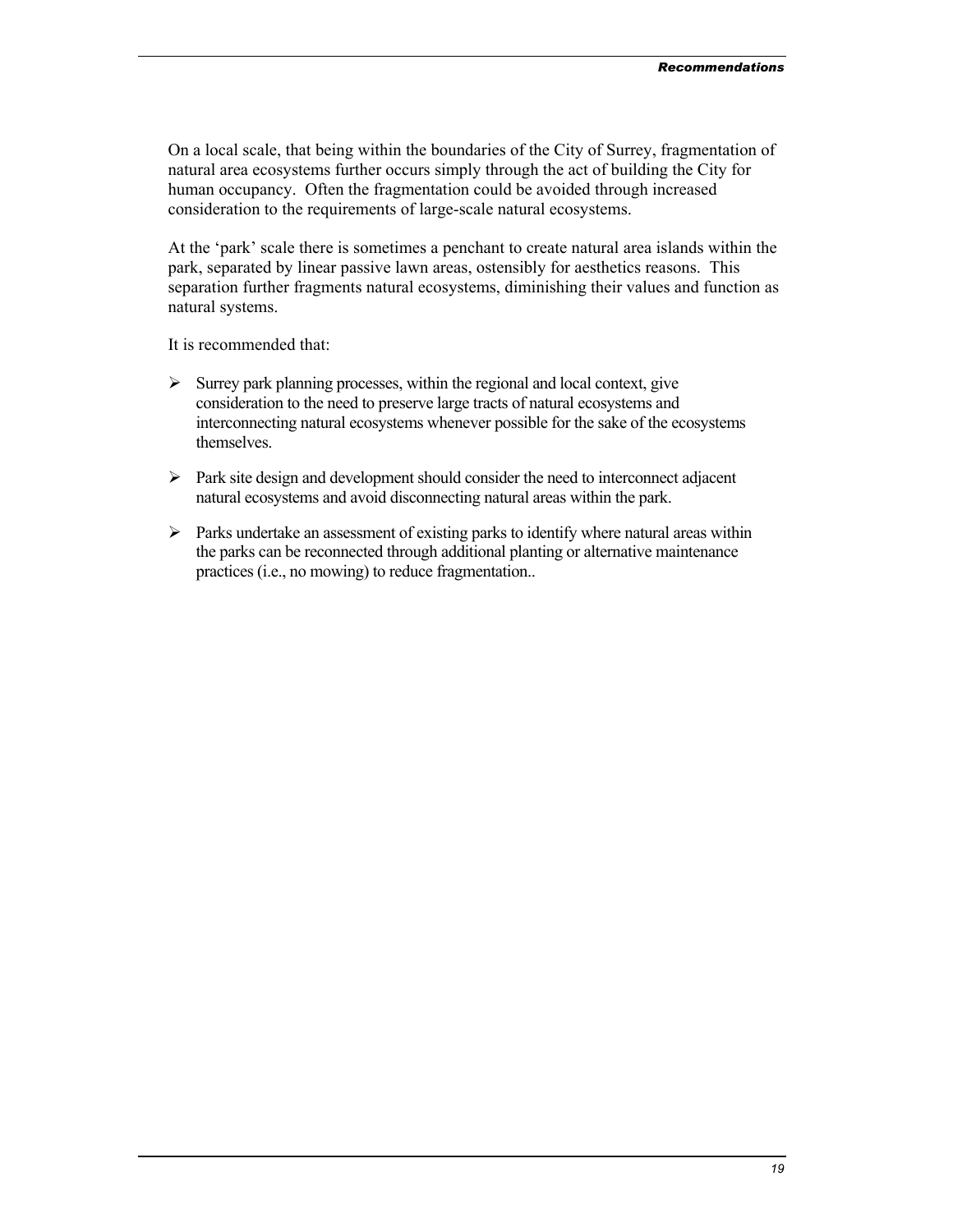## <span id="page-19-0"></span>Appendix A:

## **Rare and Endangered Natural Plant Communities**

The following rare natural plant communities list was generated from the B.C. Conservation Data Centre's tracking list for the Chilliwack Forest District. This tracking list is currently incomplete because there is not enough data yet to rank all of the rare natural plant communities in B.C. Tracking lists information is subject to change because they are being updated continually. The list below represents only those communities on the tracking list (as of August 2000) that are believed to currently exist in Surrey or that may have existed here in the past. The status of each plant community on the provincial list is given as either red or blue listed. Red listed plant communities are extirpated, endangered or threatened. Blue listed plant communities are vulnerable or at risk. The structural stage is listed (see table below) because similar plant communities at younger structural stages are considered to be different plant communities, though they may eventually develop into one of the rare natural plant communities.

|                | Code | <b>Structural Stage</b> | Code | <b>Structural</b><br><b>Stage</b> |
|----------------|------|-------------------------|------|-----------------------------------|
|                |      | Sparse/bryoid           | 3    | Shrub/Herb                        |
| l a            |      | Sparse                  | 3a   | Low shrub                         |
| 1b             |      | <b>Bryoid</b>           | 3b   | Tall shrub                        |
| 2              |      | Herb                    | 4    | Pole/Sapling                      |
| 2a             |      | Forb-dominated          |      | Young Forest                      |
| 2 <sub>b</sub> |      | Graminoid-dominated     | 6    | <b>Mature Forest</b>              |
| 2c             |      | Aquatic                 |      | Old Forest                        |
| 2d             |      | Dwarf shrub-dominated   |      |                                   |

At some point in the future many of the larger natural areas in the parks system will be classified at the biogeoclimatic ecosystem level. Once this is accomplished, the information can be checked against this list to determine the relative priority of these ecosystem types for protection, enhancement and new parkland acquisitions.

| <b>Scientific Name</b>                 | <b>English Name</b>                    | <b>Biogeoclimatic</b><br>Ecosystem<br><b>Classification</b><br>Unit |     | <b>Provincial</b><br>List | <b>Structural</b><br><b>Stage</b> |
|----------------------------------------|----------------------------------------|---------------------------------------------------------------------|-----|---------------------------|-----------------------------------|
| Abies grandis /<br>Mahonia nervosa     | Grand fir / dull Oregon-<br>grape      | CDFmm/04                                                            | Red |                           |                                   |
| Abies grandis /<br>Tiarella trifoliata | Grand fir / three-leaved<br>foamflower | CDFmm/06                                                            | Red |                           |                                   |
| Alnus rubra / Carex                    | Red alder / slough sedge               | CDFmm/14                                                            | Red | 6                         |                                   |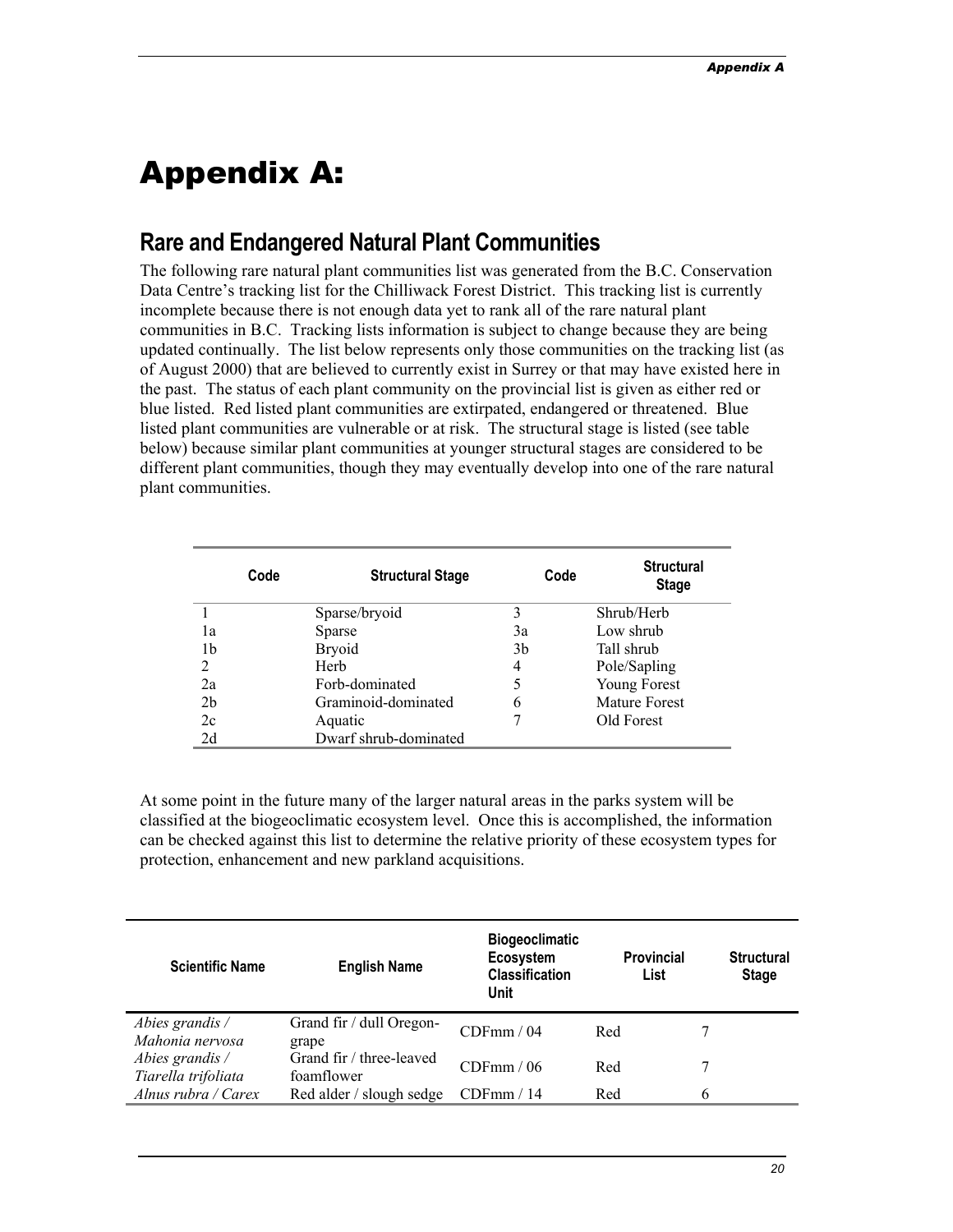| <b>Scientific Name</b>                                                                         | <b>English Name</b>                                      | <b>Biogeoclimatic</b><br>Ecosystem<br><b>Classification</b><br>Unit | Provincial<br>List | <b>Structural</b><br><b>Stage</b> |
|------------------------------------------------------------------------------------------------|----------------------------------------------------------|---------------------------------------------------------------------|--------------------|-----------------------------------|
| obnupta [Populus<br>balsamifera ssp.<br>trichocarpa]                                           | [black cottonwood]                                       |                                                                     |                    |                                   |
| Alnus rubra /<br>Lysichiton<br>americanum                                                      | Red alder / skunk<br>cabbage                             | CDFmm/11                                                            | Blue               | 7                                 |
| Deschampsia<br>cespitosa - Sidalcea<br>hendersonii                                             | Tufted hairgrass -<br>Henderson's checker-<br>mallow     | CWHxm1/00                                                           | Red                | 2                                 |
| $Festuca$ idahoensis –<br>Koelaria macrantha                                                   | Idaho fescue - junegrass                                 | CDFmm/00<br>CWHxm1/00                                               | Red                | $\overline{2}$                    |
| $Festuca$ idahoensis –<br>Koelaria macrantha<br>$M$ yosurus minimus $-$                        | Idaho fescue - junegrass                                 | CWHxm1/00                                                           | Red                | $\overline{c}$                    |
| Montia spp. $-$<br>Limnanthes macounii                                                         |                                                          | CDFmm/00                                                            | Red                | 2                                 |
| Picea sitchensis /<br>Rubus spectabilis Dry                                                    | Sitka spruce /<br>salmonberry Dry                        | CWHdm/08                                                            | Red                | 7                                 |
| Picea sitchensis /<br>Rubus spectabilis<br>Very Dry Maritime                                   | Sitka spruce /<br>salmonberry Very Dry<br>Maritime       | CWHxm1/08                                                           | Red                | 7                                 |
| Populus balsamifera<br>ssp. trichocarpa /<br>Cornus stolonifera                                | Black cottonwood / red-<br>osier dogwood                 | CWHdm/09                                                            | Blue               | 6                                 |
| Populus balsamifera<br>ssp. trichocarpa /<br>Cornus stolonifera                                | Black cottonwood / red-<br>osier dogwood                 | CWHxm1/09                                                           | Blue               | 6                                 |
| Pseudotsuga<br>$menziesii-Pinus$<br>contorta / Holodiscus<br>discolor / Cladina<br>Pseudotsuga | Douglas-fir - lodgepole<br>pine/oceanspray/cladina       | CWHdm/02                                                            | Red                | 7                                 |
| $menziesii-Pinus$<br>contorta /<br>Rhacomitrium<br>canescens                                   | Douglas-fir - lodgepole<br>pine / rhacomitrium           | CWHxm1/02                                                           | Red                |                                   |
| Pseudotsuga<br>menziesii - Tsuga<br>heterophylla /<br>Gaultheria shallon<br>Dry Maritime       | Douglas-fir – western<br>hemlock / salal Dry<br>Maritime | CWHxm1/03                                                           | Blue               | 7                                 |
| Pseudotsuga<br>menziesii - Tsuga<br>heterophylla /<br>Gaultheria shallon<br>Dry Maritime       | Douglas-fir – western<br>hemlock / salal Dry<br>Maritime | CWHdm/03                                                            | Blue               | 7                                 |
| Pseudotsuga<br>menziesii / Gaultheria<br>shallon                                               | Douglas-fir / salal                                      | CDFmm/01                                                            | Red                | 7                                 |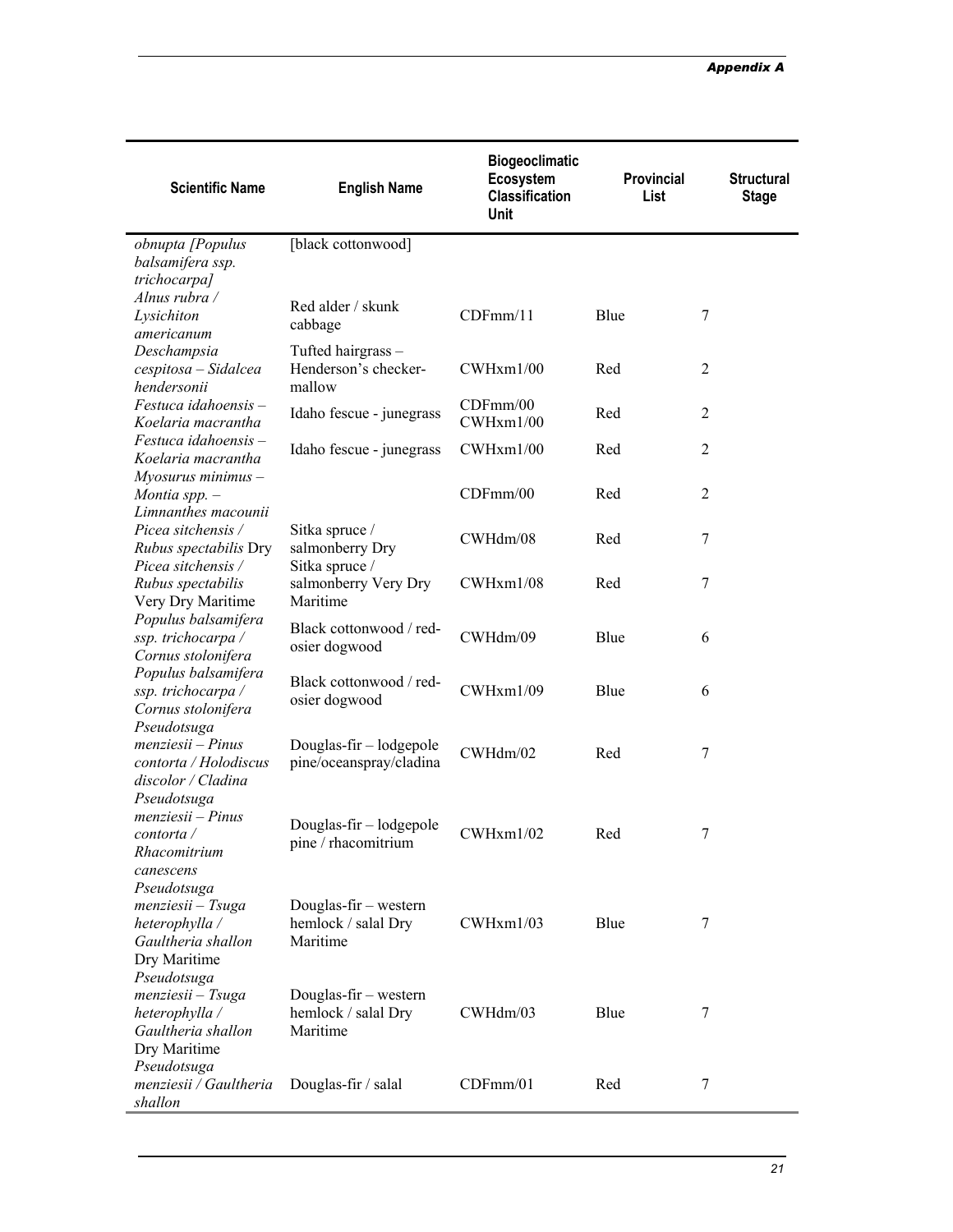| <b>Scientific Name</b>                                                | <b>English Name</b>                                                   | <b>Biogeoclimatic</b><br>Ecosystem<br><b>Classification</b><br>Unit | <b>Provincial</b><br>List | <b>Structural</b><br><b>Stage</b> |
|-----------------------------------------------------------------------|-----------------------------------------------------------------------|---------------------------------------------------------------------|---------------------------|-----------------------------------|
| Pseudotsuga<br>menziesii /<br>Polystichum munitum                     | Douglas-fir / sword fern                                              | CWHxm1/04                                                           | Red                       | 7                                 |
| Pseudotsuga<br>menziesii /<br>Polystichum munitum                     | Douglas-fir / sword fern                                              | CWHdm/04                                                            | Red                       | 7                                 |
| Sidalcea hendersonii<br>- Tidal Marsh                                 | Henderson's checker-<br>mallow - Tidal Marsh                          | CWHxm1/00                                                           | Red                       |                                   |
| Thuja plicata $-$<br>Pseudotsuga<br>menziesii /<br>Kindbergia oregana | Western redcedar-<br>Douglas-fir / Oregon<br>beaked moss              | CDFmm/05                                                            | Red                       | $\tau$                            |
| Thuja plicata / Achlys<br>triphylla                                   | Western redcedar /<br>vanilla leaf                                    | CDFmm/12                                                            | Red                       | 7                                 |
| Thuja plicata / Carex<br>obnupta                                      | Western redcedar /<br>slough sedge                                    | CWHxm1/15                                                           | Blue                      | 6                                 |
| Thuja plicata / Carex<br>obnupta                                      | Western redcedar /<br>slough sedge                                    | CWHdm/15                                                            | Blue                      | 6                                 |
| Thuja plicata /<br>Lonicera involucrata                               | Western redcedar /<br>black twinberry                                 | CWHxm1/14                                                           | Red                       | 6                                 |
| Thuja plicata /<br>Lonicera involucrata                               | Western redcedar /<br>black twinberry                                 | CWHdm/14                                                            | Red                       | 6                                 |
| Thuja plicata /<br><i>Oemleria</i><br>cerasiformis                    | Western redcedar /<br>Indian-plum                                     | CDFmm/13                                                            | Red                       | 7                                 |
| Thuja plicata /<br>Polystichum munitum<br>Dry Maritime                | Western redcedar /<br>swordfern Dry Maritime                          | CWHdm/05                                                            | Blue                      | 7                                 |
| Thuja plicata /<br>polystichum munitum<br>Very Dry Maritime           | Western redcedar /<br>swordfern Very Dry<br>Maritime                  | CWHxm1/05                                                           | Blue                      | 7                                 |
| Thuja plicata / Rubus<br>spectabilis                                  | Western redcedar /<br>salmonberry                                     | CWHxm1/13                                                           | Red                       | 6                                 |
| Thuja plicata / Rubus<br>spectabilis                                  | Western redcedar /<br>salmonberry                                     | CWHdm/13                                                            | Red                       | 6                                 |
| Thuja plicata /<br>Symphoricarpos<br>albus                            | Western redcedar /<br>snowberry                                       | CDFmm/07                                                            | Red                       | $\overline{7}$                    |
| Thuja plicata /<br>Tiarella trifoliata Dry<br>Maritime                | Western redcedar /<br>three-leaved<br>foamflower Dry<br>Maritime      | CWHdm/07                                                            | Blue                      | 7                                 |
| Thuja plicata /<br>Tiarella trifoliata<br>Very Dry Maritime           | Western redcedar /<br>three-leaved<br>foamflower Very Dry<br>Maritime | CWHxm1/07                                                           | Red                       | 7                                 |
| Tsuga heterophylla -<br>Pseudotsuga<br>menziesii /                    | Western hemlock -<br>douglas-fir / oregon<br>beaked moss              | CWHxm1/01                                                           | Red                       | 7                                 |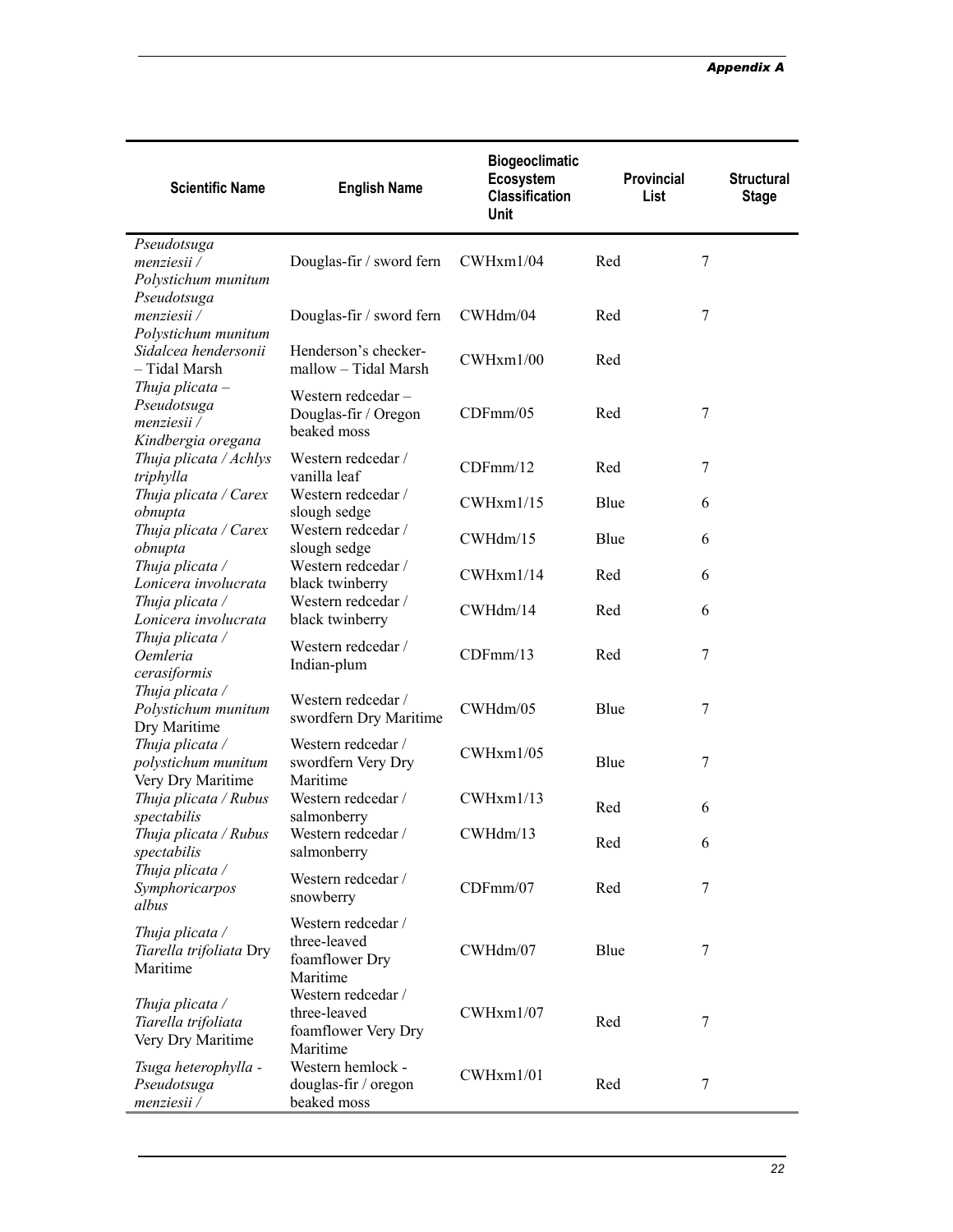| <b>Scientific Name</b>                                                                   | <b>English Name</b>                                  | <b>Biogeoclimatic</b><br>Ecosystem<br><b>Classification</b><br>Unit | <b>Provincial</b><br>List | <b>Structural</b><br><b>Stage</b> |
|------------------------------------------------------------------------------------------|------------------------------------------------------|---------------------------------------------------------------------|---------------------------|-----------------------------------|
| Kindbergia oregana<br>Tsuga heterophylla -<br>Thuja plicata $\angle$<br>Blechnum spicant | Western hemlock -<br>western redcedar / deer<br>fern | CWHdm/06                                                            | Red                       | 7                                 |
| Tsuga heterophylla -<br>Thuja plicata $\angle$<br>Blechnum spicant                       | Western hemlock -<br>western redcedar / deer<br>fern | CWHxm1/06                                                           | Red                       | 7                                 |
| Tsuga heterophylla /<br>Plagiothecium<br>undulatum                                       | Western hemlock / flat<br>moss                       | CWHdm/01                                                            | Red                       | 7                                 |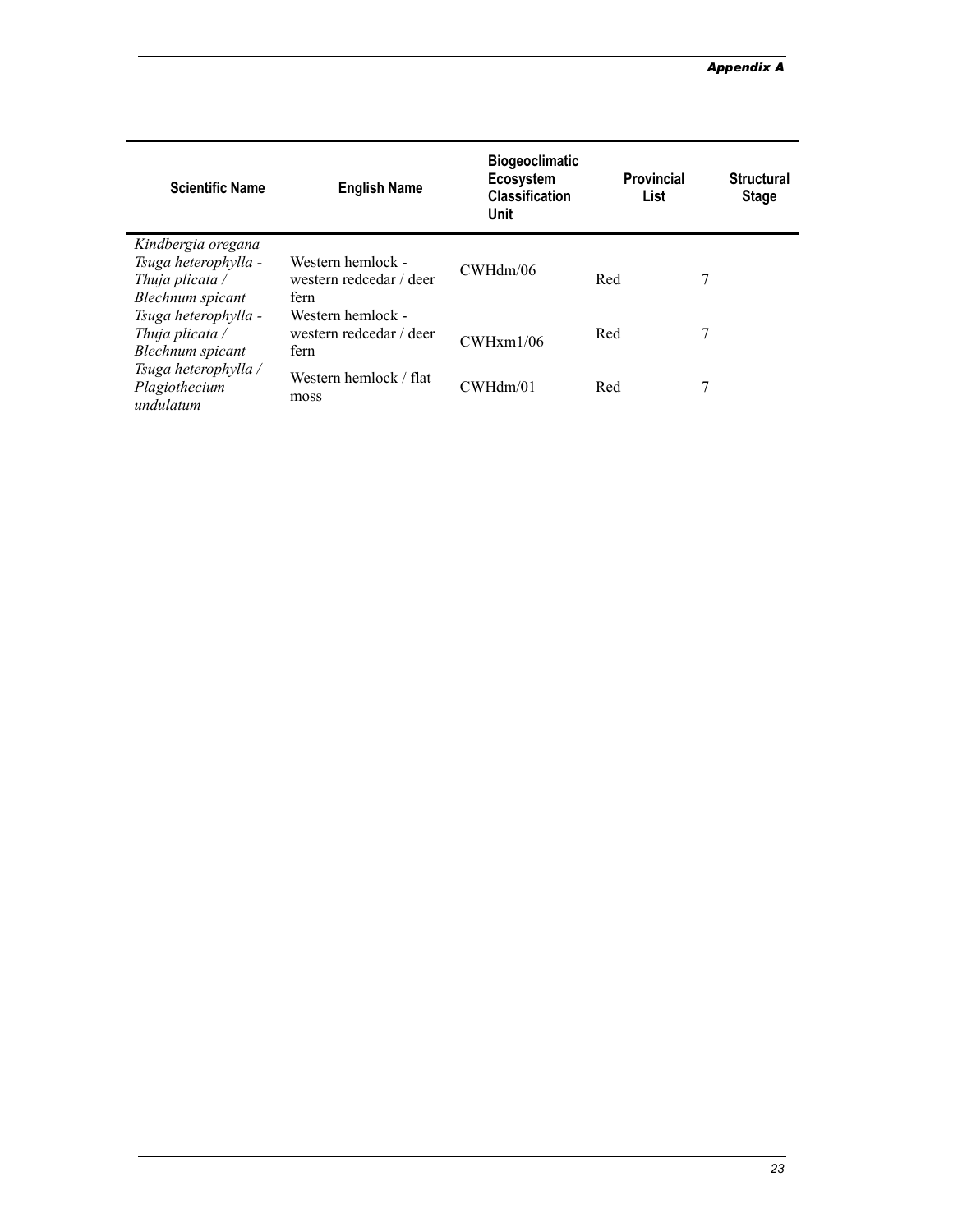## <span id="page-23-0"></span>Appendix B:

## **Rare and Endangered Plant Species**

The following tracking list of rare and endangered plants was provided by the British Columbia Conservation Data Centre (CDC) and represents the most up-to-date information (April 2001) for the Chilliwack Forest District. Surrey constitutes a small fraction of the Chilliwack Forest District, so it is possible that some of the species listed here have never occurred in Surrey. Species with provincial 'Red' list status are extirpated, endangered or threatened. Species with provincial 'Blue' listed status are considered to be vulnerable or at risk.

This list could be used in the context of an ecosystem-based approach to the management of natural areas. If an area being rehabilitated (planted) is determined to be an appropriate ecosystem for one or more of these species, they could be planted to help maintain or enhance the population of these species in Surrey Parks.

| <b>Scientific Name</b>                        | <b>English Name</b>          | <b>Provincial</b><br>Listing |
|-----------------------------------------------|------------------------------|------------------------------|
|                                               |                              |                              |
| Alopecurus carolinianus                       | Carolina meadow foxtail      | Red                          |
| Anemone drummondii var. drummondii            | Drummond's anemone           | Blue                         |
| Anemone virginiana var. cylindroidea          | riverbank anemone            | Red                          |
| Apocynum x floribundum                        | western dogbane              | Blue                         |
| Arabis lignifera                              | woody-branched rockcress     | Blue                         |
| Asplenium adulterinum                         | corrupt spleenwort           | Blue                         |
| Berula erecta                                 | cut-leaved water-parsnip     | Red                          |
| Bidens amplissima                             | Vancouver Island beggarticks | Blue                         |
| Cacaliopsis nardosmia                         | silvercrown                  | Red                          |
| Callitriche heterophylla ssp.<br>heterophylla | two-edged water-starwort     | Blue                         |
| Caltha palustris var. palustris               | yellow marsh-marigold        | Blue                         |
| Cardamine parviflora var. arenicola           | small-flowered bitter-cress  | Red                          |
| Carex amplifolia                              | bigleaf sedge                | Blue                         |
| Carex comosa                                  | bearded sedge                | Blue                         |
| Carex feta                                    | green-sheathed sedge         | Blue                         |
| Carex interrupta                              | green-fruited sedge          | Red                          |
| Carex lenticularis var. lenticularis          | lakeshore sedge              | Red                          |
| Carex scoparia                                | pointed broom sedge          | Blue                         |
| Carex vulpinoidea                             | fox sedge                    | Blue                         |
| Castilleja rupicola                           | cliff paintbrush             | Blue                         |
| Centaurium muehlenbergii                      | Muhlenberg's centaury        | Red                          |
| Cephalanthera austiniae                       | Austin's phantom orchid      | Red                          |
| Cheilanthes gracillima                        | lace fern                    | Blue                         |
| Cimicifuga elata                              | tall bugbane                 | Red                          |
| Claytonia rubra ssp. depressa                 | red miner's lettuce          | Red                          |
| Claytonia washingtoniana                      | Washington miner's lettuce   | Red                          |
| Coleanthus subtilis                           | northern coleanthus          | Red                          |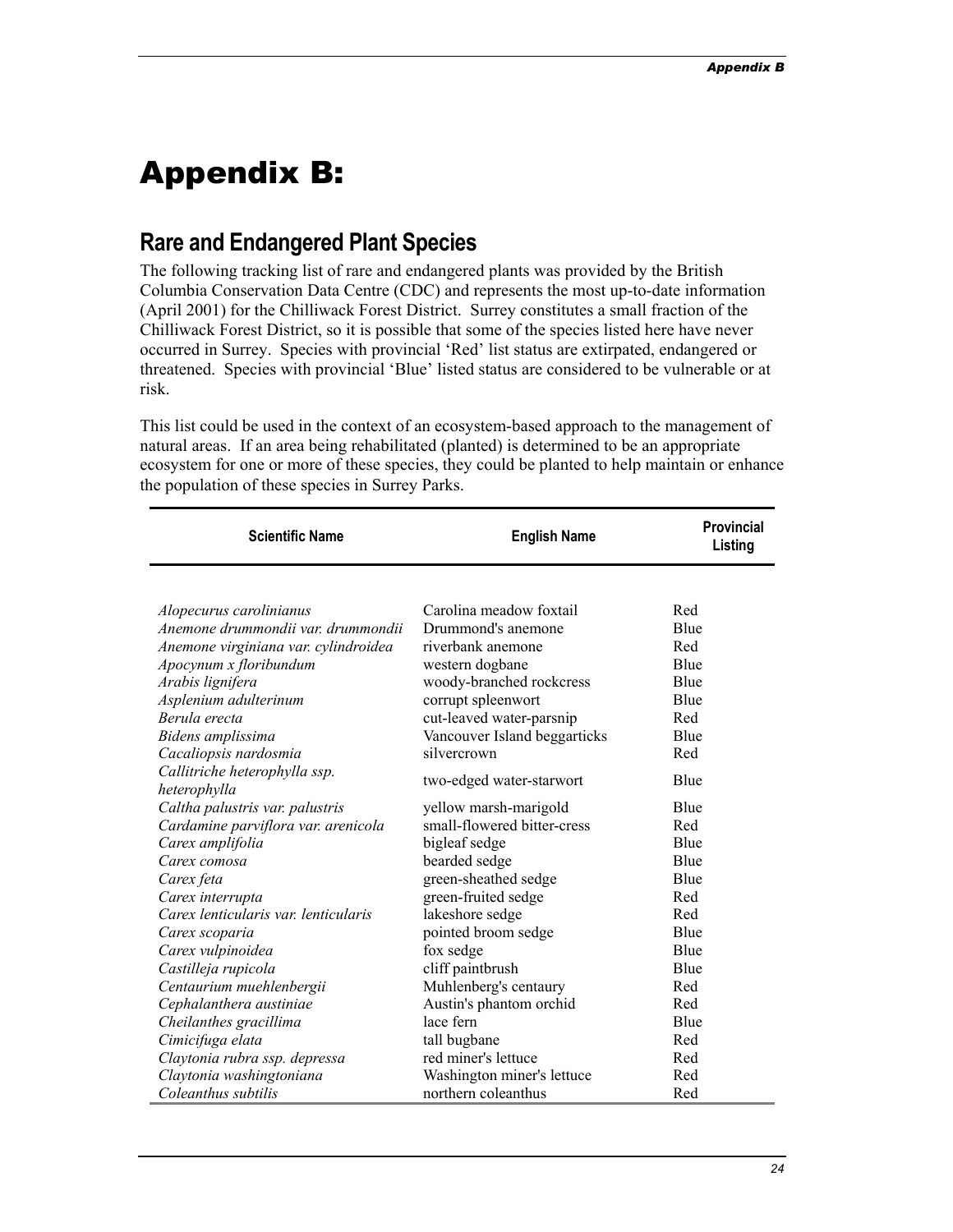| <b>Scientific Name</b>                                 | <b>English Name</b>        | <b>Provincial</b><br>Listing |
|--------------------------------------------------------|----------------------------|------------------------------|
| Crepis atribarba ssp. atribarba                        | slender hawksbeard         | Red                          |
| Crepis occidentalis ssp. pumila                        | western hawksbeard         | Red                          |
| Cryptogramma cascadensis                               | Cascade parsley fern       | Blue                         |
| Cuscuta pentagona                                      | five-angled dodder         | Blue                         |
| Delphinium glareosum                                   | rockslide larkspur         | Red                          |
| Dicentra uniflora                                      | steer's head               | Blue                         |
| Douglasia laevigata var. ciliolata                     | smooth douglasia           | Blue                         |
| Draba lonchocarpa var. thompsonii                      | lance-fruited draba        | Blue                         |
| Elatine rubella                                        | three-flowered waterwort   | Blue                         |
| Eleocharis parvula                                     | small spike-rush           | Blue                         |
| Eleocharis rostellata                                  | beaked spike-rush          | Blue                         |
| Elmera racemosa var. racemosa                          | elmera                     | Blue                         |
| Elodea nuttallii                                       | Nuttall's waterweed        | Blue                         |
| Epilobium ciliatum ssp. watsonii                       | purple-leaved willowherb   | Blue                         |
| Epilobium glaberrimum ssp.                             | smooth willowherb          | Blue                         |
| fastigiatum                                            |                            |                              |
| Epilobium halleanum                                    | Hall's willowherb          | Blue                         |
| Epilobium leptocarpum                                  | small-flowered willowherb  | Blue                         |
| Epilobium mirabile                                     | hairy-stemmed willowherb   | Blue                         |
| Eriophorum vaginatum ssp. vaginatum                    | sheathed cotton-grass      | Blue                         |
| Galium mexicanum ssp. asperulum                        | rough bedstraw             | Blue                         |
| Gayophytum humile                                      | dwarf groundsmoke          | Blue                         |
| Glyceria leptostachya                                  | slender-spike manna grass  | Blue                         |
| Glyceria occidentalis                                  | western mannagrass         | Blue                         |
| Helenium autumnale var. grandiflorum                   | mountain sneezeweed        | Blue                         |
| Helianthus nuttallii var. nuttallii                    | Nuttall's sunflower        | Red                          |
| Hydrophyllum tenuipes                                  | Pacific waterleaf          | Blue                         |
| Hypericum majus                                        | Canadian St. John's-wort   | Blue                         |
| Hypericum scouleri ssp. nortoniae                      | western St. John's-wort    | Blue                         |
| Idahoa scapigera                                       | scalepod                   | Red                          |
| Juncus oxymeris                                        | pointed rush               | Blue                         |
| Juncus regelii                                         | Regel's rush               | Blue                         |
| Leersia oryzoides                                      | rice cutgrass              | Blue                         |
| Lewisia tweedyi                                        | tweedy's lewisia           | Red                          |
| Lilaea scilloides                                      | flowering quillwort        | Blue                         |
| Lindernia dubia var. anagallidea                       | false-pimpernel            | Red                          |
| Lomatium brandegeei                                    | Brandegee's lomatium       | Blue                         |
| Lupinus arbustus ssp.                                  | Montana lupine             | Red                          |
| pseudoparviflorus<br>Lupinus argenteus var. laxiflorus | silvery lupine             | Red                          |
| Lupinus rivularis                                      | stream-bank lupine         | Red                          |
| Melica bulbosa                                         | oniongrass                 | Red                          |
| Melica smithii                                         | Smith's melic              | Blue                         |
| Mimulus breweri                                        | Brewer's monkey-flower     | Blue                         |
| Mitella caulescens                                     | leafy mitrewort            | Blue                         |
| Muhlenbergia filiformis                                | pull-up muhly              | Red                          |
| Myriophyllum pinnatum                                  | pinnate water-foil         | Red                          |
| Myriophyllum ussuriense                                | Ussurian water-milfoil     | Blue                         |
| Navarretia intertexta                                  | needle-leaved navarretia   | Red                          |
| Nothochelone nemorosa                                  | woodland penstemon         | Blue                         |
| Platanthera dilatata var. albiflora                    | fragrant white rein orchid | Blue                         |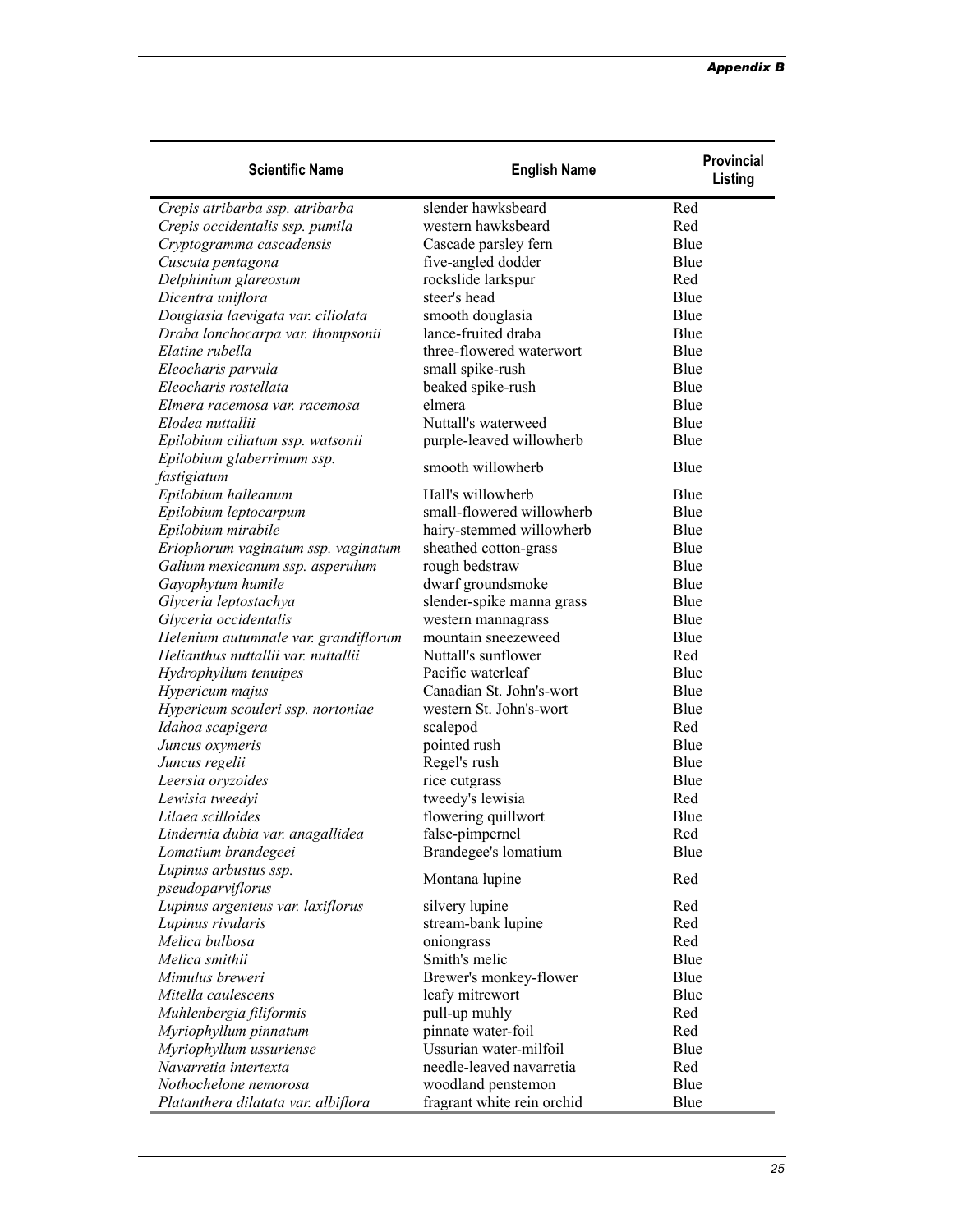| <b>Scientific Name</b>                    | <b>English Name</b>           | Provincial<br>Listing |
|-------------------------------------------|-------------------------------|-----------------------|
| Polemonium elegans                        | elegant Jacob's-ladder        | Blue                  |
| Polygonum douglasii ssp. johnstonii       | sachaline knotweed            | Red                   |
| Polygonum hydropiperoides                 | water-pepper                  | Blue                  |
| Polygonum polygaloides ssp. kelloggii     | Kellogg's knotweed            | Blue                  |
| Polygonum punctatum                       | dotted smartweed              | Blue                  |
| Polystichum kruckebergii                  | Kruckeberg's sword fern       | Blue                  |
| Potamogeton nodosus                       | long-leaved pondweed          | Red                   |
| Potamogeton oakesianus                    | Oake's pondweed               | Blue                  |
| Potamogeton strictifolius                 | stiff-leaved pondweed         | Blue                  |
| Pyrola elliptica                          | white wintergreen             | Blue                  |
| Rubus lasiococcus                         | dwarf bramble                 | Blue                  |
| Rubus nivalis                             | snow dewberry                 | Red                   |
| Rupertia physodes                         | California-tea                | Blue                  |
| Sagina decumbens ssp. occidentalis        | Western pearlwort             | Blue                  |
| Salix sessilifolia                        | sessile-leaved sandbar willow | Blue                  |
| Sanguisorba menziesii                     | Menzies' burnet               | Blue                  |
| Scrophularia lanceolata                   | lance-leaved figwort          | Blue                  |
| Smelowskia ovalis                         | short-fruited smelowski       | Blue                  |
| Sparganium fluctuans                      | water bur-reed                | Blue                  |
| Spergularia macrotheca var.<br>macrotheca | beach sand spurry             | Blue                  |
| Stellaria obtusa                          | blunt-sepaled starwort        | Blue                  |
| Stellaria umbellata                       | umbellate starwort            | Blue                  |
| Toxicodendron diversilobum                | poison oak                    | Blue                  |
| Verbena hastata var. scabra               | blue vervain                  | Red                   |
| Veronica catenata                         | pink water speedwell          | Red                   |
| Viola howellii                            | Howell's violet               | Blue                  |
| Viola purpurea var. venosa                | purple-marked yellow violet   | Blue                  |
| Wolffia borealis                          | northern water-meal           | Red                   |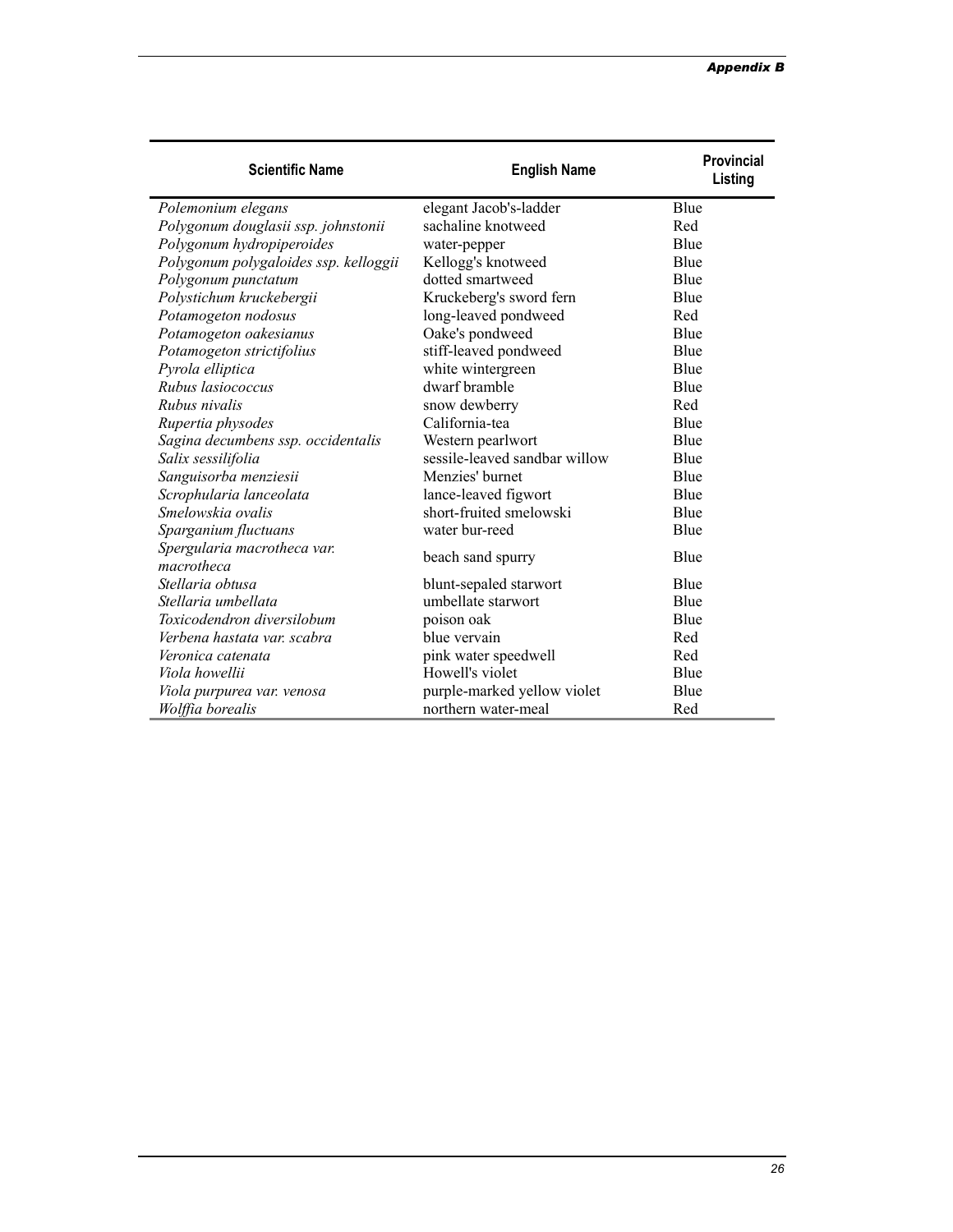## <span id="page-26-0"></span>Appendix C:

## **Invasive Species List**

Plant invasions have become increasingly recognized as a major threat to both natural and human-exploited ecosystems worldwide (R. Hobbs et al. 1994). The threat is greatest when the population of a given plant species reaches epidemic levels and begins to outcompete native vegetation or monopolize cleared landscapes. At this point a number of undesirable effects begin to arise. Invasive, non-native plants can modify ecosystems through:

- Suppression or local eradication of native plant species and their associated organisms
- Reduction in total native plant species diversity and numbers
- **Modification of soil nutrients and pH**
- Alteration of drainage patterns
- Declines in survival rates of native animals

Additionally, these species can cause:

- Damage to property
- Decreased aesthetic values
- Increased fuel loading that promotes wild-fires

Invasive plant species are introduced to natural areas in a variety of ways. For the most part, exotic non-native species are introduced in an area for horticultural or agricultural purposes. The mere presence of these plants in our landscape is not the problem; it is the uncontrolled spread of these plants into undesignated sites that is of concern.

The prime methods of dispersal of these species in Surrey appear to be:

- a) Dumping of residential yard and garden waste
- b) Incidental seed transport by humans and animals
- c) Root or runner creep onto adjacent sites
- d) Random seed dispersal by wind and water

Once these plants have been introduced to a site, their rate of spread is determined by:

- a) Species specific reproduction strategy
- b) Site and climatic conditions (e.g. disturbed sites)
- c) Relative amount of vegetative competition
- d) Direct human intervention, or lack thereof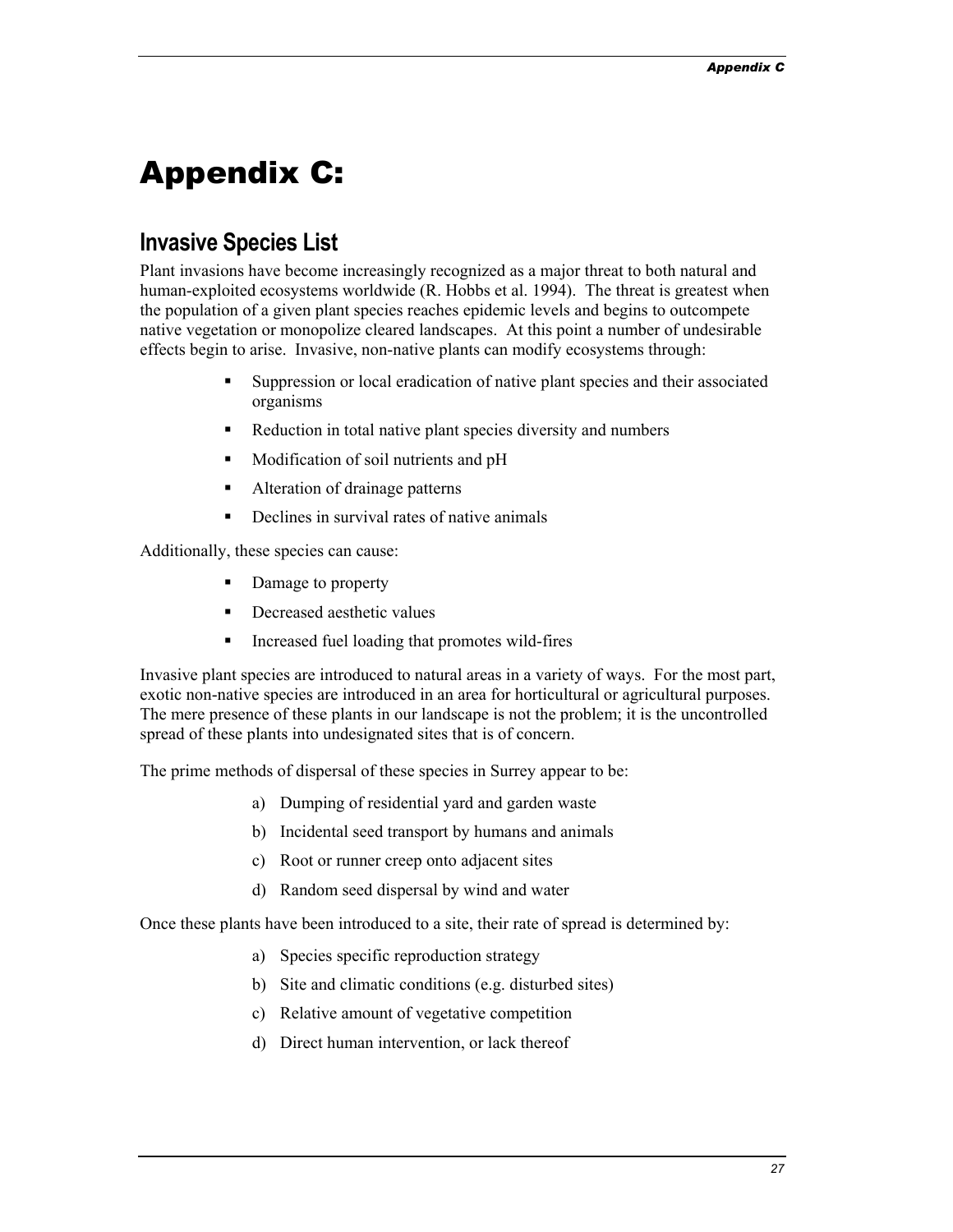<span id="page-27-0"></span>

| <b>Botanical</b><br><b>Name</b>      | Common<br><b>Name</b>            | Degree of<br><b>Invasiveness</b> | <b>Habitat Type</b>                             | <b>Ecolo</b><br>gy            | <b>Habitat Values</b><br>when endemic |
|--------------------------------------|----------------------------------|----------------------------------|-------------------------------------------------|-------------------------------|---------------------------------------|
| Rubus discolor                       | Himalayan<br>blackberry          | Extreme                          | Forest edges,<br>roadside, fields               | Shade<br>intolerant           | Food, shelter                         |
| Hedera helix                         | English ivy                      | Extreme                          | Forest<br>understory, tree                      | Shade<br>tolerant             | Negative                              |
| Lamium<br>maculatum                  | Dead nettle                      | Extreme                          | Forest<br>understory                            | Shade<br>tolerant             | Negative                              |
| Lythrum<br>salicaria                 | Purple<br>loosestrife            | High                             | Wetlands,<br>ditches                            | Shade<br>intolerant           | Negative                              |
| Cytisus<br>scoparius                 | Scotch broom                     | High                             | Roadsides,<br>meadows, open<br>forest           | Shade<br>intolerant           | Negative                              |
| Convolvulus<br>arvensis              | Morning Glory                    | High                             | Edges,<br>roadsides, fields,<br>disturbed sites | Shade<br>intolerant           | Negative                              |
| Ilex aquifolium                      | English holly                    | High                             | Forest<br>understory, moist                     | Shade<br>tolerant             | Food (minor)                          |
| <b>Impatiens</b><br><b>balsamina</b> | Himalayan<br>balsam,<br>Snapweed | Medium                           | Open areas,<br>disturbed                        | Shade<br>intolerant,<br>moist | N/A                                   |
| Polygonum<br>japonicum               | Japanese<br>Knotweed             | High                             | Open areas                                      | Shade<br>intolerant           | N/A                                   |

**Problem Species in Natural Area Parks in Surrey** 

Table will be supplemented upon further consultation with specialists.

## **Invasive Species Found in Surrey**

The following is a list of the major invasive plant species found in the city of Surrey. Background information on the biology, ecological impact and removal/control methods is included.

**Shrub Species**: Himalayan Blackberry, Scotch Broom

**Herbaceous Species**: Purple Loosestrife, Morning Glory (Bindweed), Japanese Knotweed, English Ivy, Yellow Archangel (Dead nettle), English Holly, Himalayan balsam (Snapweed), and Periwinkle.

## **Individual Account of Shrub and Herbaceous Species**

#### **Shrub Species**

**Name:** *Rubus discolor* **Family:** Rose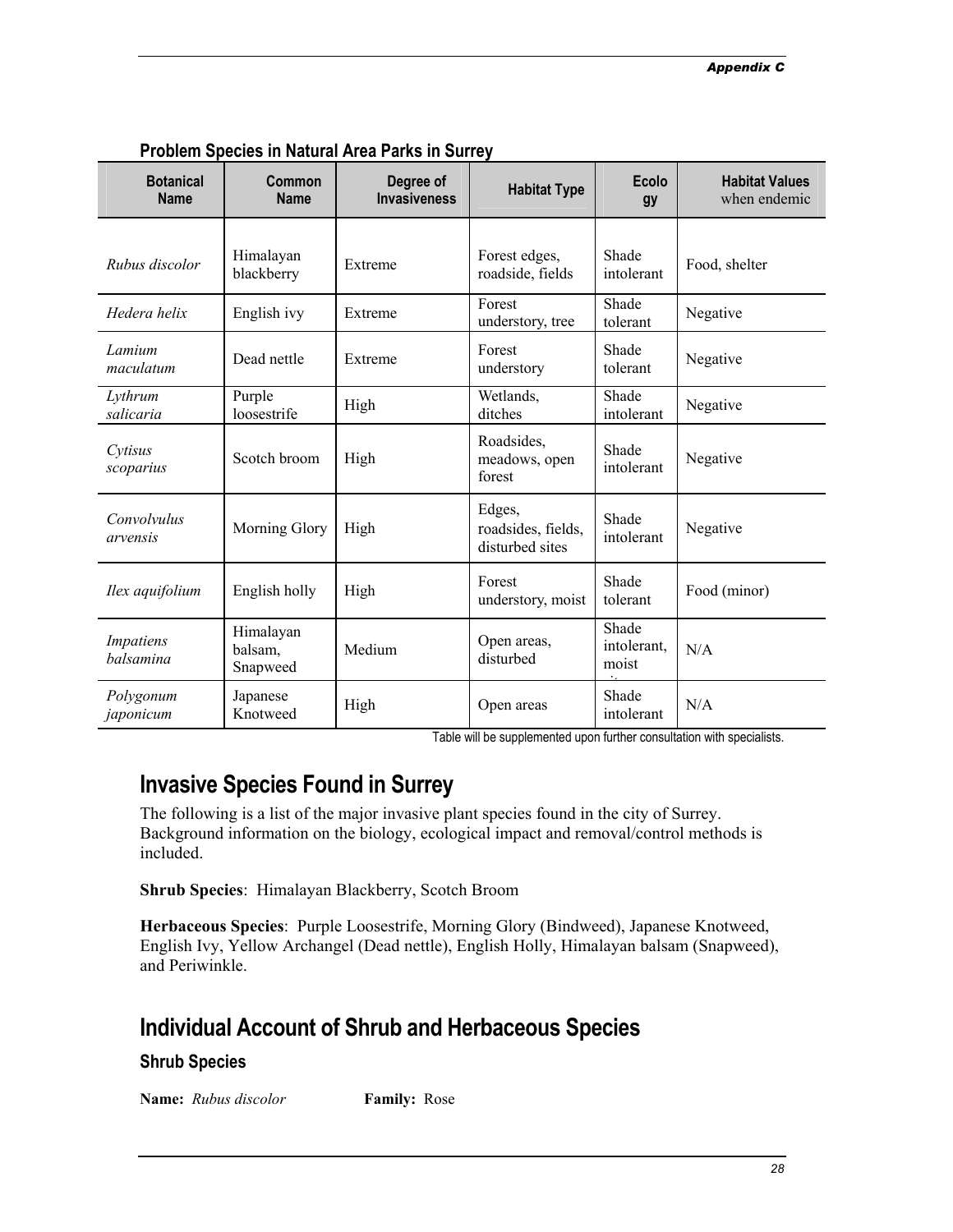**Common Name(s):** Himalayan Blackberry

### **Photo:**

#### **Description**:

Himalayan Blackberry is perennial that grows in mounds up to 3 meters tall and can trail as far as 10 meters long the ground. Their long trailings can become rooted at the end. These can send out new runners allows the plant to spread further. Delicate white to pinkish flowers and blackberries appear in the summer months (berries are edible). The stems are four-angled with many curved prickles. The leaves are oval shaped, smooth green-above, and covered with white hairs below (Pojar and MacKinnon, 1994).

#### **Habitat Type**:

This species forms dense thickets, especially in wet areas, along streamsides and disturbed areas.

#### **Life History**:

There are three kinds of blackberries found in British Columbia: Trailing blackberry (*Rubus urinus*), Evergreen blackberry (*Rubus laciniatis*) and Himalayan blackberry. Trailing blackberry is a native species to BC, while Evergreen and Himalayan blackberries originated in Europe and Iran, respectively. Himalayan Blackberry is now widespread throughout Southwestern British Columbia. Thickets of this species can produce 7000-13,000 seeds per square meter. The seeds are contained in drupelets in the plants berries. These berries ripen and turn black during the summer and mummify during the winter. This process provides a year round source of food for birds and mammals. As a result, animals that feed on blackberries are responsible for dispersing this plants seed over a wide range. Passage of the seed through the birds digestive tract may improve germination. Seedlings depend on the availability of degraded and open habitat such as land neglected after cultivation, degraded pasture, and eroded soils along stream banks

(http://tncweeds.ucdavis.edu/esadocs/documents/rubudis.html).

Ecological Impacts:

These thickets may hinder medium to large sized mammals in gaining access to water. Native plant species are often displaced as this species takes over areas.

**Invasive Potential**: Medium

**Habitat Value**: Some

Source of summer/winter food, nesting habitat for birds and small mammals; cover from predation, prevents humans access to fragile sites ie.streambanks.

#### **Methods of Removal/Control**:

Physical: hand pulling, grub up, cutting

Mechanical: chopping, cutting, mowing

Thermal: prescribed burning

Biological Control

(for technique specifics refer to: blackberry file or http://tnc.weeds.edu)

#### **Site Rehabilitation**:

Re-plant with native vegetation. Examples: Salmonberry, Thimbleberry, Red Elderberry Soil treatment for disturbance during invasive species removal

Application of geotextiles

Application of mulch layer

#### **Recommended monitoring and maintenance:**

Monitoring is needed to determine the best and most effective management practices

Observation over time (minimum very six months)

Adaptive management to determine the best course of action.

**Name:** *Cytisus scoparius* **Family Name:** Fabaceae

**Common Name**: Scotch Broom

**Photo:**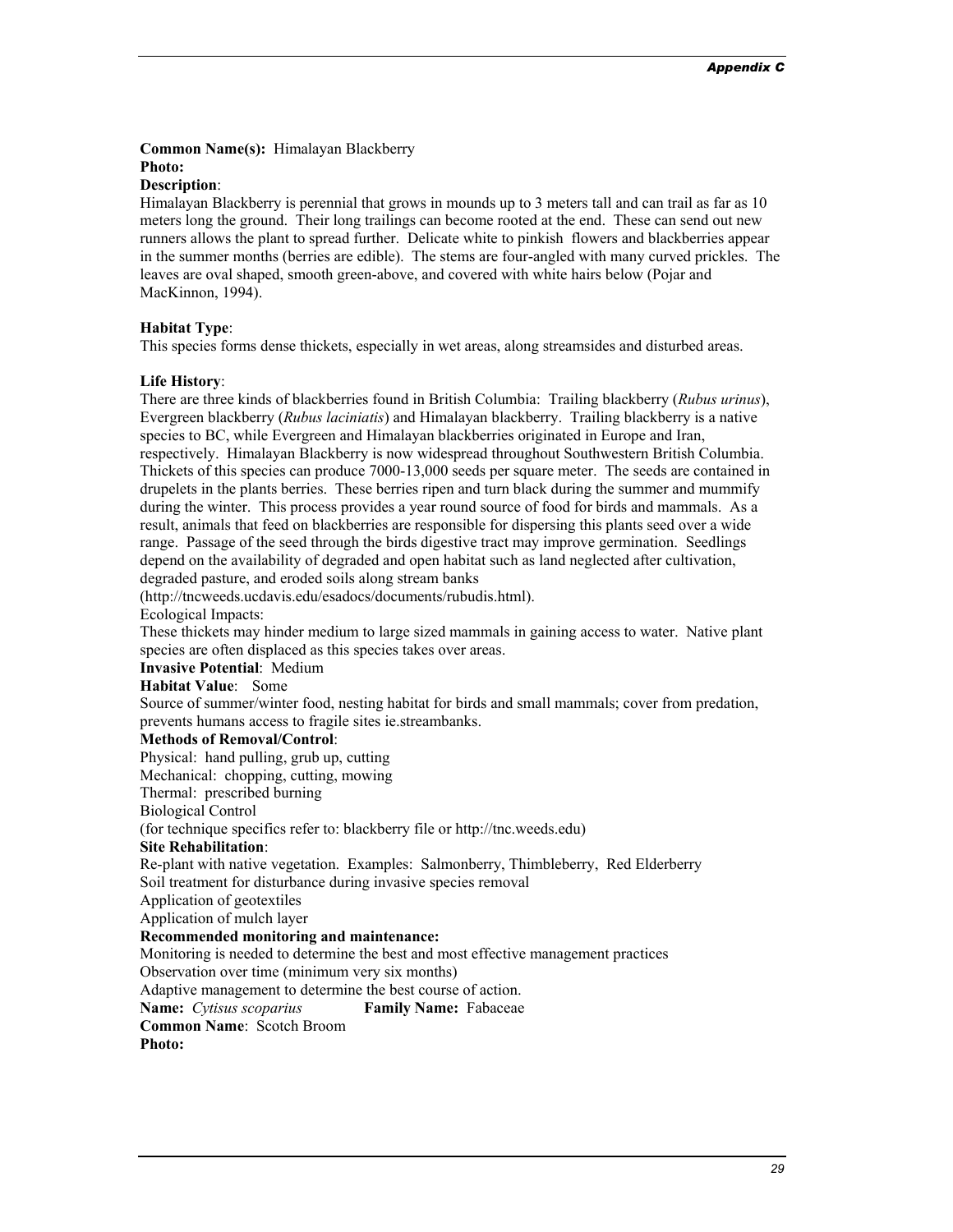

#### **Description**:

Scotch Broom is a deciduous shrub. It grows up to 3 meters tall with many thin, long and flexible, green branches. Leaves are small and alternate. Three leaves are found at the base of the branches with only simple leaflets further out. Its flowers are bright yellow, occasionally with a purplish tinge. On the mature plant, thousands of seed pods can be seen. These pods are brownish black, about 4 cm long and pop open, expelling several seeds.

#### **Habitat Type**:

Scotch Broom is a European plant originating in the Mediterranean area. It thrives in a Mediterranean climate with mild winters and dry summer such as that of Southwestern British Columbia. It establishes in open sites, disturbed sites (along roads), but will also invade natural meadows, thickets and open forests. Being a nitrogen-fixing plant, it can tolerate poor soil conditions. An area where it has had a great deal of impact is the Gerry oak meadow ecosystem on southern Vancouver Island. It has out-competed almost all of the wildflowers, threatening an already fragile and greatly reduced plant community.

(http://infoweb.magi.com/~ehaber/bc\_broom.html).

#### **Life History:**

The dark seed pods of Scotch Broom contain up to nine seeds. These pods burst open when ripe with an audible pop. Broom is prolific: a single mature plant can produce up to 18,000 seeds annually. Banked seeds may remain viable for up to 30 years, and germinate when provided with disturbed conditions of open mineral soil. Germination may be enhanced by fire. It relies less heavily on water, wind, or animal distribution than do some other invasive plants, although its tough seed coat provides good protection from abrasion associated with water transportation. Broom is nitrogen-fixing, which assists in its establishment on poor and disturbed sites, and, in turn, its ability to out-compete native species. Broom is well suited to cope with water-related stress, having a deep taproot, a reduced leaf area, and photosynthetically active stems. A thick epidermal wax coating and the ability to abscise its leaves permit conservation of moisture. It is a primarily a early seral colonizer, which is eventually shaded out by native species. There is, however, a concern that its vigorous and prolific growth, and acidification of the soil, in fact prevents establishment of other species. (http://infoweb.magic.com/~ehaber/bc\_broom.html)

#### **Ecological Impacts:**

Various growth feature make this a very competitive plant. Native plant species are often displaced as this species takes over areas. This results in a loss of biodiversity. Soil quality is degraded as a result of acidification.

Large patches can be a fire hazard

**Invasive Potential:** High

#### **Habitat Value:** Some

Nesting habitat for birds, bank stabilization/reduced erosion.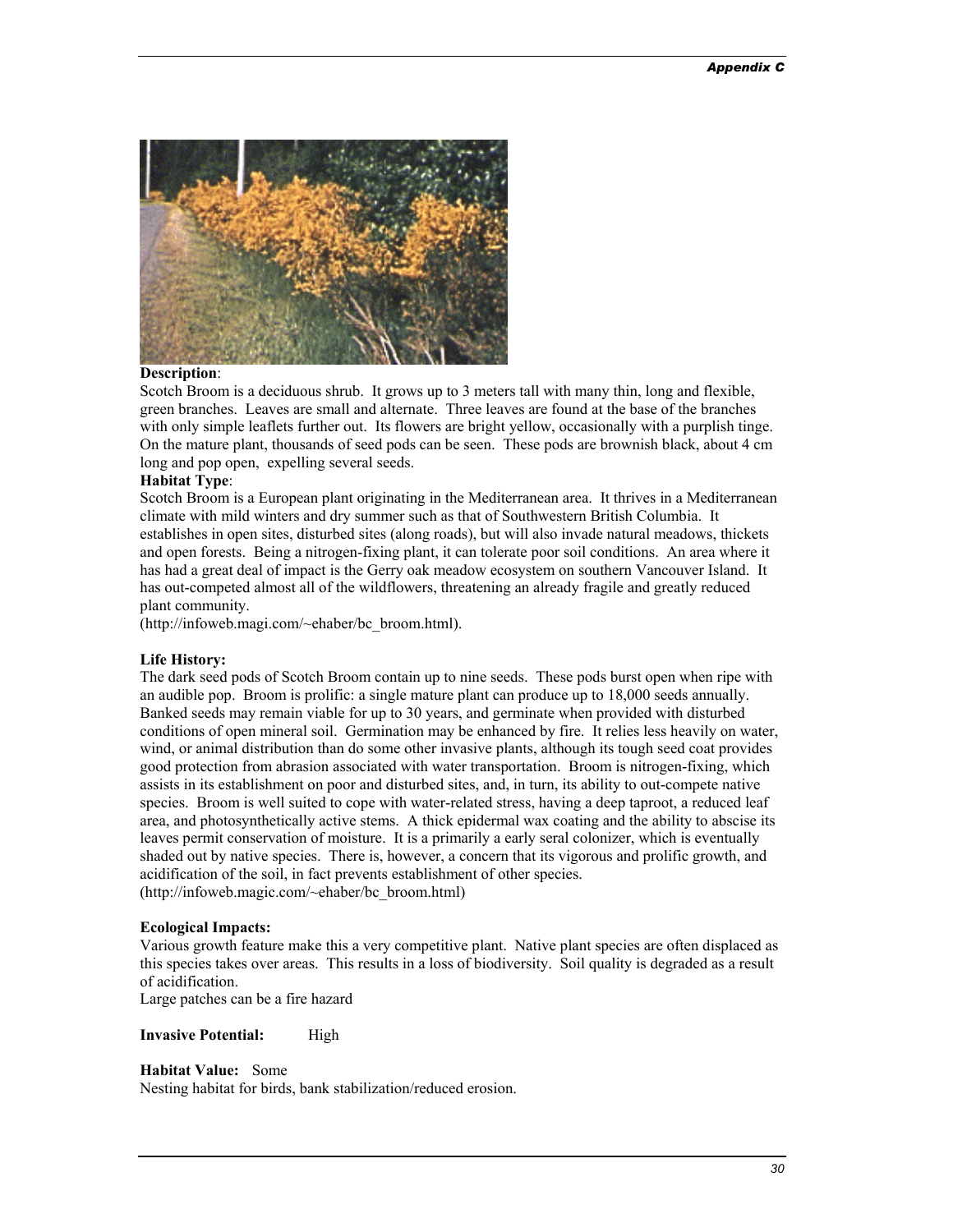#### **Methods of Removal/Control:**

Physical: pulling, (during the fall when soil is wet, all plants less than two years old remove all roots) cutting (don't cut in winter, cut below first lateral root, never cut if less than two years old) Thermal: burning (encourages germination of seeds in the bank, then use physical controls) Biological: 2 fungi used - still in experimental stage -replacement planting Chemical; round-up \*or use of two techniques: ie cut and round-up (refer to broom file for specific techniques)

#### **Site Rehabilitation:**

Replanting with native vegetation. soil treatment required - broom acidifies the soil Application of geotextiles Application of mulch layer

#### **Recommended monitoring and maintenance:**

Routine monitoring of the site following treatment to determine if further controls are needed (minimum every 6 month).

#### **Herbaceous Species**

**Name:** *Lythrum salicaria* **Family Name:** Lythraceae **Common Name(s):** Purple Loosestrife, Swamp loosestrife **Photo:**



#### **Description:**

A herbaceous perennial introduced from Eurasia that now commonly grows in many freshwater wetlands in North America. It grows 1 - 2 m high with a hairy and somewhat square shaped stem. It is mostly unbranched near base but branches out near top (Guard, 1995). A spike on the top of the plant contains many flowers. These flowers are bright purple-pink with tissue-like appearance. Leaves are opposite, 3 - 10 cm long (Pojar and Mackinnon, 1994).

#### **Habitat Type:**

Purple loosestrife inhabit wetlands, marshes, edges of large ponds and lakes, and river banks. It flourishes in wetland habitats that have been disturbed or degraded by either human activities or natural occurrences.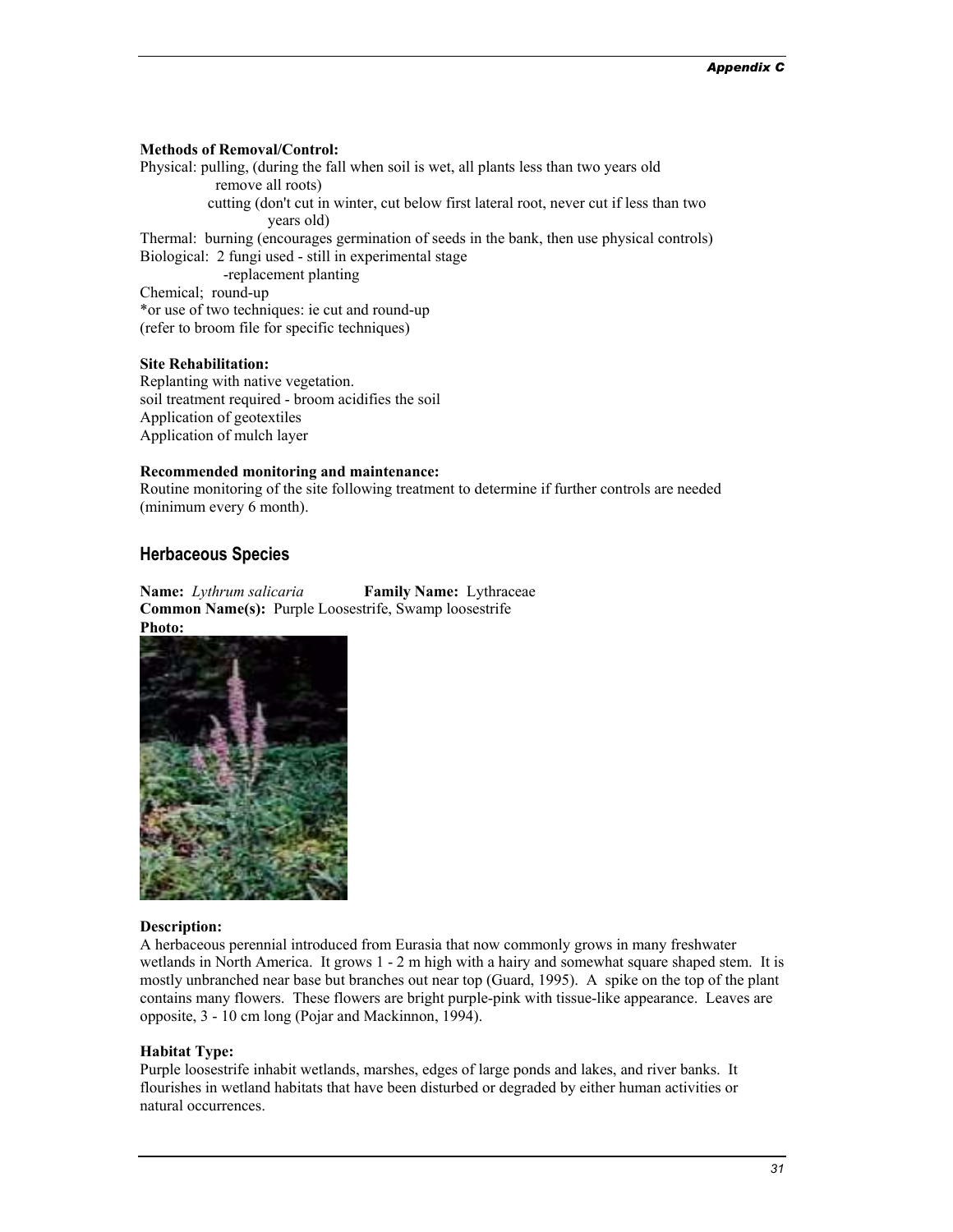#### **Life History:**

This plant begins to bloom in July and continues until September or October. Its flowers can be pollinated by several types of bees and butterflies. Each Purple loosestrife plant can produce up to 900 seed capsules, holding an average of 120 orange, minute seeds (http://webriver.com.tn-

eppc/manual/lythru.htm). These seeds are dispersed mainly by wind and water. However, waterfowl and wetland animals may also play a role in this process. The Red-winged Blackbird, for example, is known to eat these seeds and, thereby, aiding in the wide dispersal of the plant. Humans can carry seeds inadvertently on clothing and shoes.

Purple loosestrife seeds can germinate in a wide range of soils from acidic to alkaline or nutrient poor to nutrient rich. Light requirements for germination are minimal. These factors allow the plants to establish in a wide range of habitat conditions. Seedlings that germinate in the spring grow rapidly and will produce a floral shoot up to 30 cm in the first year. Once established, seedlings can survive shallow flooding of up to 30-45 cm in depth. A drop in water levels allow seeds of this species, which are held in large number in the seed bank, to germinate. The taproot of the plant is strongly developed and persists throughout the life of the plant becoming thick and woody. The semi-woody-aerial shoots die off in the fall but persist for one to two years making stands very thick

(http://tncweeds.ucdavis.edu). Loosestrife can also spread through cut stems and, small pieces of rhizomes left in the ground. This plant has no natural predators, therefore, once it invades an area it is capable of out-competing all other species and eventually leads to a virtually monospecies stand. As this plant takes over, the ecosystem is changed and native wetland habitat is lost.

#### **Ecological Impacts:**

Replaces native vegetation, degrades wildlife habitat, decreases wetland habitat and obstructs natural waterways. Waterfowl can become trapped among the stems of these plants and die. Due to an absence of natural predators to control this plant, populations can taking over and dominate large areas.

**Invasive Potential:** High

**Habitat Value:** Low

#### **Methods of Removal/Control:**

Mechanical/Physical: hand pulling: shearing, mowing, mowing, water level manipulation, burning, polishing/disking - not effective

Chemical: herbicides (problem - non-selective chemicals)

suggested -roundup, tricloropyramine (take caution when using near watercourses) Biological: plants, insects (beetles, weevils) -still experimental

\* for large infestations. -containment and seed production are best measures.

#### **Site Rehabilitation:**

Recommended replacement species include: Nodding smartweed; Walter's millet; Japanese; and chufa. Vegetating plants should be used in conjunction with the various removal and control methods. Application of geotextiles

#### **Recommended monitoring and maintenance:**

Site survey every 6 months for changes in population size If possible maintain a steady water level in the wetland Try to remove all rhizomes Methods of control will vary depending on the size of infestation.

**Name:** *Convolvulus arvensis* **Family Name:** Convolvulaceae **Common Name:** Morning Glory, Bindweed, Field Bindweed **Photo:**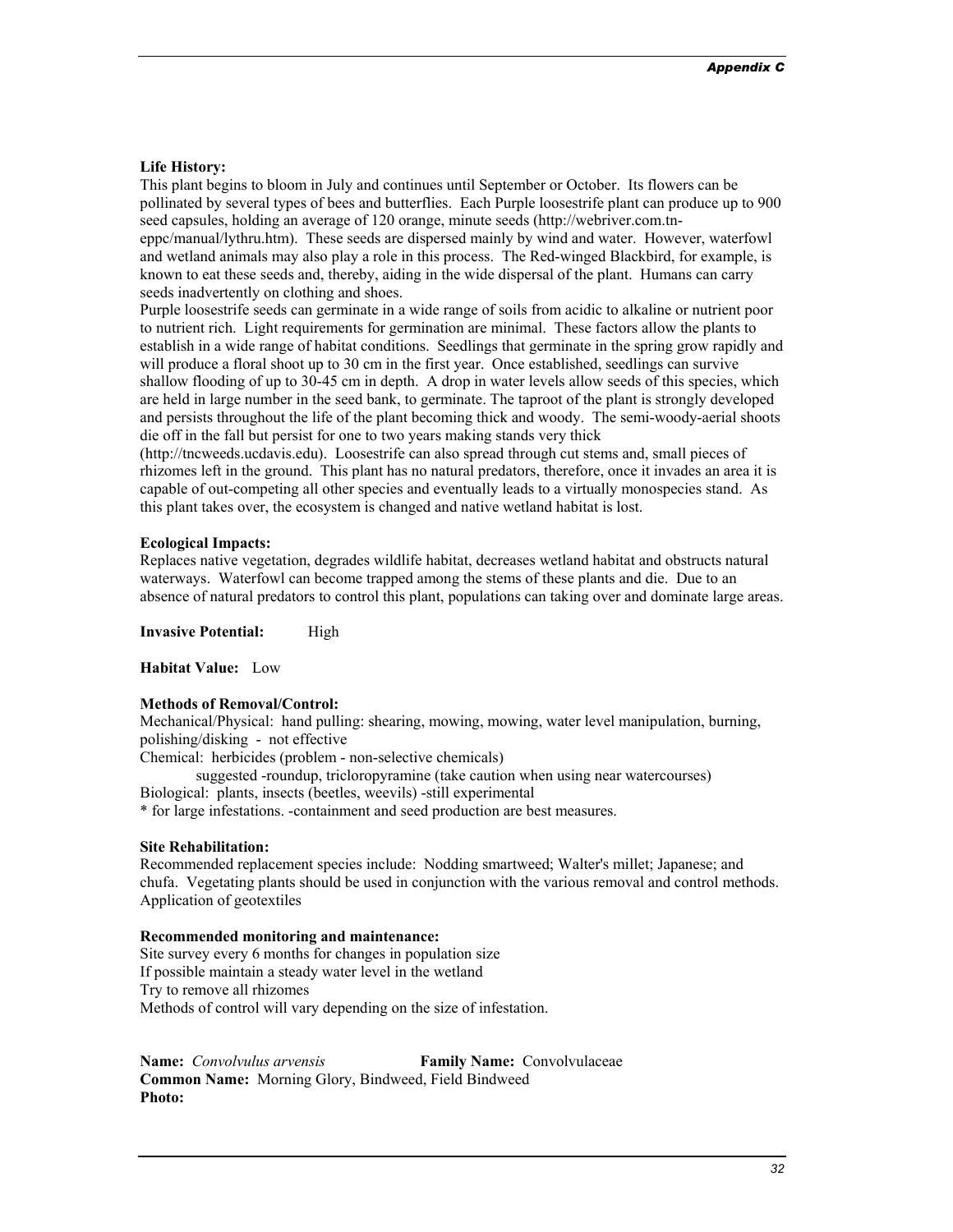#### **Description:**

Morning Glory is a perennial vine which spreads by rhizome and seeds. It trails and twines to lengths of 20 to 200 cm forming carpets that are capable of strangling other vegetation. Underground rhizomes may range from 5 cm to 2.6 m long. The extensive roots can measure 6.6m long and penetrate deeply into the soil. Leaves are arrowhead in shape, 2 to 6 cm long and are alternating. Its flowers consist of five fused pedals forming a 2 to 2.5 cm long funnel. They are white with a very pale pink tinge (Pojar and (Mickinnon, 1996).

#### **Habitat Type:**

Field Bindweed/Morning Glory is an introduced species from Europe. However, there are native Morning Glory species (Nightblooming) found in British Columbia. Both native and non-native plants are commonly found in fields, croplands, thickets, roadsides, streambanks, lakeshores, disturbed area and waste places.

#### **Life History:**

Morning Glory flowers are produced in June and plants continue to bloom as long as the growing conditions are favorable. These flowers last for only one day. The underground root and stem system is quite extensive. Young plants extend a taproot into the soil and then form lateral roots. These lateral roots initially function as feeding roots for above and below ground growth but later aid in vegetative reproduction. Eventually a long series of shoots arise from the stem. Seeds fall near the parent plant but can be transported by water or bird. Seeds can remain viable in the stomachs of migrating Killdeer for up to 144 hours, and pass through animals with little of no damage. Thirty days after pollination the seed matures. Seeds may lie dormant in the soil for many years until favorable germinating conditions are met (Lyons, TNC).

#### **Ecological Impacts:**

Morning Glory (Field Bindweed) is an aggressive vine that often twines of wraps around other vegetation or objects. This can lead to other species being choked out or severely damaged as they engulfed be this plant. Ultimately, this will lead to a decrease in area biodiversity.

**Invasive Potential:** Medium

**Habitat Value:** Low

#### **Methods of Removal/Control:**

Physical: pulling, mowing, disking, cultivating (these need to be repeated regularity) -may be hard to put/uproot this plant without disturbing other vegetation - it twines around other plants.

Biological: competitive planting (species that grow fast in winter and early spring may have a chance) (Refer to folder)

#### **Site Rehabilitation:**

Re-planting with native vegetation Soil treatment - soil may be disturbed during pulling. Application of geotextiles Application of mulch layer

#### **Recommended monitoring and maintenance:**

Reduce seed in soil Prevent seedling growth Deplete food reserves in root system Prevent spread of weed Control methods such a cultivating will need to be applied frequently and regularly.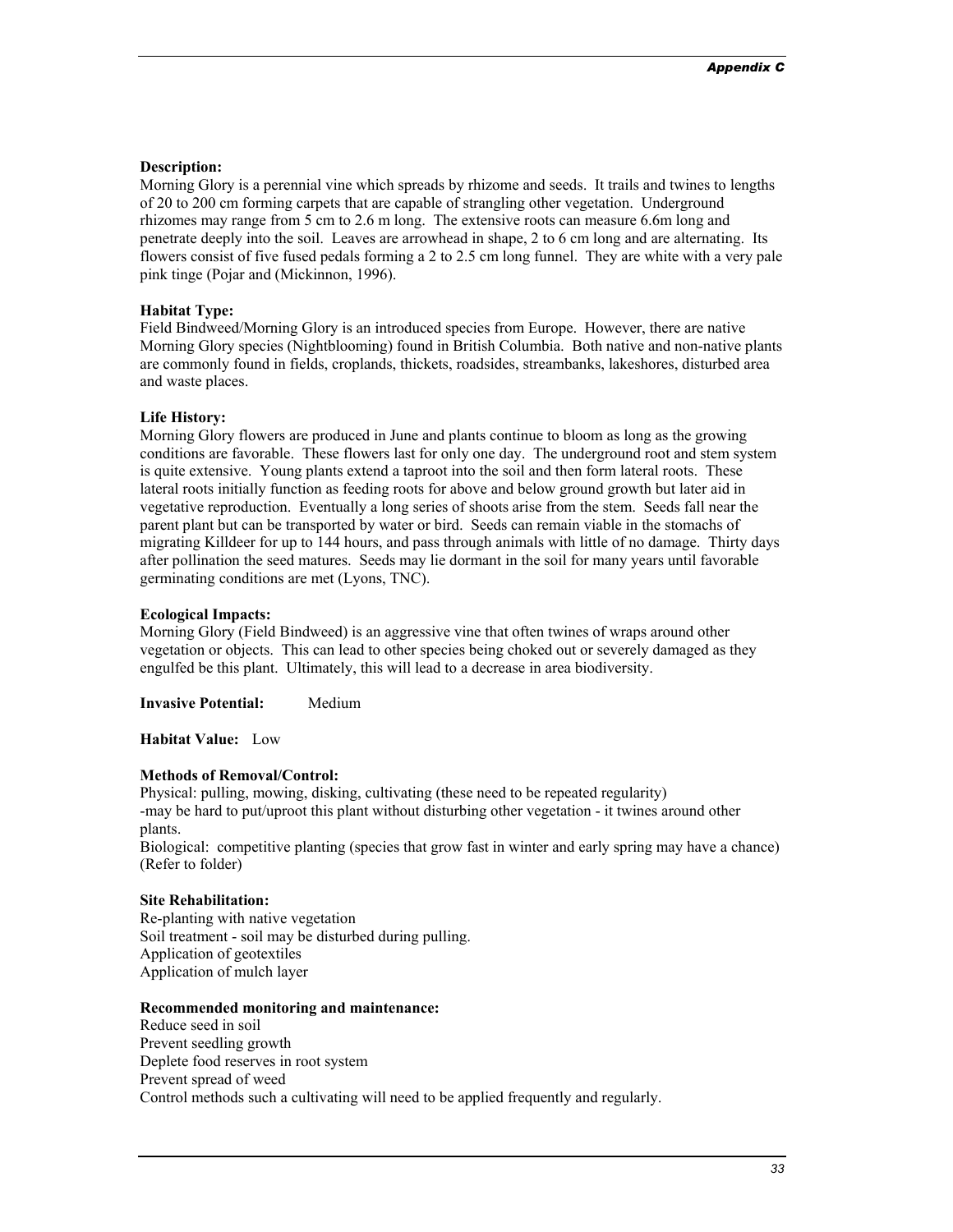#### **Name:** *Polygonum cuspidatum* **Family Name:**

**Common Name:** Japanese knotweed, Mexican bamboo, Chinese bamboo **Photo:**

#### **Description:**

Knotweed is a herbaceous perennial which forms large clumps 1-3 meters high. It is fully dioecious and can reproduce by seed and by large rhizomes which may reach a length of 5-6 meters. The stout stems are hollow and bamboo-like. They extend from an erect base and are simple or little branched with thinly membranous sheaths. Knotweed has egg-shaped, abruptly pointed leaves that are squared off at the base (Pojar and Mackinnon, 1994). Flowers are numerous in small panicles in the upper leaf axils and are approximately 3 mm long (Seiger, TNC).

#### **Habitat Type:**

Japanese Knotweed is native to eastern Asia. It found its way to North America, via the United Kingdom, in the late nineteenth century. It can thrive in a variety of habitats with a wide range of soil types. It is usually found in sunny places along river banks, wetlands, waste places, along roadways, and in other disturbed areas.

#### **Life History:**

Japanese Knotweed flowers in August and September in North America. It is pollinated by bees and other insects. Seeds appear two weeks after flowering and are wind dispersed. However, for the North America version of this plant, the seeds are not a significant mode of reproduction. Populations of fertile male plants are rare in this part of the world. As a result, the primary mode of reproduction is through extensive rhizomes which can reach 15-20 meters in length. Knotweed is a strong grower with the ability to regenerate from small fragments. Dispersal can occur naturally when rhizome fragments are washed downstream by the current and deposited on banks or, as more commonly occurs, when soil is transported by humans as fill. This plant out-competes other vegetation by emerging early in the spring and using its extensive rhizomatous reserves to quickly attain a height of 2-3 meters. Shoots generally emerge in April and growth rates can exceed 8 cm per day. In addition, its deep root system gives it an advantage in foraging for nutrients and water. (Seiger, http://tncweeds.ucdavis.edu)

#### **Ecological Impacts:**

This species can out-compete native vegetation that grows in riparian areas. Loss of these native riparian vegetation species can have an impact on the entire watercourse (decrease in area biodiversity, changes in stream ecology ie. more sunlight on streams).

**Invasive Potential:** Medium

**Habitat Value:** Low

#### **Methods of Removal/Control:**

Physical: hand pulling, - probably the best method, need to be done at least three times over growing season to be effective

digging up disturbs soil and is hard to get all of rhizomes - not recommended.

shading - black polyethylene film covered with asphalt or stone - expensive

Chemical: 1) roundup works best in combo with cutting. undesirable for use in conservation areas, near water, etc. Persist in soil and are non-selective. Paint on plant to eliminate or reduce these problems.

2) Picloram - different. chemicals for use during different seasons

#### **Site Rehabilitation:**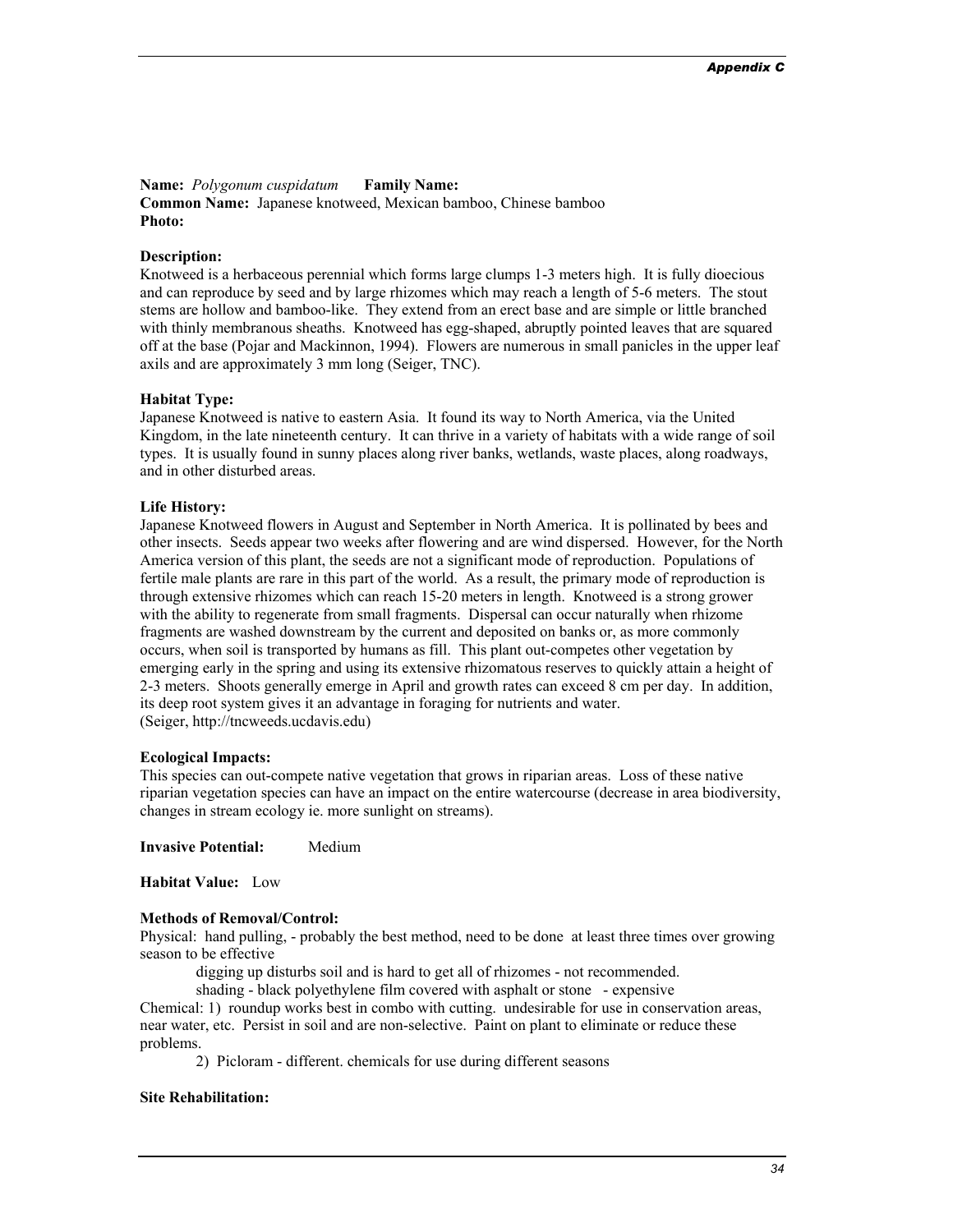Re-vegetate with early sprouting, fast growing, native species once growth of Japanese Knotweed has been reduced (attempt to shade it out). Application of geotextiles Application of mulch layer

#### **Recommended monitoring and maintenance:**

Monitor for the introduction of Japanese Knotweed and manually remove the entire plant. (every 6 months) Repeated cutting and proper disposal of wastes. (as long as rhizomes remain in the soil Knotweed returns once management is relaxed)

**Name:** *Hedera helix* **Family Name: Common Name:** English Ivy **Photo:**

#### **Description:**

English Ivy is an evergreen woody vine that blankets the ground and climbs walls, fences, trees or trelises. If left un-attended it can overtakes and smothers surrounding vegetation. Its leaves alternate along the stem and are green with white to grey-ish markings. They are leather-like and have 3-5 lobes. The flowers of this plant are small and yellow (http://www.rbg.ca/cbcn/i\_control.html).

#### **Habitat Type:**

English Ivy grows in sun or shade in most climates. This Eurasian plant is commonly cultivated in North America as it is used in gardens and floral arrangements. It has escaped to open woods in southern British Columbia and southwestern Ontario. Ivy is also found in fields, old gardens and urban areas. It has been observed in many forested habitats throughout Surrey climbing high into mature trees.

#### **Life History:**

English Ivy has two life phase. In the first phase, juvenile phase, ivy plant produces aerial roots which allow the plant to climb and cling to almost any surface, including walls, posts or tree bark. Ivy has the ability to climb vertical surfaces to heights over 100 feet. If the plant is pruned or maintained at this early phase it will remain in the juvenile phase and continue to produce stems from the earlier wood. The second phase is known as the adult or reproductive phase. During this life phase the plant grows un characteristic oval leaves from stout stem that do not produce aerial roots. Instead the stems grow out from the surface it has been clinging to and annually produces flowers and umbels of black fruit.

#### **Ecological Impacts:**

English Ivy clings to and climbs other vegetation. As it wraps around trees it can become very dense, choking (gurdling) the tree and blocking light from reaching the trees leaves. These stresses plus the added weight to the trees can heavily impact or even kill the tree. Along with Scotch Broom, English Ivy is heavily impacting the Gerry oak meadow ecosystem of southern Vancouver island as many native species are eliminated. Ivy can be spotted in many of Surrey's parks engulfing mature trees.

**Invasive Potential:** High

**Habitat Value:** Low Nesting habitat for birds, discourages soil erosion.

#### **Methods of Removal/Control:**

Physical: hand pull, grub up (with shove/spade), shear

#### **Site Rehabilitation:**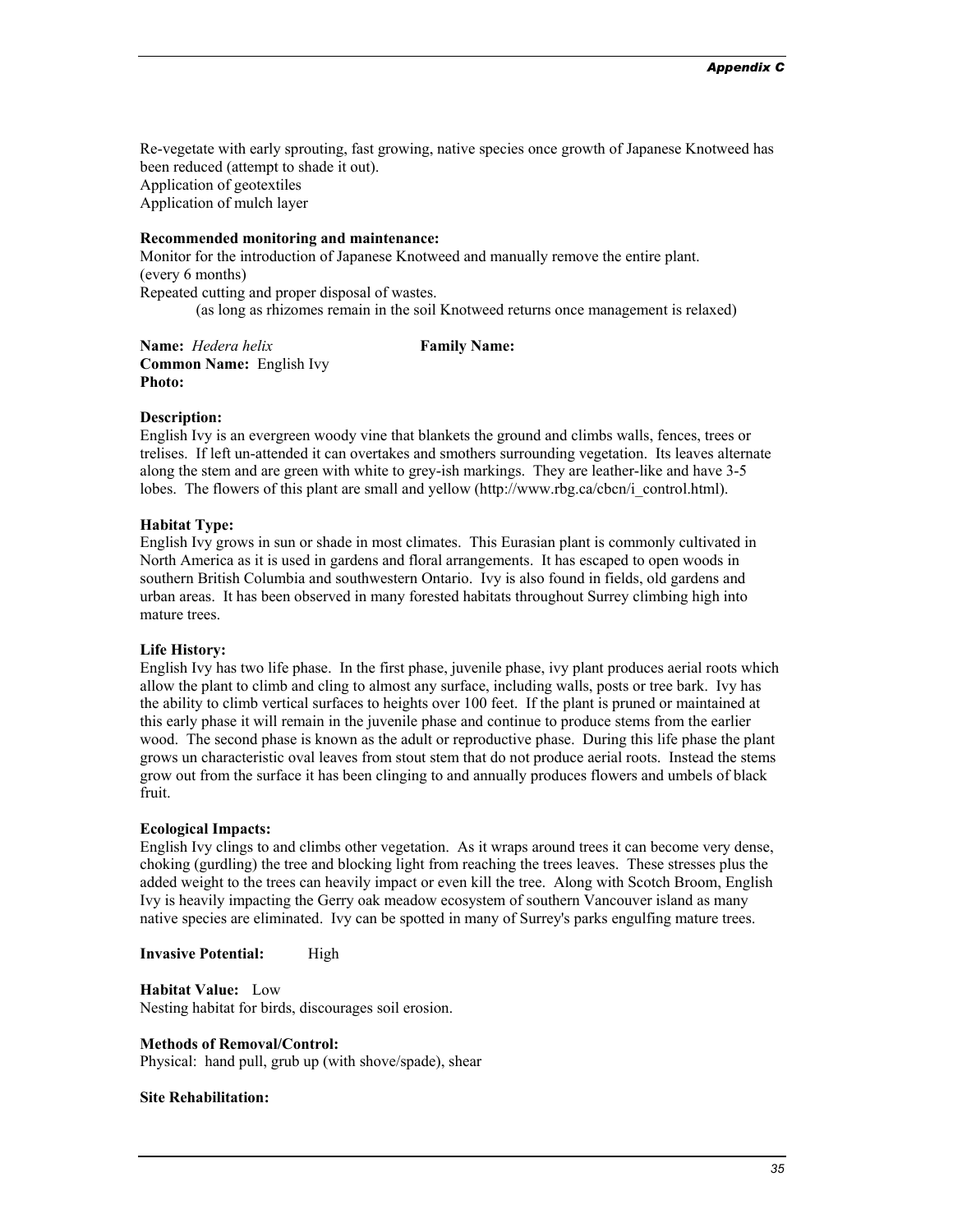Re-vegetate with native species Treatment of disturbed soils as a result of removal Treatment for damages to tree/vegetation resulting from invasive species. Application of geotextiles Application of mulch layer

#### **Recommended monitoring and maintenance:**

Routine monitoring of reclaimed site for re-sprouting of ivy plants (every 6 months). If the plant is regularly maintained so that it does not reach the adult phase fruits and flowers will not be produces. Thus, the plant will not reach the reproductive phase.

**Name:** *Lamiastrum galeobdolon (Lamium maculatum)* **Family Name:** Mint **Common Name:** Yellow Archangel, False Lamium, Dead nettle **Photo:**

#### **Description:**

This is a semi-evergreen, herbaceous, perennial groundcover. It reaches maturity at about 1-1.5 feet tall and wide. Its growth habit tends to be in a mat or radiating clump and is at a slow rate. Leaves are opposite and ovate with an acute tip and are green with silver stripes down the midrib. Flowers are yellow with a hooded upper petal and lipped lower petal characteristic of the mint family. Stems are square, somewhat pubescent, and green (http//www.hcs.ohio-state.edu/hcs/TMI/plantlist).

#### **Habitat Type:**

It thrives in moist, but well-drained, rich soil in partial shade. However, it is tolerant of heat, occasionally dry soils, average soils, and soils of various pH levels.

#### **Life History:**

This species is native to Europe, however there are similar species to this that are native to North America. The leaves of this plant emerge in March and grow rapidly throughout April and May. During the winter months the entire plant slowly dies back to the ground green (http//www.hcs.ohiostate.edu/hcs/TMI/plantlist).

#### **Ecological Impacts:**

Nurseries commonly sell these plants in hanging baskets. They often escape from gardens and spread as a dense ground cover over the forest floor. They out-competes native vegetation, therefore leading to a loss in plant biodiverity.

#### **Invasive Potential:** High

**Habitat Value:** Low

#### **Methods of Removal/Control:**

Physical: hand pull, grub up (with shove/spade), shear \*no literature found on proper eradication techniques

#### **Site Rehabilitation:**

Re-vegetate with native species Treatment of disturbed soils as a result of removal Treatment for damages to tree of other vegetation resulting from invasive species. Application of geotextiles Application of mulch layer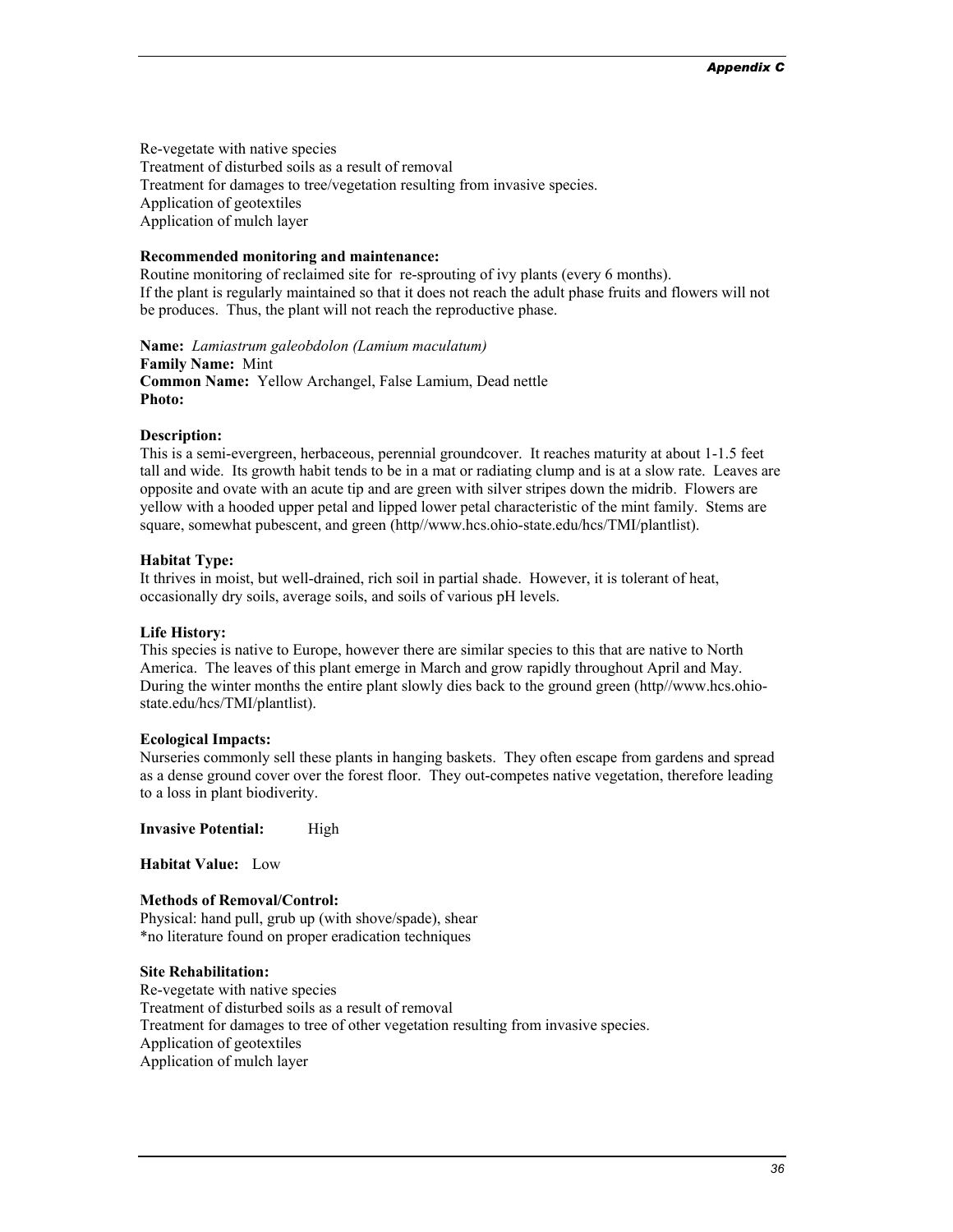#### **Recommended monitoring and maintenance:**

Routine monitoring of reclaimed site for re-sprouting of plant (every 6 months) Any plant not removed should be regularly maintained/pruned to prevent spread They should not be purchased for garden plantings in Surrey parks.

**Name:** *Ilex aquifolium* **Family Name: Common Name:** Holly, English holly, Christmas holly **Photo:**



#### **Description:**

This holly is a broadleaf evergreen shrub/tree, 9-15 meters tall, dense, and pyramidal in shape. The leaves of this plant are 2,5-7.5 cm long and 2-6.5 cm wide. They are dark green and undulating with spiny margins. Dull, white, fragrant flowers appear in the spring. The fruit of the plant is bright red, 6 mm in diameter and persists into the winter

(http://www.bcc.orsl.edu.horlpm/ilaq-i.htm).

#### **Habitat Type:**

Holly can tolerate either sun or shade. Although semi-shade is preferable in mid-summer, the more light it has the more dense its foliage will be. Holly requires well-drained, slightly acid, fertile soil. It is found in low elevations on the coastal islands or adjacent mainland (Lyons and Merilees, 1995).

#### **Life History:**

The male and female flowers of the holly tree are produced on separate plants. Therefore, both male and female need to be present for berries to be produced. They need to be within 100 feet of each other for bees to successfully pollinate the female flowers and thereby produce the bright red berries that holly is known for (http://www.thegardenhelper.com/holly.html). Although it is a fairly slow spreading plant it is able to establish a strong foothold in the soil and eventually out-competes other vegetation types..

#### **Ecological Impacts:**

Spread as a dense ground cover over the forest floor over-taking other vegetation resulting in a loss of biodiversity.

**Invasive Potential:** Medium

**Habitat Value:** Some Food and nesting source for birds.

#### **Methods of Removal/Control:**

Physical: hand pulling, grub up, cutting (no literature found that suggested specific control/removal techniques)

#### **Site Rehabilitation:**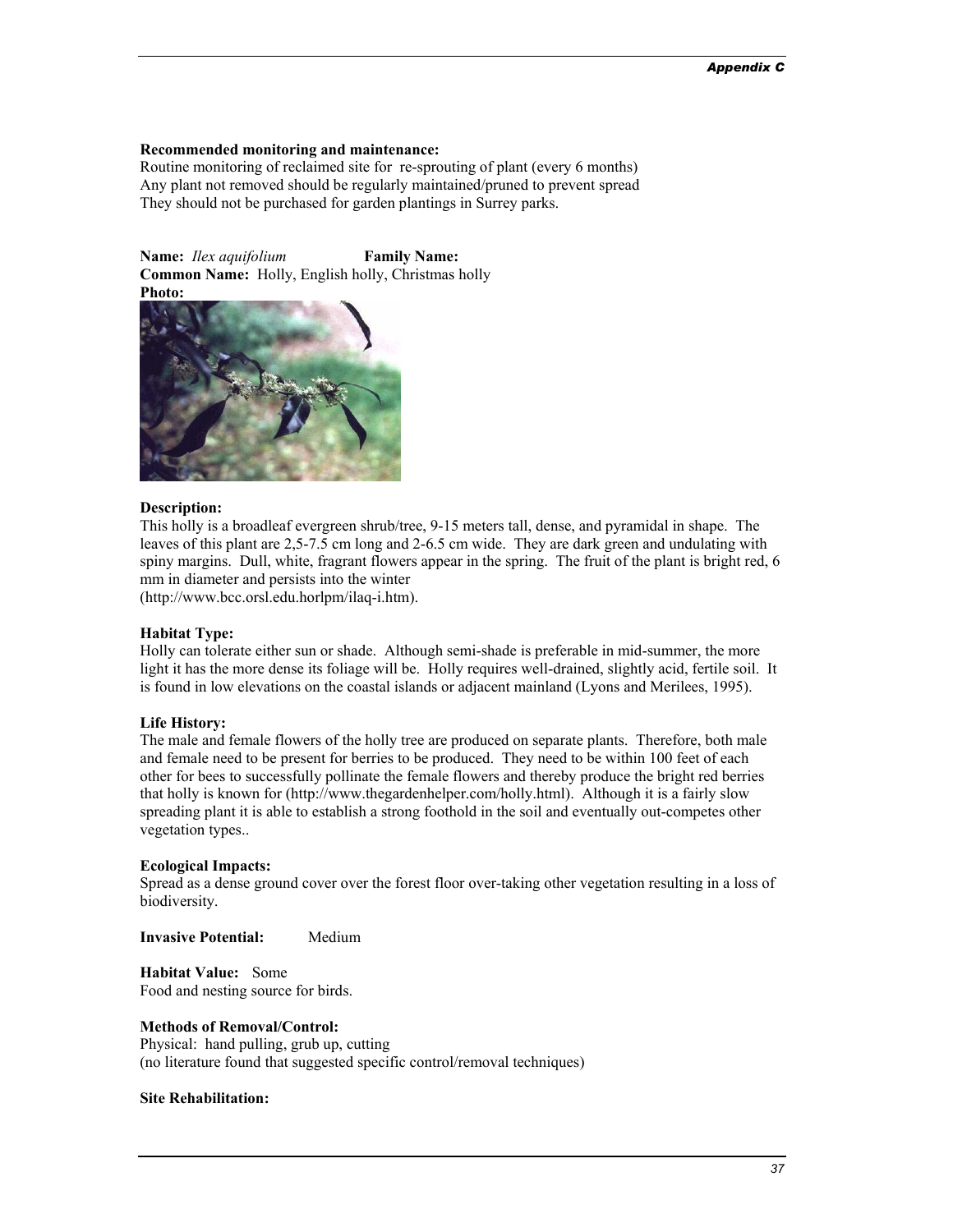Re-vegetate with native species Treatment of disturbed soils as a result of removal Application of geotextiles Application of mulch layer

#### **Recommended monitoring and maintenance**

Routine monitoring of reclaimed site for re-sprouting of plant (every 6 months) Any plant not removed should be regularly maintained/pruned to prevent spread **Name:** *Impatiens balsamina* **Family Name: Common Name:** Himalayan balsam, Snapweed, Touch-me-not **Photo:**

#### **Description:**

This plant is 1-2 meters tall, flowers in clusters, red-pink to white with yellow spots, 3-4 cm long. Its stems are hairless, leaves are 6-20 cm long, toothed, opposite or whorled, lanceolate, fruit club shaped, 3 cm long (http://www.rbg.ca/cbcn/i\_list.html).

#### **Habitat Type:**

This species originates from Europe and is now established in parts of Ontario and British Columbia. It thrives in moist areas including streambanks, bushy places, grazing grounds

**Life History:** 

**Ecological Impact**

**Invasive Potential:** Medium

**Habitat Value:**

#### **Methods of Removal/Control:**

Physical: dug up or shear (no literature found that suggested specific control/removal techniques)

#### **Site Rehabilitation:**

Re-vegetate with native species Treatment of disturbed soils as a result of removal Application of geotextiles Application of mulch layer

#### **Recommended monitoring and maintenance**

Routine monitoring of reclaimed site for re-sprouting of plant (every 6 months)

**Name:** *Vinca minor* **Family Name:** 

**Common Name:** Periwinkle, Myrtle

#### **Photo:**

#### **Description:**

Periwinkle is a herbaceous perennial, 30-60 cm high. Its flowers are blue/purple or white and 25-30 mm long. Leaves 25-40 mm long, elliptic, lanceolate and very short-stemmed (http://www.rbg.ca/cbcn/i\_list.html).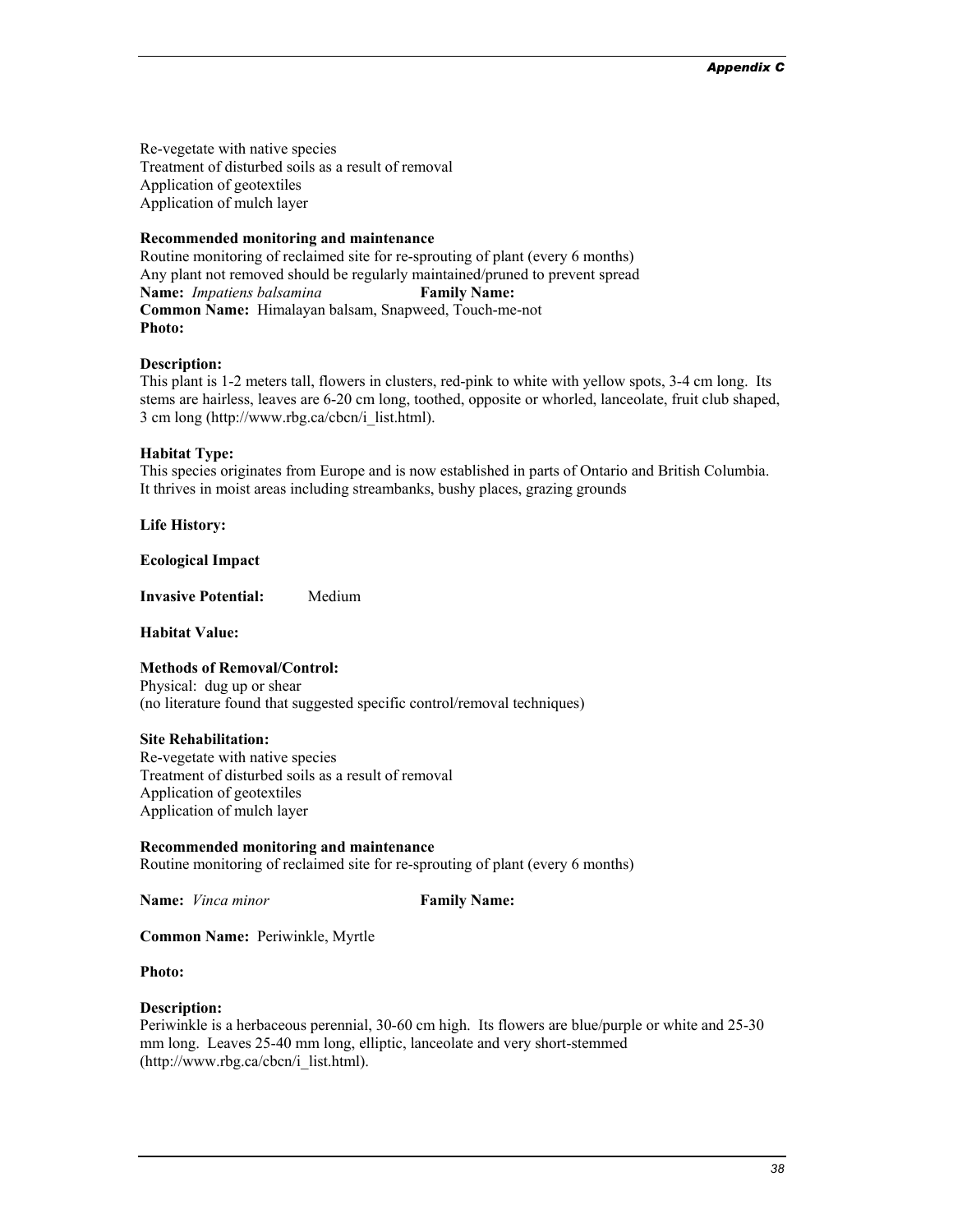#### **Habitat Type:**

Periwinkle is a Eurasian garden escape that has spread to lawns, roadsides, waste places, and open woods in southwest British Columbia, and southern Ontario to Nova Scotia. It thrives in moist, rich soils.

#### **Life History:**

Spreads as a ground cover over the forest floor.

#### **Ecological Impacts:**

Periwinkle has been rated as a limited invasive of a local nature that is stable, in a Canadian Botanical Conservation Network (CBCN) survey. It is very limited in impact, however, is capable of excluding other species and prevents regeneration.

**Invasive Potential:** Medium

#### **Habitat Value:**

**Methods of Removal/Control:**  Physical: dig up, cutting, shear

#### **Site Rehabilitation:**

Re-vegetate with native species Treatment of disturbed soils as a result of removal Application of geotextiles Application of mulch layers

#### **Recommended monitoring and maintenance**

Routine monitoring of reclaimed site for re-sprouting of the plant (every 6 months) Any plant not removed should be regularly maintained/pruned to prevent spread.

Additional invasive species found in British Columbia This information was taken from the Canadian Botanical Conservation Network. Source: http://www.rbg.ca/cbcn/i\_list.html

#### **Herbaceous Species**

#### *Acinos arvensis*

Common Name(s): Mother-of-thyme Origin : Eurasia Status : Available Provincial Location(s) : BC, ON, QC, NF, NB, NS, PEI Habitat : Roadsides, old fields, waste places Description : Annual, 10-20 cm tall, purple flowers with white markings, 7-10 mm wide, leaves 5-15 mm long, ovate to elliptical, petiolate Usage : Ornamental Invasive Potential : Potentially invasive Control Method(s) : girdle, shear and herbicade

#### *Aegopodium podagraria*

Common Name(s): Goutweed Origin : Eurasia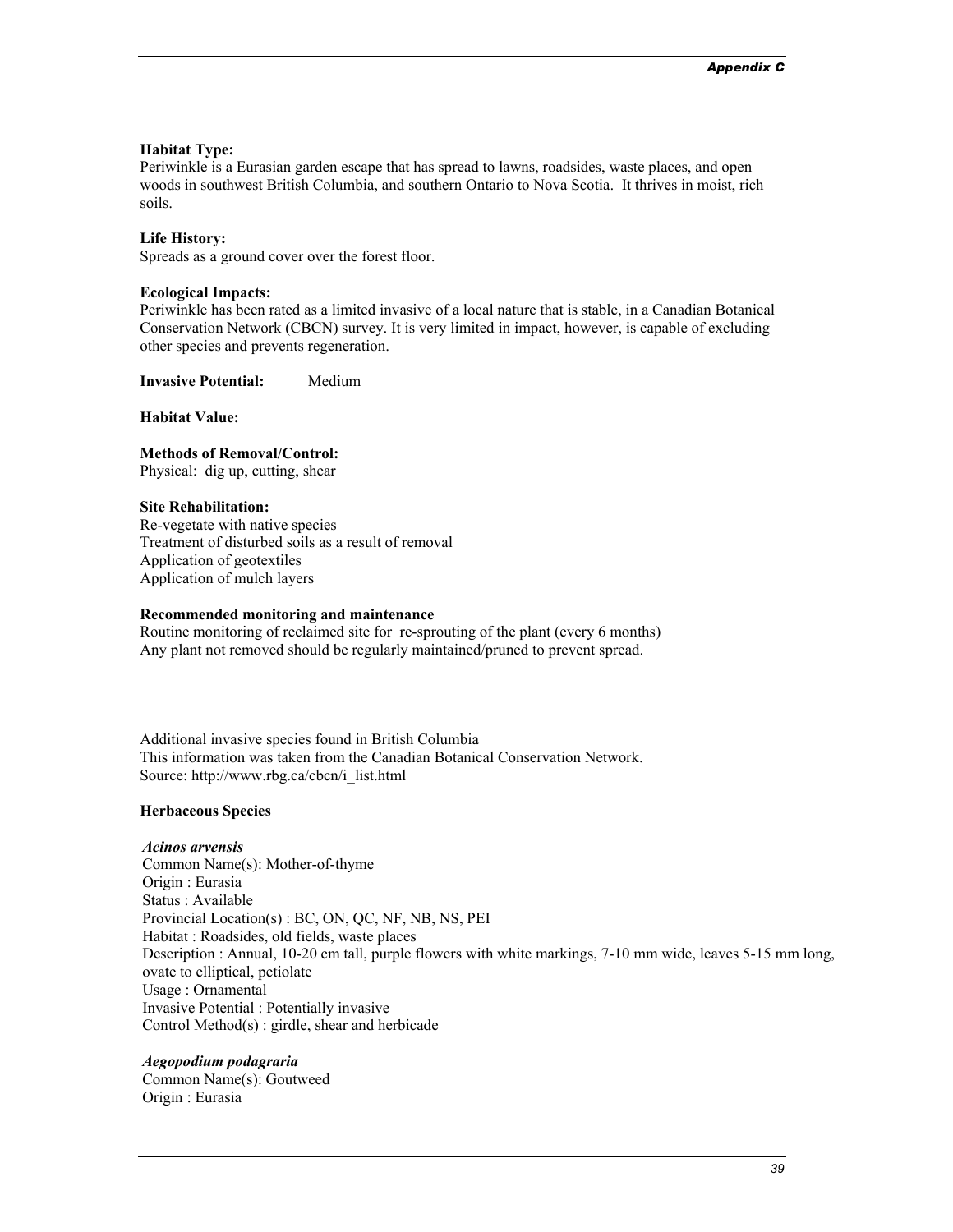Status : Available Provincial Location(s) : BC, SK, AB, MB, ON, QC, NF, NB, NS Habitat : Roadsides, waste places, habitations Description : Perennial, 3-11 dm high, flowers in white, dense clusters, 6-12 cm wide, stems erect, leaves with long petioles, biternate with 9 leaflets, 2.5-9 cm long Usage : Weed Invasive Potential : L Control Method(s) :hand pull and dig up

#### *Alliaria petiolata*

Common Name(s): Garlic mustard, Hedge garlic Origin : Europe Status : Available Provincial Location(s) : BC, ON, QC Habitat : Roadsides, open woods, near habitations Description : Biennial, 1 m high, flowering stalk with terminal cluster of white flowers, Usage : Weed Invasive Potential : H Control Method(s) : hand pull, shear, herbicide foliar spray Additional Comments : Out competes native species, introduced 1879

#### *Artemesia absinthium*

Common Name(s): Absinth, Wormwood Origin : Eurasia Status : Available Provincial Location(s) : BC, SK, AB, MB, ON, QC, NF, NB Habitat : Roadsides, waste places, farm yards, pastures Description : Perennial, 5-10 dm high, flowers yellow or purple disks, erect stems, leaves in clumps, silky-hoary, 2-3 pinnately parted Usage : Invasive Potential : L Control Method(s) : dig up and shear Additional Comments : Primarily a species of disturbed sites

#### *Berteroa incana*

Common Name(s): Hoary-alyssum Origin : Eurasia Status : Available Provincial Location(s) : BC, SK, AB, MB, ON, QC, NF, NB, NS Habitat : Fields, waste places, pastures, meadows Description : Perennial, 3-7 dm high, white flowers with notched petals, pods with star-shaped hairs, leaves pale green, alternate, simple, lanceolate Usage : Invasive Potential : L Control Method(s) :dig up and shear

#### *Bromus inermis*

Common Name(s): Smooth brome grass Origin : Europe Status : Available Provincial Location(s) : BC, SK, AB, MB Habitat : Prairies, meadows, roadsides, agricultural areas Description : Perennial, 2 feet high, flowers in spikelets with 3-7 florets, large tufts Usage : Grass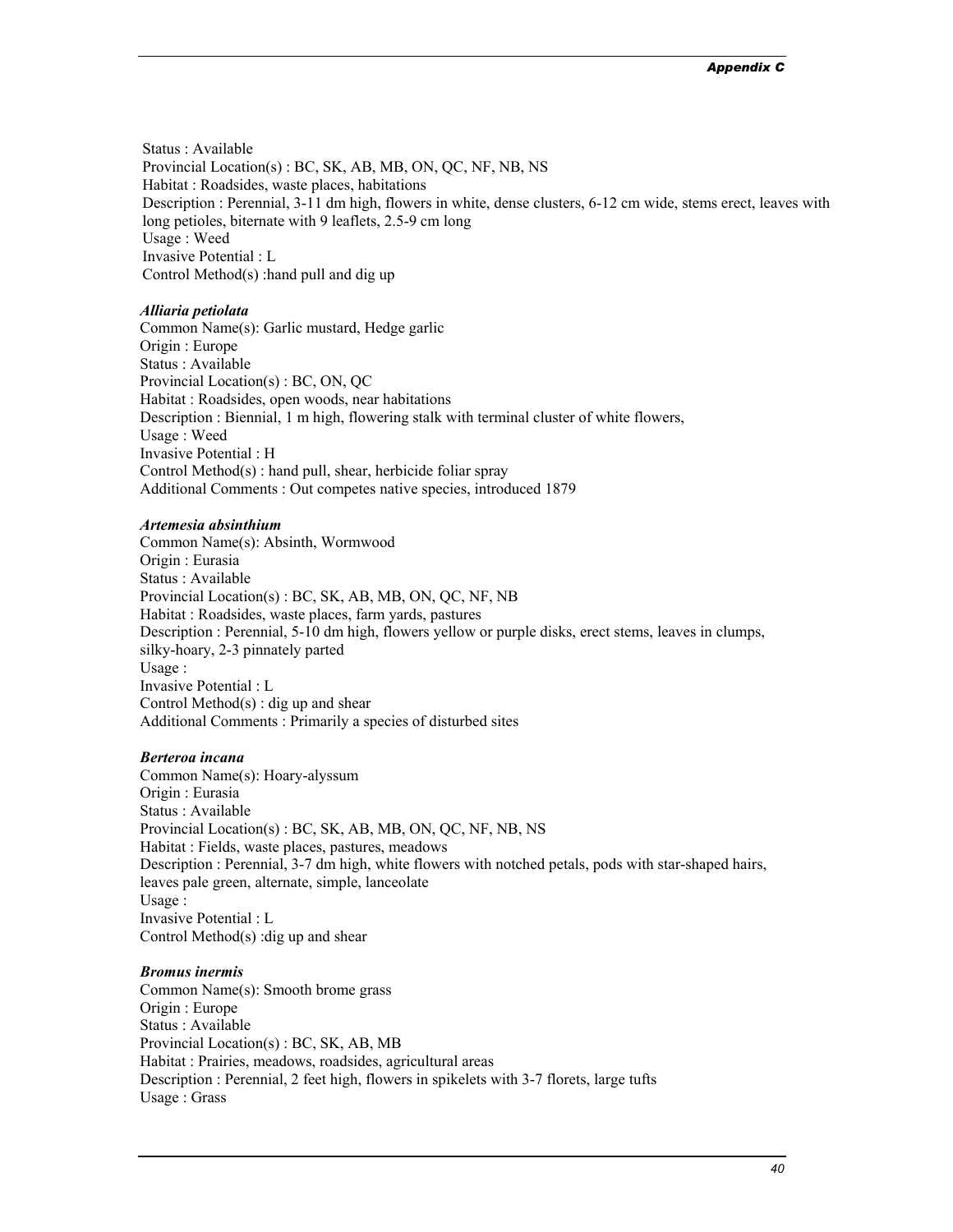Invasive Potential : L Control Method(s) : sheartional Comments : Invades prairies and native grasslands, introduced 1800

#### *Butomus umbellatus*

Common Name(s): Flowering Rush Origin : Eurasia Status : Available Provincial Location(s) : BC, AB, MB, ON, QC Habitat : Shores, inlands, waterways, ditches Description : Perennial, flowers reddish, white or pink, at top of stalk, short rhizome, leaves 1 m long, 1 cm broad, triangular, pointed Usage : Wetland Invasive Potential : L Control Method(s) : None Additional Comments : Reproduces by seed production and vegetative spread, introduced 1897

#### *Carduus nutans*

Common Name(s): Nodding thistle, Musk thistle Origin : Eurasia Status : Available Provincial Location(s) : BC, SK, AB, MB, ON, QC, NF, NB, NS, Habitat : Pastures, roadsides, waste places Description : Biennial, 1-1.5 m high, purple disk flowers, 2 cm long, leaves alternate, stem spiky, erect Usage : Weed Invasive Potential : P Control Method(s) : shear Additional Comments: Forms dense stands

#### *Centaurea maculosa*

Common Name(s): Spotted knapweed Origin : Europe Status : Available Provincial Location(s) : BC, SK, AB, MB, ON, QC, NF Habitat : Mountain meadows Description : Biennial, 2-3 feet high, hairy purple flowers, leaves alternate, deeply cut into narrow divisions Usage : Invasive Potential : P Control Method(s) : dig up, shear Additional Comments : Forms dense stands

#### *Cirsium arvense*

Common Name(s): Canada thistle, Creeping thistle Origin : Europe Status : Available Provincial Location(s) : BC, SK, AB, MB, ON, QC, NF, NS, NB Habitat : Roadsides, prairies, savannas, agricultural areas Description : Perennial, 4 Feet high, flowers rose-purple, pink or white, numerous heads, stems erect and green , leaves alternate, irregularly lobed, spiny toothed Usage : Weed Invasive Potential : L Control Method(s) : dig up, shear Additional Comments : Crowds out native species, allelopathic, introduced 1700's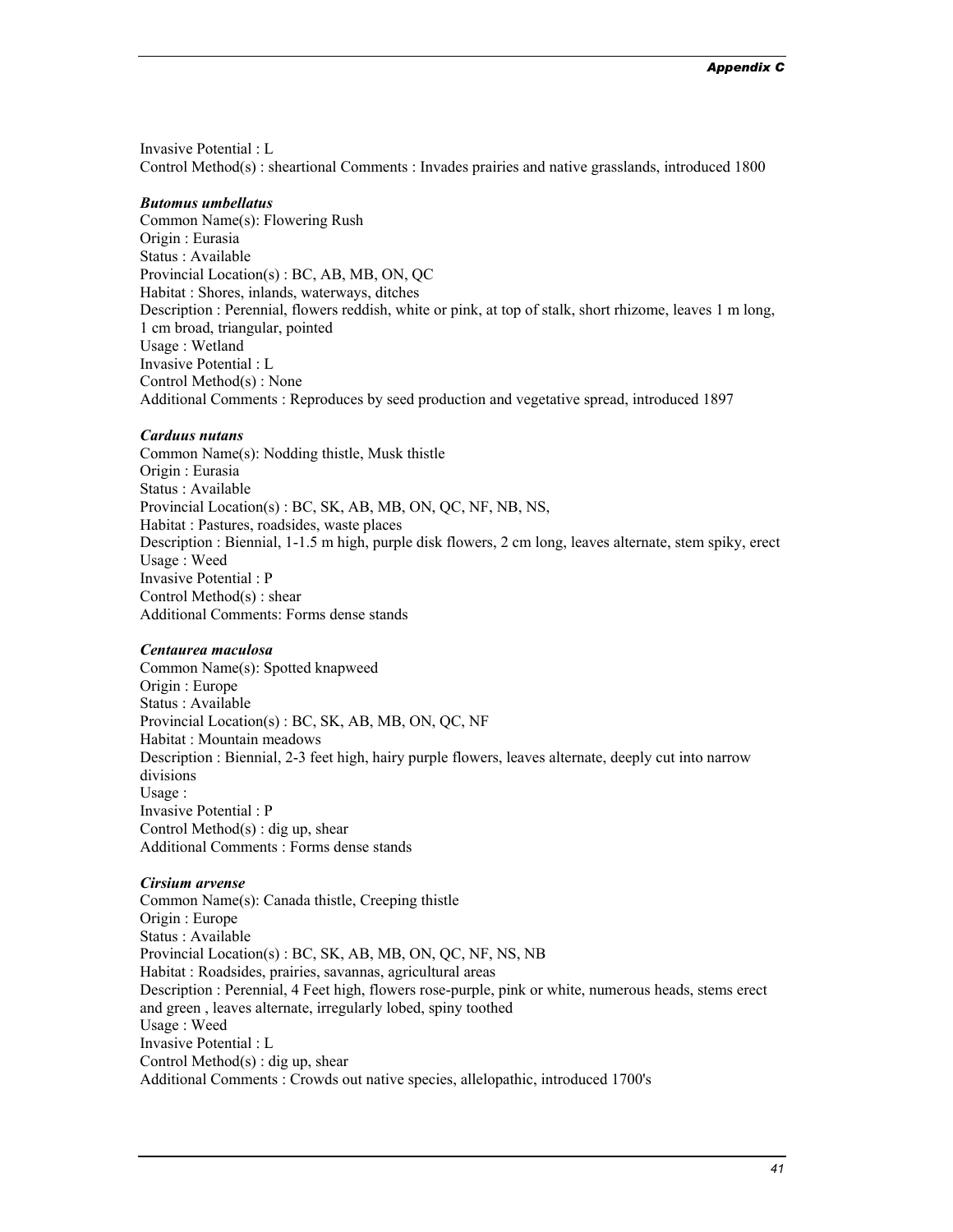#### *Convallaria majalis*

Common Name(s): Lily-of-the-valley Origin : Eurasia Status : Available Provincial Location(s) : Habitat : Roadsides, abandoned yards, meadows Description : Perennial, 5-20 cm high, perianth bell-shaped, white, small, nodding, leaves 2-3 basal , oblong, dark green, heart-shaped, pale red berries, 3-4 mm long Usage : Ornamental Invasive Potential : L Control Method(s) : dig up Additional Comments : Spreads vegetatively, poisonous when eaten

#### *Dipsacus fullonum*

Common Name(s): Teasel Origin : Europe Status : Available Provincial Location(s) : BC, ON, QC Habitat : Pastures, old fields, waste places Description : Biennial, 2-6 feet high, flowers pink on egg-shaped pincushion, spiny stem, leaves opposite, 3-6 cm long, narrow Usage : Invasive Potential : L Control Method(s) :hand pull, dig up

#### *Euphorbia esula*

Common Name(s): Leafy spurge, Wolf's milk, Faitour's Grass Origin : Europe Status : Provincial Location(s) : BC, SK, AB, MB, ON, QC, NS, PEI Habitat : Fields, pastures, roadsides Description : Perennial, 2-6 feet, flowers greenish yellow, grouped or scattered, leaves spirally arranged, 1-3 inches long Usage : Weed Invasive Potential : H Control Method(s) : shear Additional Comments : Poisonous to livestock, reproduces vegetatively, introduced 1800's

#### *Galium mollugo*

Common Name(s): White bedstraw, Cleavers, Wild madder Origin : Eurasia Status : Available Provincial Location(s) : BC, ON, QC, NF, NB, NS, Habitat : Fields and roadsides, meadows, waste places Description : Perennial, 4-10 dm high, white terminal flowers, stem erect, branched, 8 leaves in a whorl on stem Usage : Grass Invasive Potential : P Control Method(s) :shear

#### *Hesperis matronalis*

Common Name(s): Dame's rocket, Dame's violet Origin : Eurasia Status : Available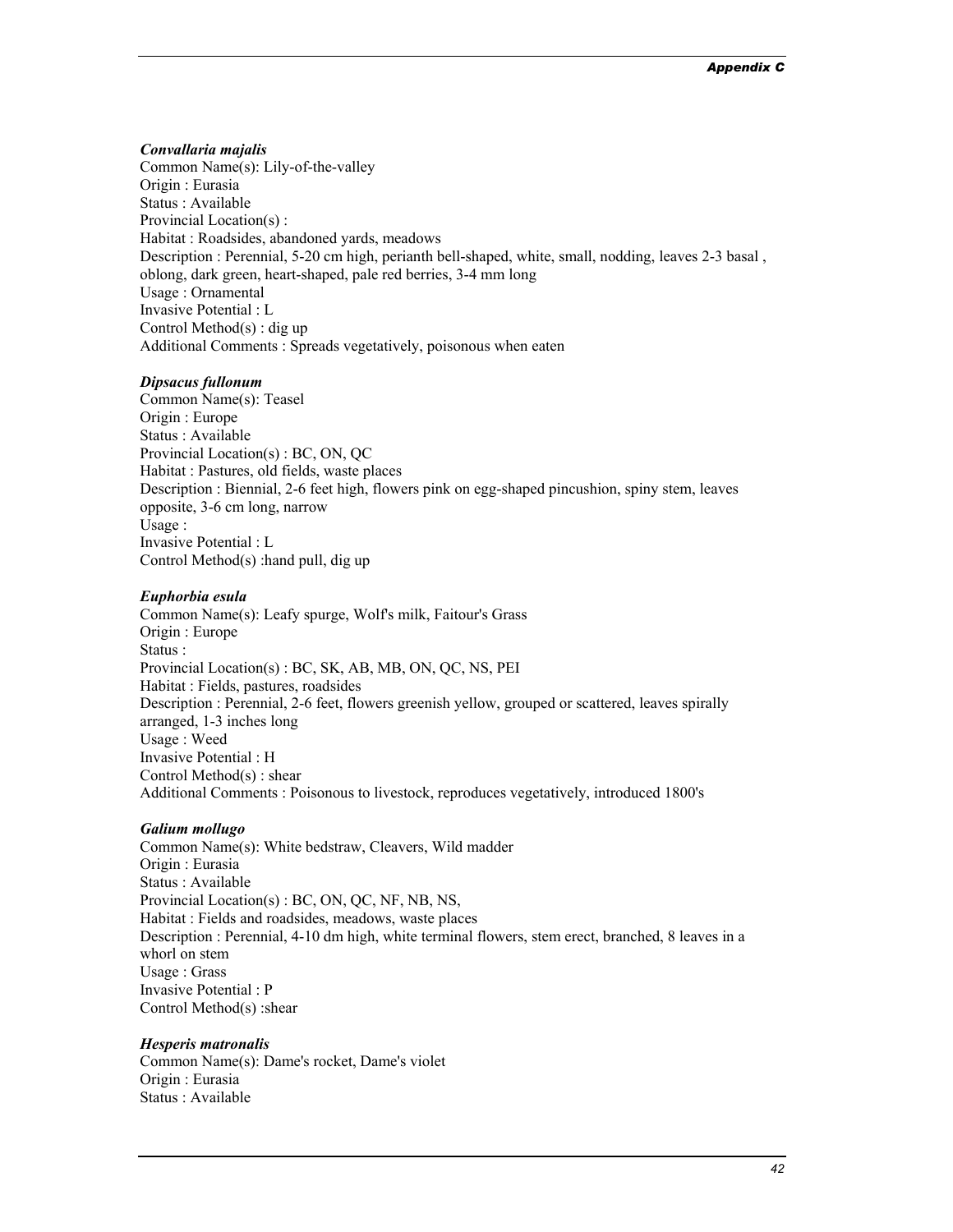Provincial Location(s) : BC, SK, AB, MB, ON, QC, NF, NS, PEI Habitat : Roadsides, thickets, open woods Description : Perennial, 40-90 cm high, flowers violet or white, stem hairy, leaves simple, oblong, ovate, hairy Usage : Ornamental Invasive Potential : L Control Method(s) : *i\_control.html* - control Additional Comments : Frequently added to wildflower mixes

#### *Hypericum perforatum*

Common Name(s): St. John's Wort, Rosin rose, Tipton-weed Origin : Europe Status : Available Provincial Location(s) : BC, ON, QC, NF, NS Habitat : Meadows, forest openings, agricultural areas Description : Perennial, 3-8 dm high, flowers numerous, yellow with black dots on margin, very leafy, opposite, simple, broad, less than 1 cm long leaves, red or purplish fruits Usage : Invasive Potential : L Control Method(s) : dig up, shear Additional Comments : May poison livestock, introduced 1793

#### *Iris pseudacorus*

Common Name(s): Yellow flag Origin : Status : Available Provincial Location(s) : BC, SK, AB, MB, ON, QC, NF, NB, NS Habitat : Wetlands, ditches, marshes Description : Perennial, 0.5-1 m high, large yellow flowers, thick branches rhizome, sword-shpaed leaves, 2 cm broad Usage : Ornamental Invasive Potential : P Control Method(s) :dig up

#### *Melilotus alba*

Common Name(s): White sweet clover, Honey clover Origin : Eurasia Status : Available Provincial Location(s) : BC, SK, AB, MB, ON, QC, NF Habitat : Prairies, roadsides, meadows, agricultural lands Description : Biennial, 1-2 m high, white flowers on spike like racemes, leaves laternate, trifoliate Usage : Forage crop Invasive Potential : L Control Method(s) : hand pull, dig up Additional Comments : Primarily species of disturbed sites

#### *Melilotus officinalis*

Common Name(s): Yellow sweet clover Origin : Eurasia Status : Available Provincial Location(s) : BC, SK, AB, MB, ON, QC, NF Habitat : Prairies, roadsides, meadows, agricultural lands Description : Biennial, 1-2 m high, yellow flowers on spike like racemes, leaves laternate, trifoliate Usage : Forage crop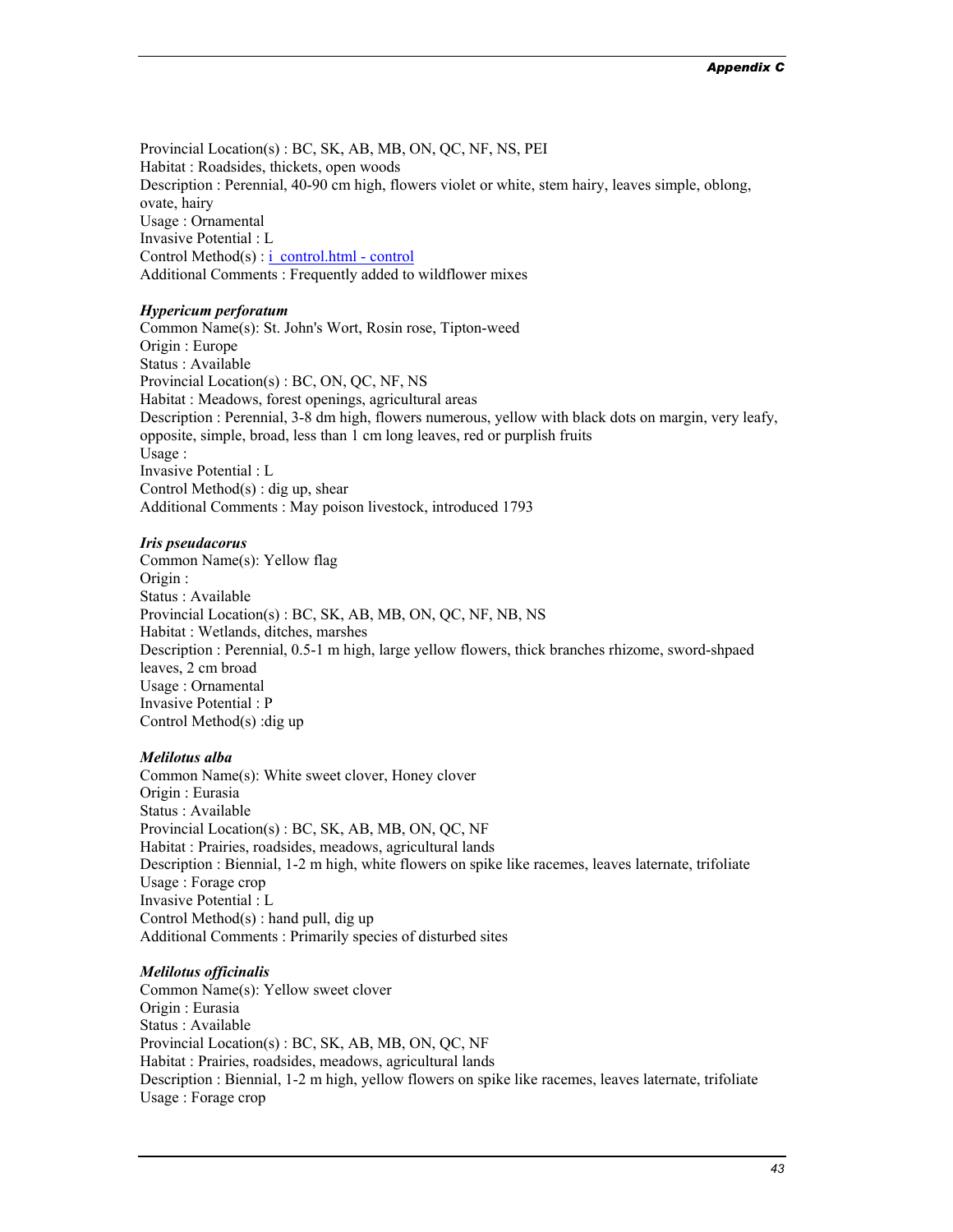Invasive Potential : L Control Method $(s)$ : hand pull, dig up Additional Comments : Primarily species of disturbed sites

#### *Myriophyllum spicatum*

Common Name(s): Eurasian water milfoil, Spiked water milfoil Origin : Eurasia Status : Available Provincial Location(s) : BC, ON, QC Habitat : Ponds and streams, stagnant and running water Description : Perennial, 5 cm high, flowers in whorls of 4, leaves in whorls of 4 Usage : Wetland Invasive Potential : H Control Method(s) : hand pull, increase drainage Additional Comments : Spreads vegetatively, displaces all other species, introduced 1960

#### *Origanum vulgare*

Common Name(s): Wild marjoram, Wintersweet, Organdy Origin : Eurasia Status : Available Provincial Location(s) : BC, ON, QC, NF, NB, NS Habitat : Roadsides, old fields, open woods Description : Perennial, 2-6 dm high, flowers in spiky clusters with large purplish bracts, stems erect or ascending, branched above Usage : Ornamental Invasive Potential : P Control Method(s) :dig up

#### *Phragmites communis*

Common Name(s): Common reed, Reed grass Origin : Europe Status : Available Provincial Location(s) : BC, AB, SK, MB, ON, QC, NB, YT, NT Habitat : Marshes, ditches, ponds Description : Perennial, 1-4 m high, tufted spike with white flowers, leaves attached by loose sheath Usage : Grass Invasive Potential : L Control Method(s) : shear Additional Comments : Forms sterile mats

#### *Poa compressa*

Common Name(s): Canada blue grass Origin : Eurasia Status : Available Provincial Location(s) : BC, AB, SK, MB, ON, QC, NF, NB, NS, YT, NT, PEI Habitat : Dry soils, sand dunes Description : Perennial, 15-40 cm high, flowers dense, spike like, 5-12 cm long, stems erect, runners Usage : Grass Invasive Potential : P Control Method(s) :shear, herbicide foliar spray

#### *Poa pratensis*

Common Name(s): Kentucky blue grass Origin : Eurasia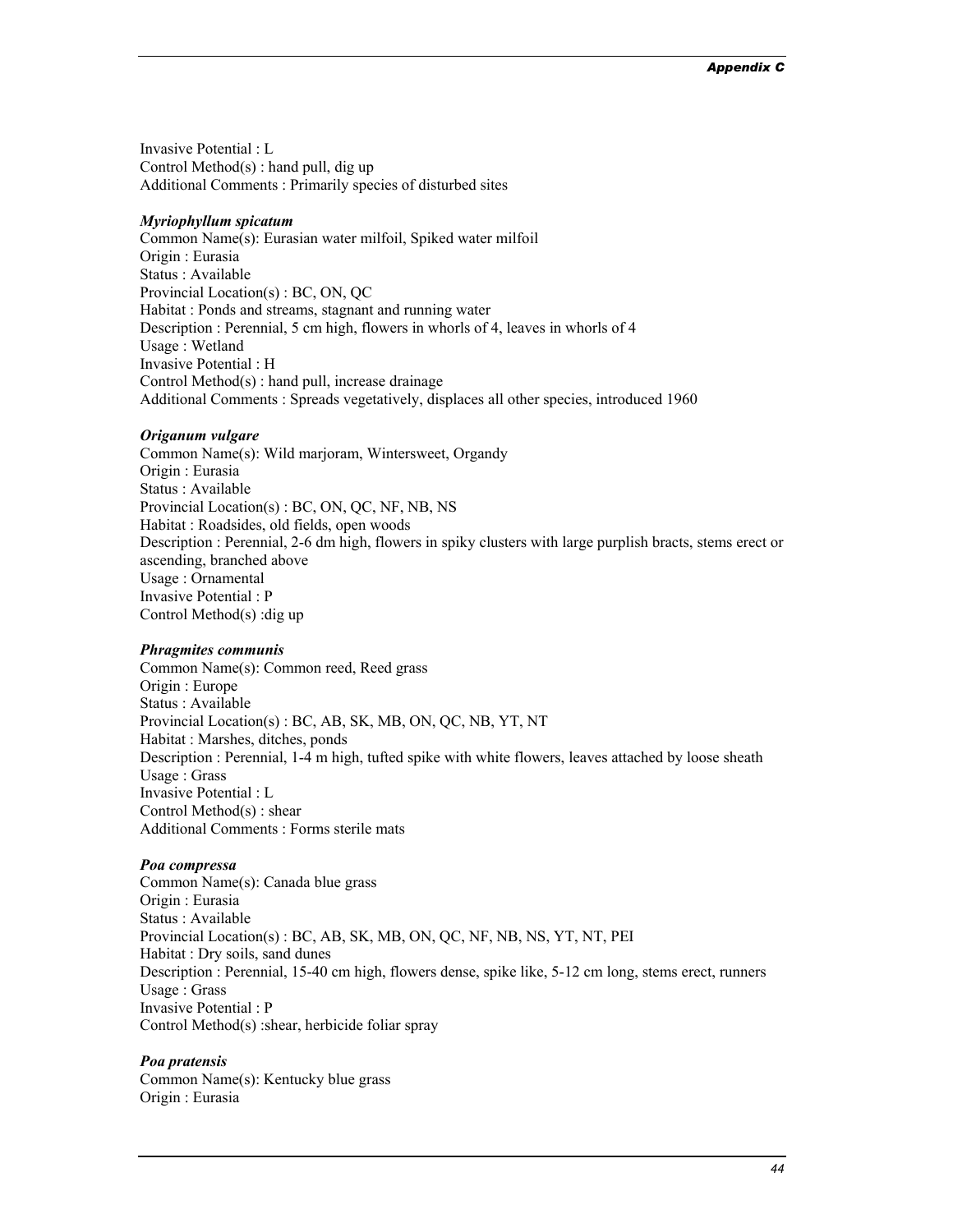Status : Available Provincial Location(s) : BC, AB, SK, MB, ON, QC, NF, NB, NS, YT Habitat : Moist to dry soils, open woods, meadows Description : Perennial, 30-100 cm high, 3-5 flowered spikelets, 3-6 mm long, tufted, stems erect, blades lfat or folded, 2-4 mm wide Usage : Grass Invasive Potential : P Control Method(s) : shear, hebicide foliar spray

#### **Shrubs**

Viburnum opulus Common Name(s) : Guelder rose, European highbush cranberry Origin : Eurasia Status : Available Provincial Location : BC, SK, AB, MB, ON, QC, NF Habitat : Swamps and bogs, along streams, open woods, thickets Description: 5 m high, yellow or white flowers, leaves opposite, 3 lobed, bright red berries Invasive Potential : L Usage : Ornamental Control Methods : Girdle, shear and herbicide Additional Comments : Shunned by wildlife, unpleasant taste

Cynanchum nigrum Common Name(s) : Dog-strangling vine, Black swallowort Origin : Europe Status : Available Provincial Location : BC, ON, QC Habitat : Old fields, pastures, fence rows, waste places Description: Perennial, 5-15 dm high, 5 lobed purple flowers, stems twining, leaves opposite, simple, petioled, 8 cm long Invasive Potential : H Usage : Control Methods : hand pull, dig up

#### **Trees**

Betula pendula Common Name(s) : Silver birch, European white birch Origin : Europe Status : Available Provincial Location(s) : BC, MB, ON, NS, PEI Habitat : Disturbed quarries and bogs, wetlands Description : 15 m high, flowers in long slender catkins, leaves 3-7 cm long, triangular or ovate, hairless, double-toothed, cones 2-4 cm long Usage : Landscaping, Ornamental Invasive Potential : L Control Method(s) : girdle, shear and herbicide Additional Comments : Displaces native flora, overshades

Pinus sylvestris Common Name(s) : Scots pine, Scotch pine Origin : Europe Status : Available Provincial Location(s) : BC, SK, AB, MB, ON, QC, NF, NB, NS, PEI Habitat : Old fields, roadsides, open bogs, open woods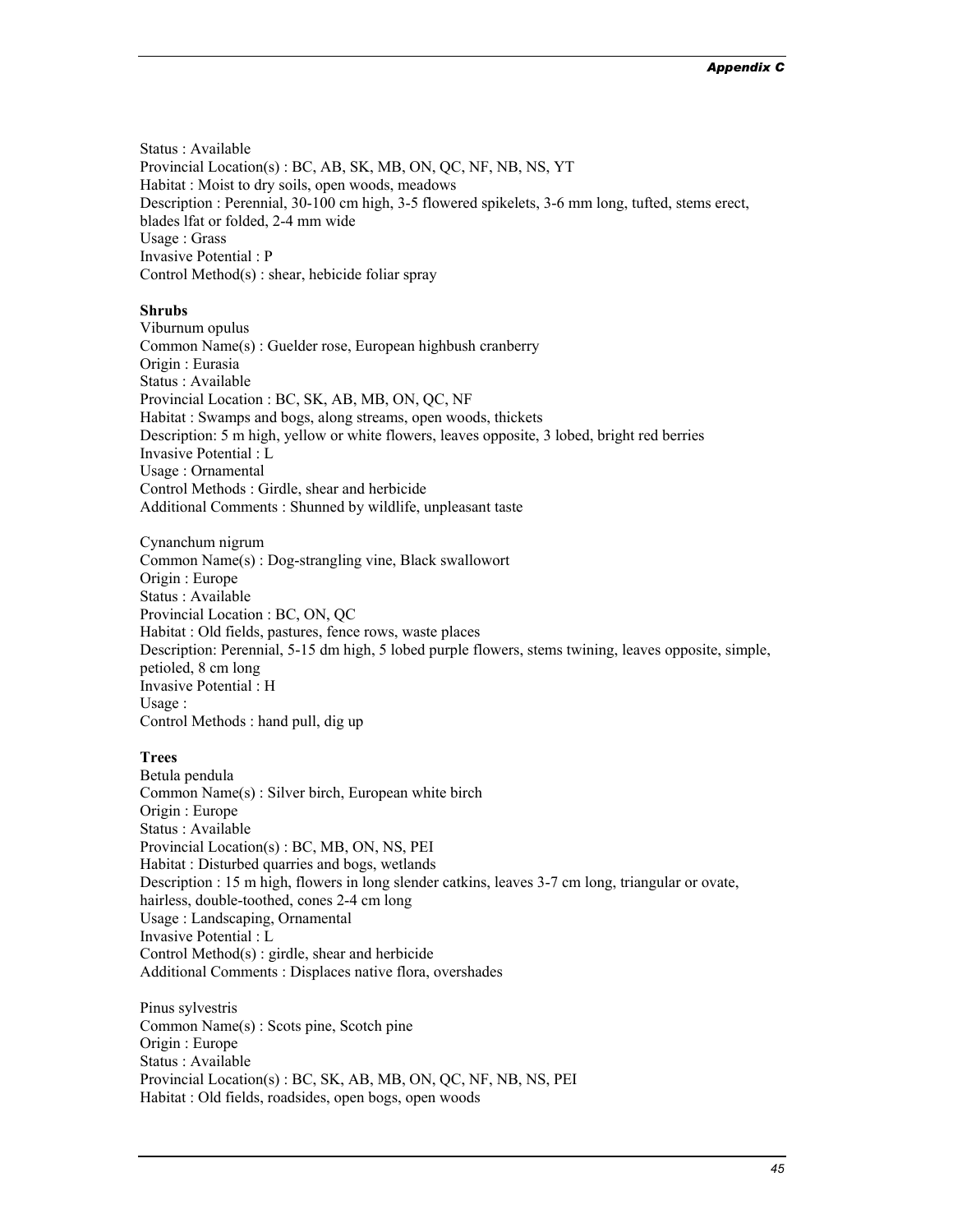Description : 30 m high, needles evergreen, bundles of 2, 4-8 cm long, blue-green, cones conical to ovoid, 2.5-7 cm long Usage : Landscaping, Ornamental Invasive Potential : L Control Method(s) : girdle, shear and herbicide Additional Comments : Useless for most purposes

Populus alba Common Name(s) : White poplar Origin : Europe Status : Available Provincial Location(s) : BC, AB, SK, MB, ON, QC, NF Habitat : Beach habitats, urban areas Description : 30 m high, flowering catkins producing pollen, pre formed rhomboidal leaves, 3-5 lobed, blue-green Usage : Ornamental Invasive Potential : L Control Method(s) : girdle, shear and herbicide Additional Comments : Spreads vegetatively, hybridizes with native species

Rhamnus cathartica Common Name(s) : European buckthorn, Common buckthorn Origin : Europe Status : Available Provincial Location(s) : BC, SK, ON, QC, NS, PEI Habitat : Open woods, pastures, fence rows Description : 6-15 feet high, small green flowers, grouped or solitary, thorny, leaves 1-2 inches long, opposite, fruits green changing to black Usage : Ornamental Invasive Potential : H Control Method(s) : girdle, shear and herbicide Additional Comments : Excludes all native seedlings, spread by birds, introduced before 1913

#### **Summary of Control Removal Techniques**

Note: This is a general list. Techniques may vary depending on species, size of infestation, season and site characteristics.

Impact of each method should be considered before techniques are implemented.

| <b>Method</b> | <b>Style</b> | <b>Details</b>                                                                                                 | <b>Notes</b>                                                                               |
|---------------|--------------|----------------------------------------------------------------------------------------------------------------|--------------------------------------------------------------------------------------------|
| Physical      | hand pull    | -pull up stalk at ground level<br>-do before seed set begins<br>-easier to remove root when ground<br>is moist | -remove root or resprouting may<br>occur<br>-any stems left to flower may re-<br>seed site |
|               | grub up      | -use spade/shovel to loosen soil and<br>dig up root system                                                     | - re-sprouting may occur if entire<br>root is not remove<br>-may cause soil disturbance    |
|               | shear        | -cut stems close to ground level<br>with snipper, shears, or chain saw                                         | -suckers may emerge if not treated<br>with herbicide                                       |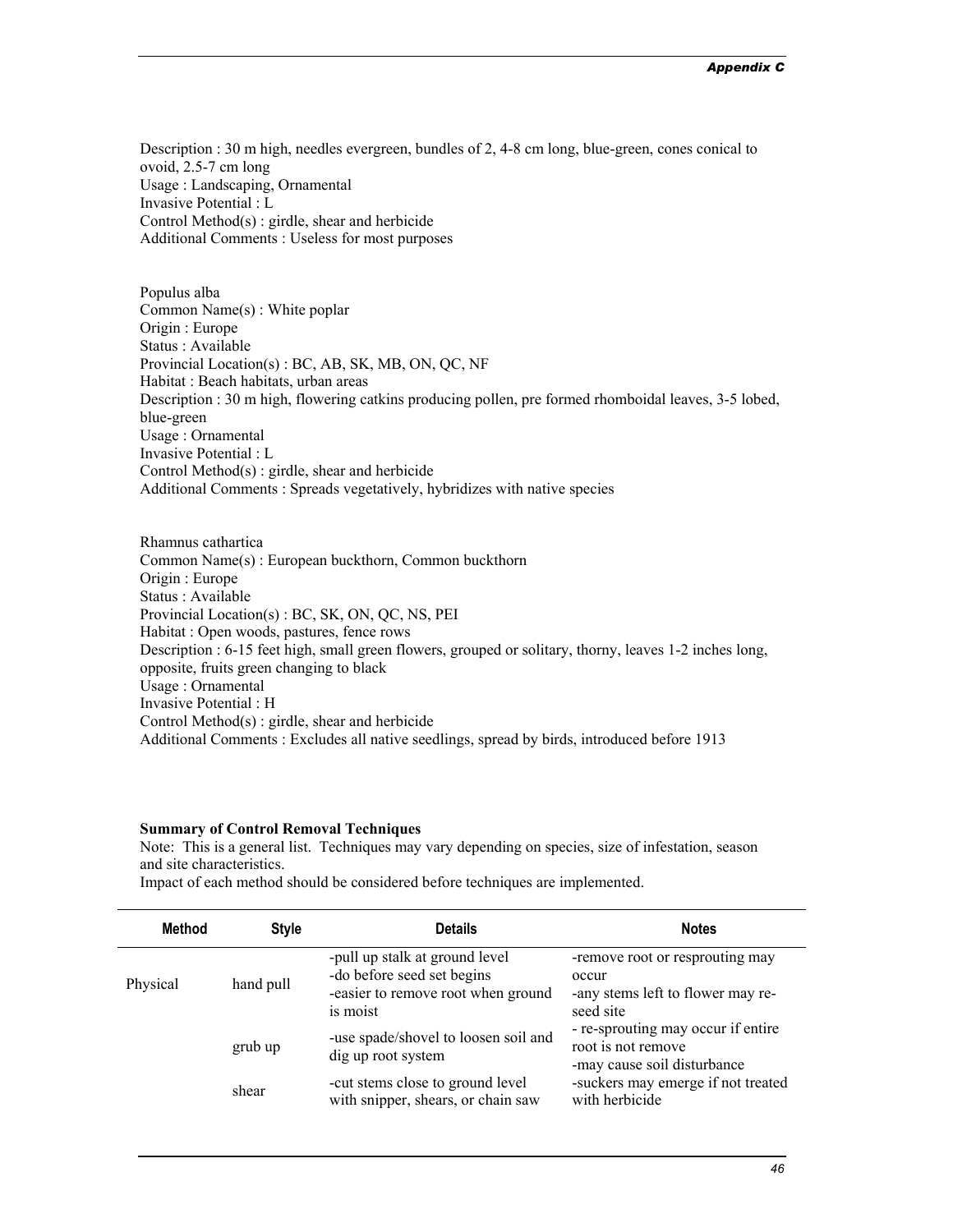#### *Appendix C*

| Method             | <b>Style</b>         | <b>Details</b>                                                          | <b>Notes</b>                                                                                         |
|--------------------|----------------------|-------------------------------------------------------------------------|------------------------------------------------------------------------------------------------------|
|                    | girdle               | -remove bark and phloem layer for<br>10 cm band around trunk            | -don't damage xylem layer, may<br>encourage suckering<br>-check girdle for re-development of<br>bark |
|                    | increase<br>drainage | grade dirt around area, create<br>alternate water drainage paths        | may cause site disturbance                                                                           |
|                    | burning              | burn entire infestation                                                 | -may cause some seeds to<br>germinate<br>-damages other vegetation                                   |
| Mechanical         | mowing<br>disking    | need to be done regularly/frequent                                      | -compacts soil                                                                                       |
|                    | plowing              | -up-roots plants                                                        | disturbed soil                                                                                       |
| Chemical           | herbicide            | dispense from squirt bottle or<br>backpack sprayer                      | -use caution<br>-spray exotic species when other<br>species are dormant if possible                  |
|                    | herb/shear           | -cut stem with shears, chain saw<br>-apply herbicide from squirt bottle | monitor and retreat if necessary                                                                     |
| <b>Biological</b>  | insects              | -weevil: used on Purple loosestrife<br>- fungi: used on Scotch broom    | -site and species specific<br>-extensive research is needed before<br>this method is implemented     |
| Mix of<br>Controls |                      | -use of two or more of these<br>methods                                 |                                                                                                      |
|                    |                      |                                                                         | Source <http: cbcn="" i_control.html="" www.rbg.ca=""></http:>                                       |